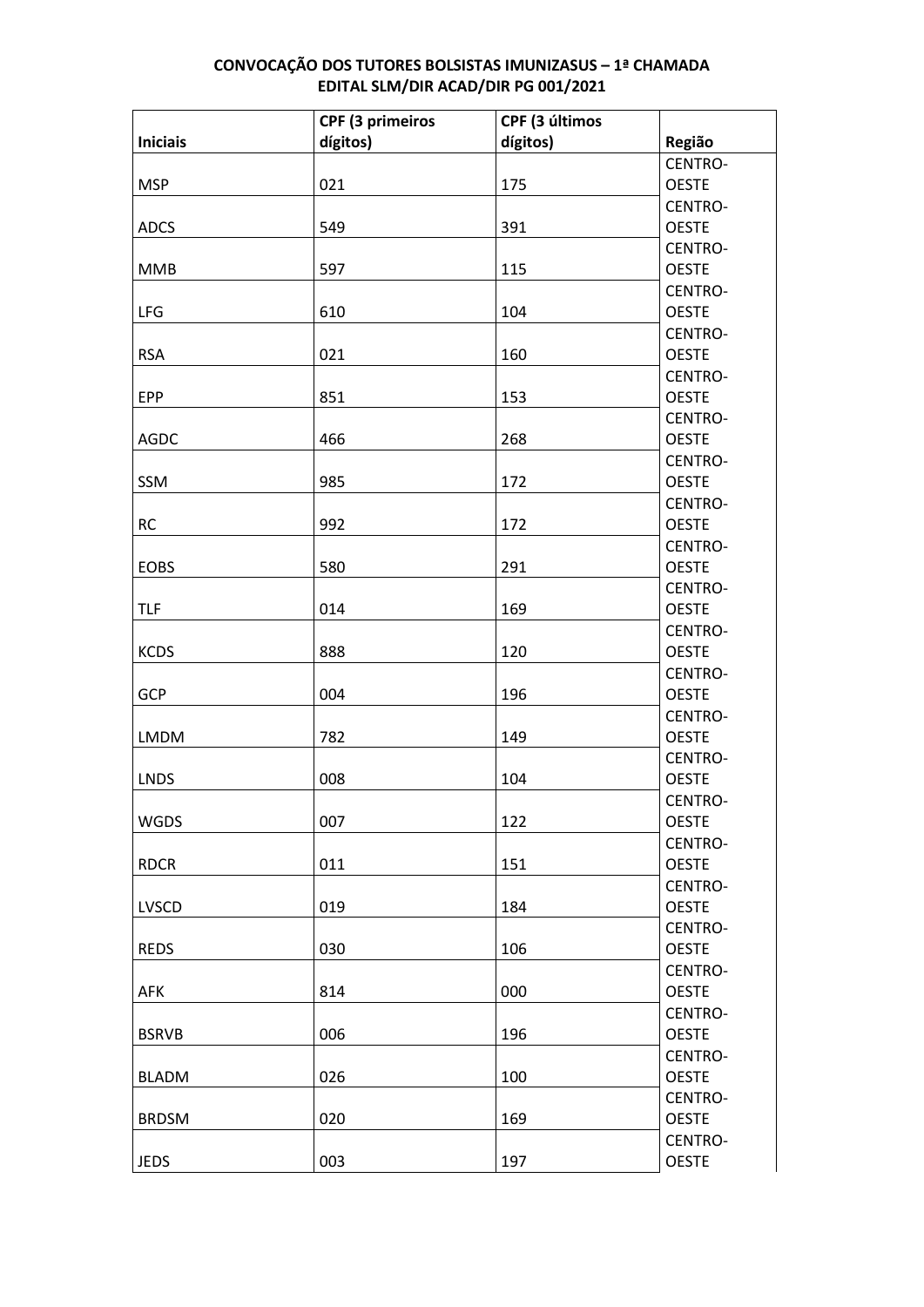|                 | CPF (3 primeiros | CPF (3 últimos |                         |
|-----------------|------------------|----------------|-------------------------|
| <b>Iniciais</b> | dígitos)         | dígitos)       | Região                  |
|                 |                  |                | CENTRO-                 |
| <b>EDCDPG</b>   | 166              | 803            | <b>OESTE</b>            |
|                 |                  |                | CENTRO-                 |
| <b>RFV</b>      | 935              | 115            | <b>OESTE</b>            |
|                 |                  |                | CENTRO-                 |
| <b>RMDB</b>     | 633              | 187            | <b>OESTE</b>            |
|                 |                  |                | CENTRO-                 |
| <b>RBM</b>      | 034              | 690            | <b>OESTE</b>            |
|                 |                  |                | CENTRO-                 |
| <b>NMPDS</b>    | 003              | 103            | <b>OESTE</b>            |
|                 |                  |                | CENTRO-                 |
| <b>JSAN</b>     | 024              | 171            | <b>OESTE</b>            |
|                 |                  |                | CENTRO-                 |
| <b>DSM</b>      | 011              | 119            | <b>OESTE</b>            |
|                 |                  |                | CENTRO-                 |
| <b>FCLDTL</b>   | 026              | 175            | <b>OESTE</b>            |
|                 |                  |                | CENTRO-                 |
| <b>RBS</b>      | 706              | 149            | <b>OESTE</b>            |
|                 |                  |                | CENTRO-                 |
| <b>JDAES</b>    | 005              | 166            | <b>OESTE</b>            |
|                 |                  |                | CENTRO-                 |
| <b>CFC</b>      | 011              | 044            | <b>OESTE</b>            |
|                 |                  |                | CENTRO-                 |
| <b>FTDSZ</b>    | 965              | 187            | <b>OESTE</b>            |
| LMK             | 701              | 068            | CENTRO-<br><b>OESTE</b> |
|                 |                  |                | CENTRO-                 |
| <b>ABDPSL</b>   | 698              | 104            | <b>OESTE</b>            |
|                 |                  |                | CENTRO-                 |
| ADSGA           | 030              | 131            | <b>OESTE</b>            |
|                 |                  |                | CENTRO-                 |
| GCT             | 022              | 137            | <b>OESTE</b>            |
|                 |                  |                | CENTRO-                 |
| <b>CSSC</b>     | 918              | 020            | <b>OESTE</b>            |
|                 |                  |                | CENTRO-                 |
| <b>RSDRM</b>    | 022              | 140            | <b>OESTE</b>            |
|                 |                  |                | CENTRO-                 |
| <b>DDSS</b>     | 996              | 149            | <b>OESTE</b>            |
|                 |                  |                | CENTRO-                 |
| <b>JDOREL</b>   | 967              | 115            | <b>OESTE</b>            |
|                 |                  |                | CENTRO-                 |
| <b>LDOCL</b>    | 014              | 163            | <b>OESTE</b>            |
|                 |                  |                | CENTRO-                 |
| <b>PRDS</b>     | 024              | 103            | <b>OESTE</b>            |
|                 |                  |                | CENTRO-                 |
| GDJD            | 023              | 594            | <b>OESTE</b>            |
|                 |                  |                | CENTRO-                 |
| <b>NMVDC</b>    | 015              | 166            | <b>OESTE</b>            |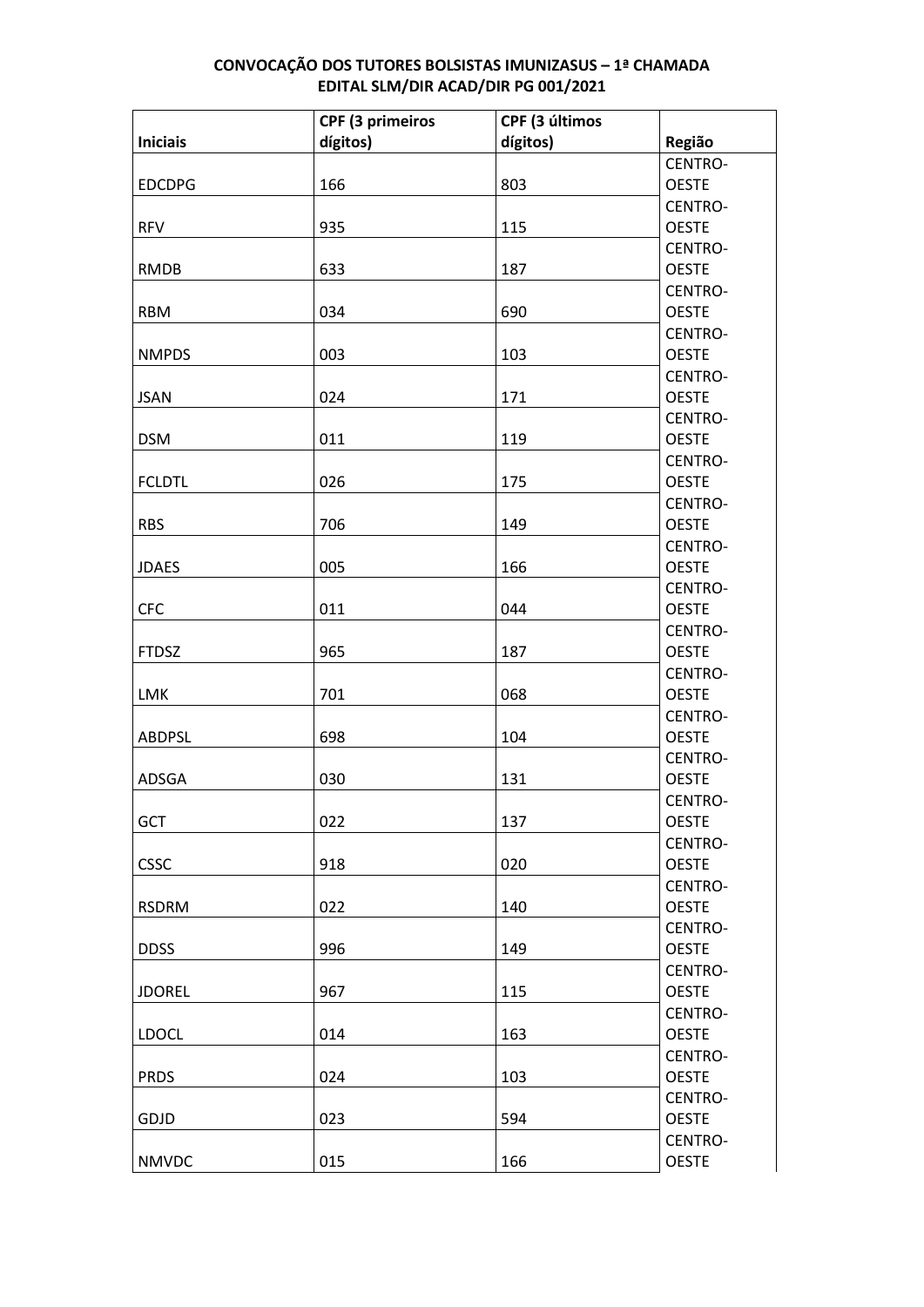|                 | CPF (3 primeiros | CPF (3 últimos |                         |
|-----------------|------------------|----------------|-------------------------|
| <b>Iniciais</b> | dígitos)         | dígitos)       | Região                  |
|                 |                  |                | CENTRO-                 |
| <b>RKJ</b>      | 711              | 115            | <b>OESTE</b>            |
|                 |                  |                | CENTRO-                 |
| FL.             | 009              | 186            | <b>OESTE</b>            |
|                 |                  |                | CENTRO-                 |
| <b>GDOF</b>     | 016              | 175            | <b>OESTE</b>            |
|                 |                  |                | CENTRO-                 |
| GCS             | 008              | 173            | <b>OESTE</b>            |
|                 |                  |                | CENTRO-                 |
| <b>ALDS</b>     | 010              | 130            | <b>OESTE</b>            |
|                 |                  |                | CENTRO-                 |
| <b>NCDMC</b>    | 817              | 187            | <b>OESTE</b>            |
|                 |                  |                | CENTRO-                 |
| <b>VABI</b>     | 154              | 866            | <b>OESTE</b>            |
|                 |                  |                | CENTRO-                 |
| ZFRC            | 811              | 104            | <b>OESTE</b>            |
|                 |                  |                | CENTRO-                 |
| <b>EPP</b>      | 886              | 115            | <b>OESTE</b>            |
|                 |                  |                | CENTRO-                 |
| SMADP           | 719              | 134            | <b>OESTE</b>            |
| <b>MTDA</b>     | 010              | 169            | CENTRO-                 |
|                 |                  |                | <b>OESTE</b><br>CENTRO- |
| <b>TBC</b>      | 011              | 111            | <b>OESTE</b>            |
|                 |                  |                | CENTRO-                 |
| <b>GDSCA</b>    | 005              | 148            | <b>OESTE</b>            |
|                 |                  |                | CENTRO-                 |
| <b>PMF</b>      | 028              | 192            | <b>OESTE</b>            |
|                 |                  |                | CENTRO-                 |
| <b>SRDSA</b>    | 008              | 101            | <b>OESTE</b>            |
|                 |                  |                | CENTRO-                 |
| <b>HASF</b>     | 009              | 105            | <b>OESTE</b>            |
|                 |                  |                | CENTRO-                 |
| <b>LMPM</b>     | 802              | 120            | <b>OESTE</b>            |
|                 |                  |                | CENTRO-                 |
| <b>MLMA</b>     | 050              | 624            | <b>OESTE</b>            |
|                 |                  |                | CENTRO-                 |
| <b>TDCVG</b>    | 412              | 134            | <b>OESTE</b>            |
|                 |                  |                | CENTRO-                 |
| <b>LNDSEMDF</b> | 992              | 100            | <b>OESTE</b>            |
|                 |                  |                | CENTRO-                 |
| <b>PFM</b>      | 012              | 105            | <b>OESTE</b>            |
|                 |                  |                | CENTRO-                 |
| <b>DDCN</b>     | 022              | 157            | <b>OESTE</b>            |
|                 |                  |                | CENTRO-                 |
| <b>RDSM</b>     | 007              | 119            | <b>OESTE</b>            |
|                 |                  |                | CENTRO-                 |
| <b>PMPM</b>     | 061              | 613            | <b>OESTE</b>            |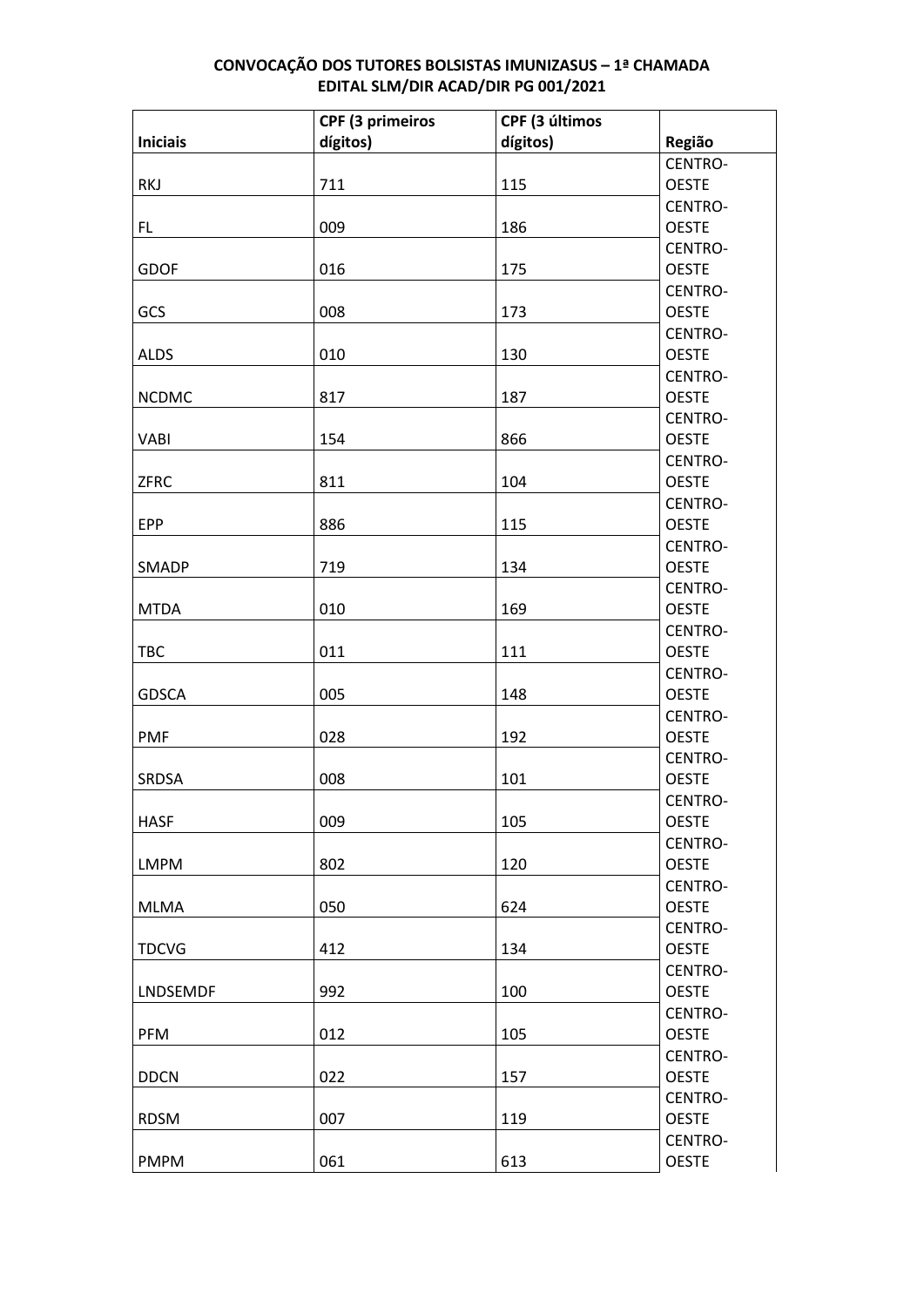|                 | <b>CPF (3 primeiros</b> | CPF (3 últimos |                         |
|-----------------|-------------------------|----------------|-------------------------|
| <b>Iniciais</b> | dígitos)                | dígitos)       | Região                  |
|                 |                         |                | CENTRO-                 |
| <b>ICF</b>      | 855                     | 187            | <b>OESTE</b>            |
|                 |                         |                | CENTRO-                 |
| <b>AMDOS</b>    | 116                     | 835            | <b>OESTE</b>            |
|                 |                         |                | CENTRO-                 |
| <b>IMGD</b>     | 040                     | 133            | <b>OESTE</b>            |
|                 |                         |                | CENTRO-                 |
| <b>TDFDST</b>   | 025                     | 322            | <b>OESTE</b>            |
|                 |                         |                | CENTRO-                 |
| <b>VSM</b>      | 879                     | 191            | <b>OESTE</b>            |
|                 |                         |                | CENTRO-                 |
| <b>FFD</b>      | 914                     | 168            | <b>OESTE</b>            |
|                 |                         |                | CENTRO-                 |
| <b>ALX</b>      | 997                     | 504            | <b>OESTE</b>            |
|                 |                         |                | CENTRO-                 |
| MK              | 388                     | 191            | <b>OESTE</b>            |
| ML              | 025                     | 897            | CENTRO-<br><b>OESTE</b> |
|                 |                         |                | CENTRO-                 |
| <b>EMC</b>      | 037                     | 833            | <b>OESTE</b>            |
|                 |                         |                | CENTRO-                 |
| SM              | 309                     | 115            | <b>OESTE</b>            |
|                 |                         |                | CENTRO-                 |
| <b>ERDAF</b>    | 400                     | 120            | <b>OESTE</b>            |
|                 |                         |                | CENTRO-                 |
| LCG             | 645                     | 100            | <b>OESTE</b>            |
|                 |                         |                | CENTRO-                 |
| <b>LZD</b>      | 889                     | 968            | <b>OESTE</b>            |
|                 |                         |                | CENTRO-                 |
| <b>ETDOBDF</b>  | 594                     | 104            | <b>OESTE</b>            |
|                 |                         |                | CENTRO-                 |
| <b>KADAC</b>    | 793                     | 187            | <b>OESTE</b>            |
| <b>MCDA</b>     | 969                     | 687            | <b>SUDESTE</b>          |
| ÉCB             | 776                     | 791            | <b>SUDESTE</b>          |
| <b>JTM</b>      | 049                     | 805            | <b>SUDESTE</b>          |
| <b>VDSL</b>     | 058                     | 842            | <b>SUDESTE</b>          |
| LS.             | 140                     | 837            | <b>SUDESTE</b>          |
| <b>RVR</b>      | 362                     | 858            | <b>SUDESTE</b>          |
| <b>TARB</b>     | 321                     | 878            | <b>SUDESTE</b>          |
| <b>LSS</b>      | 347                     | 858            | <b>SUDESTE</b>          |
| <b>NMO</b>      | 249                     | 890            | <b>SUDESTE</b>          |
| CAMC            | 848                     | 634            | <b>SUDESTE</b>          |
|                 |                         |                |                         |
| <b>ELDF</b>     | 126                     | 817            | <b>SUDESTE</b>          |
| <b>JADLEC</b>   | 015                     | 698            | <b>SUDESTE</b>          |
| <b>VPDAC</b>    | 089                     | 682            | <b>SUDESTE</b>          |
| <b>JRCN</b>     | 087                     | 683            | <b>SUDESTE</b>          |
| <b>CEA</b>      | 285                     | 803            | <b>SUDESTE</b>          |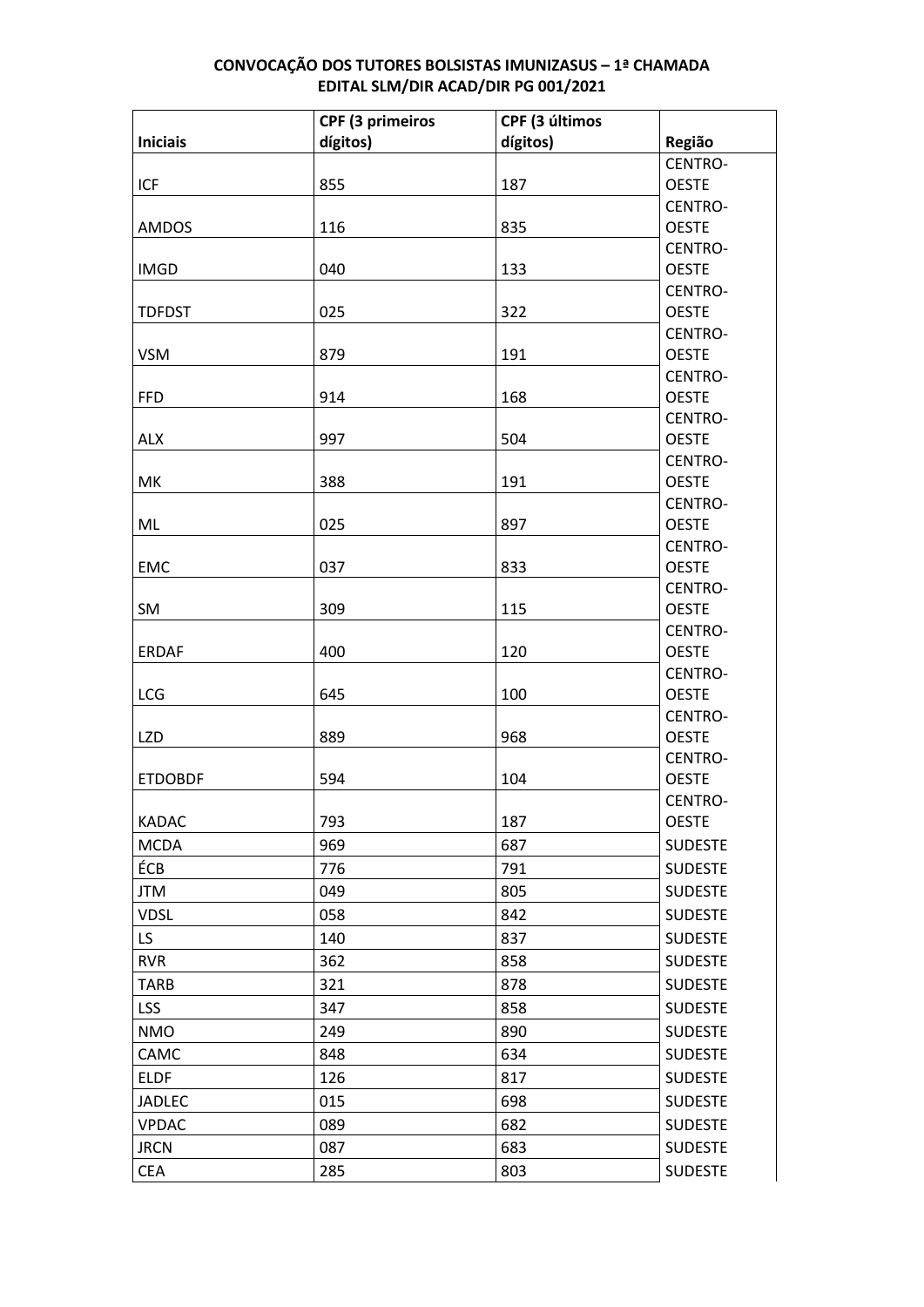|                 | <b>CPF (3 primeiros</b> | CPF (3 últimos |                |
|-----------------|-------------------------|----------------|----------------|
| <b>Iniciais</b> | dígitos)                | dígitos)       | Região         |
| <b>MNA</b>      | 217                     | 809            | <b>SUDESTE</b> |
| <b>HSDS</b>     | 150                     | 704            | <b>SUDESTE</b> |
| <b>RAG</b>      | 074                     | 841            | <b>SUDESTE</b> |
| JF              | 269                     | 871            | <b>SUDESTE</b> |
| <b>RFRSDS</b>   | 056                     | 871            | <b>SUDESTE</b> |
| <b>ADSR</b>     | 051                     | 732            | <b>SUDESTE</b> |
| <b>DCRZ</b>     | 312                     | 888            | <b>SUDESTE</b> |
| <b>SVCDM</b>    | 083                     | 652            | <b>SUDESTE</b> |
| <b>BHR</b>      | 044                     | 647            | <b>SUDESTE</b> |
| <b>RCM</b>      | 420                     | 234            | <b>SUDESTE</b> |
| <b>DVDO</b>     | 061                     | 600            | <b>SUDESTE</b> |
| <b>EMB</b>      | 219                     | 816            | <b>SUDESTE</b> |
| <b>MRG</b>      | 082                     | 622            | <b>SUDESTE</b> |
| <b>VDZ</b>      | 073                     | 809            | <b>SUDESTE</b> |
| <b>JRF</b>      | 746                     | 653            | <b>SUDESTE</b> |
| <b>TMPD</b>     | 288                     | 807            | <b>SUDESTE</b> |
| <b>WSL</b>      | 099                     | 732            | <b>SUDESTE</b> |
| <b>AFNR</b>     | 269                     | 827            | <b>SUDESTE</b> |
| <b>LDCCR</b>    | 038                     | 606            | <b>SUDESTE</b> |
| <b>MAAVB</b>    | 073                     | 620            | <b>SUDESTE</b> |
| <b>DKTAM</b>    | 034                     | 448            | <b>SUDESTE</b> |
| <b>MISDM</b>    | 124                     | 813            | <b>SUDESTE</b> |
| <b>SDCS</b>     | 263                     | 841            | <b>SUDESTE</b> |
| <b>LCDS</b>     | 080                     | 603            | <b>SUDESTE</b> |
| <b>SBFDMK</b>   | 273                     | 802            | <b>SUDESTE</b> |
| WV              | 112                     | 818            | <b>SUDESTE</b> |
| SAGDS           | 077                     | 860            | <b>SUDESTE</b> |
| <b>CZ</b>       | 086                     | 717            | <b>SUDESTE</b> |
| <b>JPDF</b>     | 317                     | 806            | <b>SUDESTE</b> |
| <b>SRDS</b>     | 038                     | 631            | <b>SUDESTE</b> |
| LDJSB           | 045                     | 601            | <b>SUDESTE</b> |
| <b>LDOST</b>    | 312                     | 878            | <b>SUDESTE</b> |
| <b>AEOL</b>     | 084                     | 683            | <b>SUDESTE</b> |
| <b>GABM</b>     | 004                     | 635            | <b>SUDESTE</b> |
| ARV             | 041                     | 705            | <b>SUDESTE</b> |
| <b>DDSC</b>     | 076                     | 610            | <b>SUDESTE</b> |
| <b>ICR</b>      | 341                     | 850            | <b>SUDESTE</b> |
| <b>KCLDS</b>    | 307                     | 809            | <b>SUDESTE</b> |
| <b>RAP</b>      | 071                     | 724            | <b>SUDESTE</b> |
| AF              | 484                     | 972            | <b>SUDESTE</b> |
| <b>RFDM</b>     | 302                     | 813            | <b>SUDESTE</b> |
| <b>MLMA</b>     | 310                     | 800            | <b>SUDESTE</b> |
| <b>ALRL</b>     | 094                     | 658            | <b>SUDESTE</b> |
| <b>SVAF</b>     | 075                     | 732            | <b>SUDESTE</b> |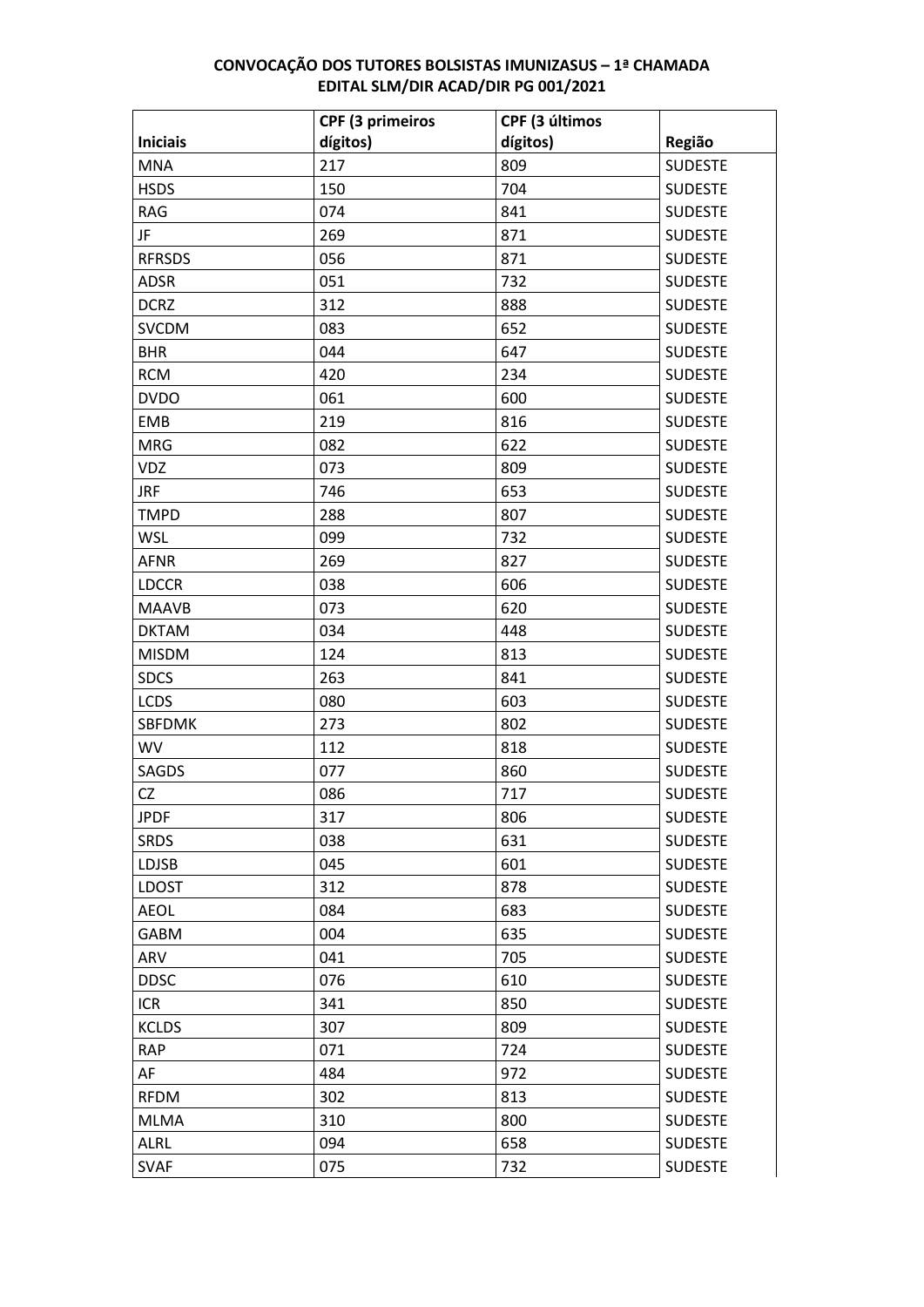|                 | <b>CPF (3 primeiros</b> | CPF (3 últimos |                |
|-----------------|-------------------------|----------------|----------------|
| <b>Iniciais</b> | dígitos)                | dígitos)       | Região         |
| <b>GSMS</b>     | 031                     | 623            | <b>SUDESTE</b> |
| <b>DYB</b>      | 307                     | 869            | <b>SUDESTE</b> |
| <b>LDRMDS</b>   | 099                     | 711            | <b>SUDESTE</b> |
| <b>LFADO</b>    | 015                     | 629            | <b>SUDESTE</b> |
| JAA             | 322                     | 832            | <b>SUDESTE</b> |
| <b>APCF</b>     | 015                     | 644            | <b>SUDESTE</b> |
| AFA             | 037                     | 776            | <b>SUDESTE</b> |
| <b>GDAR</b>     | 073                     | 619            | <b>SUDESTE</b> |
| <b>TPP</b>      | 014                     | 377            | <b>SUDESTE</b> |
| <b>APFM</b>     | 055                     | 609            | <b>SUDESTE</b> |
| <b>FTM</b>      | 290                     | 810            | <b>SUDESTE</b> |
| <b>RFCDF</b>    | 061                     | 603            | <b>SUDESTE</b> |
| <b>VMDOL</b>    | 061                     | 842            | <b>SUDESTE</b> |
| <b>JTA</b>      | 913                     | 787            | <b>SUDESTE</b> |
| LSV             | 068                     | 631            | <b>SUDESTE</b> |
| <b>RM</b>       | 172                     | 878            | <b>SUDESTE</b> |
| AMA             | 064                     | 659            | <b>SUDESTE</b> |
| <b>FDO</b>      | 063                     | 610            | <b>SUDESTE</b> |
| <b>TLBF</b>     | 082                     | 639            | <b>SUDESTE</b> |
| <b>VDCM</b>     | 098                     | 741            | <b>SUDESTE</b> |
| <b>MCLRC</b>    | 074                     | 690            | <b>SUDESTE</b> |
| <b>NDFP</b>     | 340                     | 870            | <b>SUDESTE</b> |
| <b>MJBDM</b>    | 123                     | 884            | <b>SUDESTE</b> |
| <b>SEM</b>      | 092                     | 670            | <b>SUDESTE</b> |
| <b>KLRDM</b>    | 050                     | 607            | <b>SUDESTE</b> |
| <b>ERSDSB</b>   | 047                     | 874            | <b>SUDESTE</b> |
| <b>KSP</b>      | 128                     | 700            | <b>SUDESTE</b> |
| AFLG            | 036                     | 645            | <b>SUDESTE</b> |
| <b>JVCB</b>     | 373                     | 870            | <b>SUDESTE</b> |
| <b>KAFC</b>     | 089                     | 632            | <b>SUDESTE</b> |
| <b>VFR</b>      | 004                     | 680            | <b>SUDESTE</b> |
| <b>RPDBG</b>    | 110                     | 713            | <b>SUDESTE</b> |
| <b>SMNB</b>     | 065                     | 833            | <b>SUDESTE</b> |
| <b>MDCFF</b>    | 082                     | 665            | <b>SUDESTE</b> |
| <b>FMB</b>      | 096                     | 605            | <b>SUDESTE</b> |
| <b>BMN</b>      | 042                     | 688            | <b>SUDESTE</b> |
| <b>MMP</b>      | 104                     | 647            | <b>SUDESTE</b> |
| <b>CFC</b>      | 118                     | 717            | <b>SUDESTE</b> |
| <b>VMBN</b>     | 023                     | 880            | <b>SUDESTE</b> |
| <b>JFBDS</b>    | 035                     | 822            | <b>SUDESTE</b> |
| <b>EPP</b>      | 845                     | 691            | <b>SUDESTE</b> |
| <b>VDFST</b>    | 050                     | 681            | <b>SUDESTE</b> |
| <b>TRDT</b>     | 962                     | 687            | <b>SUDESTE</b> |
| <b>SFES</b>     | 035                     | 699            | <b>SUDESTE</b> |
|                 |                         |                |                |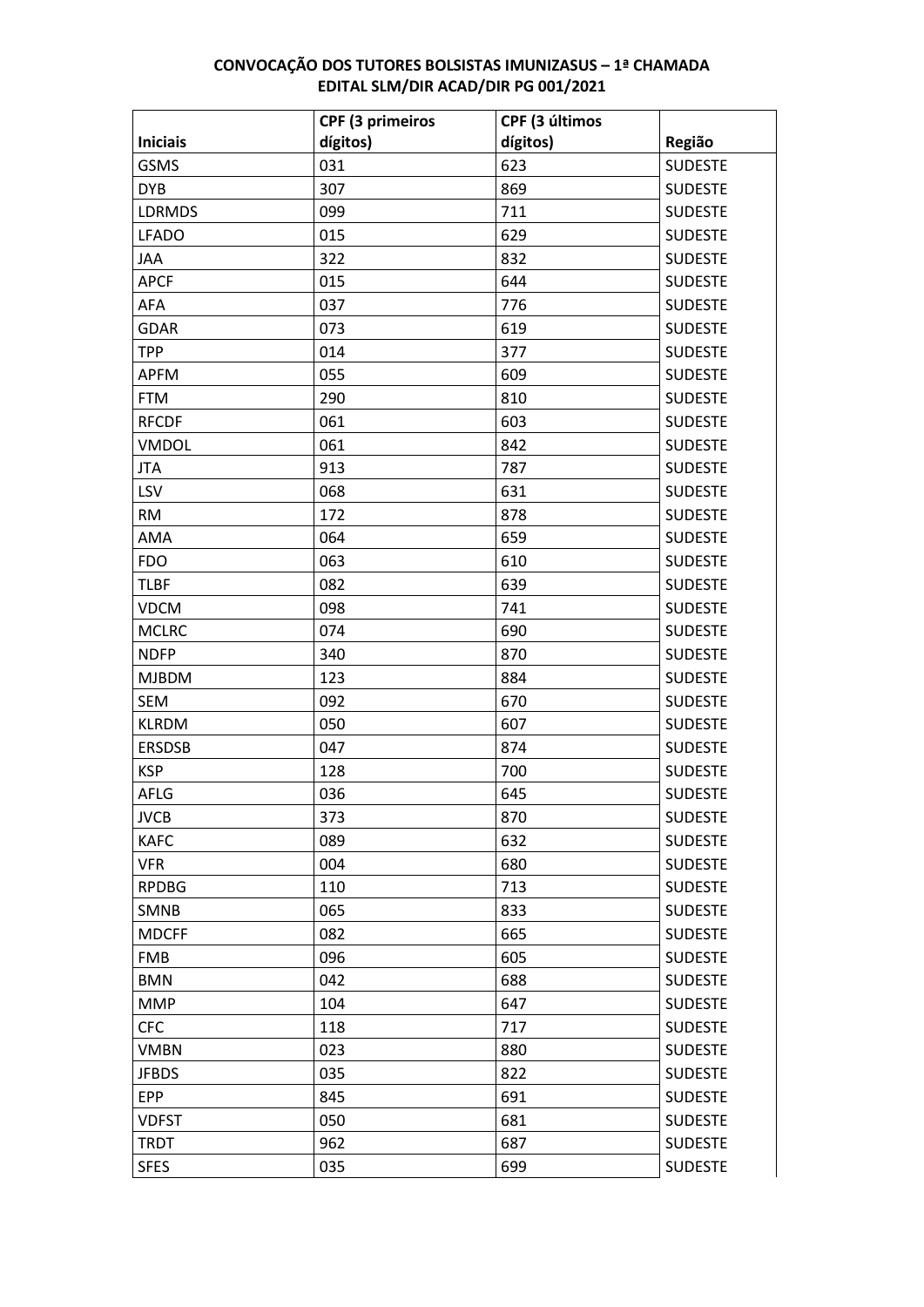|                 | <b>CPF (3 primeiros</b> | CPF (3 últimos |                |
|-----------------|-------------------------|----------------|----------------|
| <b>Iniciais</b> | dígitos)                | dígitos)       | Região         |
| <b>AHRC</b>     | 931                     | 649            | <b>SUDESTE</b> |
| AAR             | 722                     | 672            | <b>SUDESTE</b> |
| <b>CBGDS</b>    | 042                     | 790            | <b>SUDESTE</b> |
| <b>VSDG</b>     | 281                     | 878            | <b>SUDESTE</b> |
| <b>DHR</b>      | 069                     | 619            | <b>SUDESTE</b> |
| <b>ITRL</b>     | 255                     | 870            | <b>SUDESTE</b> |
| <b>CIM</b>      | 063                     | 665            | <b>SUDESTE</b> |
| SAG             | 058                     | 606            | <b>SUDESTE</b> |
| KP              | 012                     | 661            | <b>SUDESTE</b> |
| <b>GMRG</b>     | 044                     | 641            | <b>SUDESTE</b> |
| <b>RBNV</b>     | 071                     | 604            | <b>SUDESTE</b> |
| <b>CMNB</b>     | 285                     | 813            | <b>SUDESTE</b> |
| <b>DMN</b>      | 050                     | 605            | <b>SUDESTE</b> |
| <b>RMM</b>      | 078                     | 600            | <b>SUDESTE</b> |
| <b>NEDOB</b>    | 112                     | 798            | <b>SUDESTE</b> |
| LCS             | 044                     | 648            | <b>SUDESTE</b> |
| <b>LPK</b>      | 649                     | 515            | <b>SUDESTE</b> |
| <b>NVF</b>      | 013                     | 702            | <b>SUDESTE</b> |
| <b>ADPR</b>     | 036                     | 650            | <b>SUDESTE</b> |
| <b>SFSF</b>     | 045                     | 686            | <b>SUDESTE</b> |
| <b>CRLM</b>     | 292                     | 821            | <b>SUDESTE</b> |
| <b>ALAD</b>     | 331                     | 886            | <b>SUDESTE</b> |
| <b>LMDA</b>     | 216                     | 829            | <b>SUDESTE</b> |
| CCC             | 326                     | 810            | <b>SUDESTE</b> |
| <b>RJL</b>      | 334                     | 888            | <b>SUDESTE</b> |
| <b>ADC</b>      | 347                     | 886            | <b>SUDESTE</b> |
| <b>ALXF</b>     | 067                     | 600            | <b>SUDESTE</b> |
| <b>EPDOC</b>    | 112                     | 703            | <b>SUDESTE</b> |
| <b>VBSDS</b>    | 302                     | 804            | <b>SUDESTE</b> |
| <b>BJCC</b>     | 102                     | 721            | <b>SUDESTE</b> |
| <b>VNG</b>      | 118                     | 744            | <b>SUDESTE</b> |
| <b>RMDPR</b>    | 012                     | 630            | <b>SUDESTE</b> |
| LARDP           | 101                     | 711            | <b>SUDESTE</b> |
| <b>APOL</b>     | 074                     | 612            | <b>SUDESTE</b> |
| <b>RCLDC</b>    | 045                     | 670            | <b>SUDESTE</b> |
| <b>RLBDQ</b>    | 071                     | 688            | <b>SUDESTE</b> |
| <b>MLFM</b>     | 060                     | 651            | <b>SUDESTE</b> |
| GADSM           | 046                     | 656            | <b>SUDESTE</b> |
| <b>JAPM</b>     | 317                     | 809            | <b>SUDESTE</b> |
| <b>RFEN</b>     | 102                     | 701            | <b>SUDESTE</b> |
| <b>AFMDS</b>    | 282                     | 808            | <b>SUDESTE</b> |
| EBM             | 670                     | 672            | <b>SUDESTE</b> |
| <b>CGH</b>      | 840                     | 700            | <b>SUDESTE</b> |
| <b>EGP</b>      | 267                     | 863            | <b>SUDESTE</b> |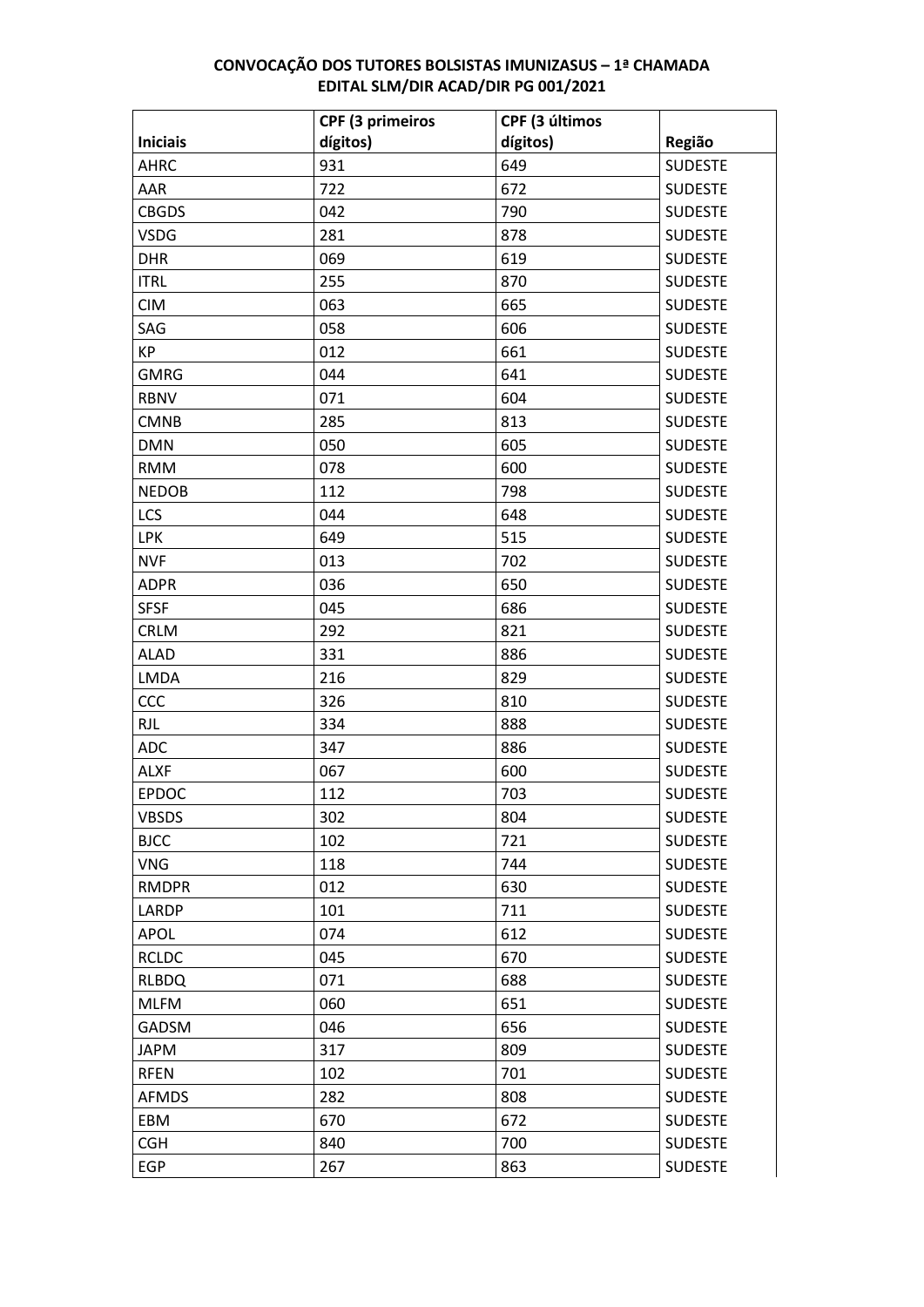|                 | <b>CPF (3 primeiros</b> | CPF (3 últimos |                |
|-----------------|-------------------------|----------------|----------------|
| <b>Iniciais</b> | dígitos)                | dígitos)       | Região         |
| <b>GEDNMF</b>   | 097                     | 782            | <b>SUDESTE</b> |
| <b>VCF</b>      | 052                     | 602            | <b>SUDESTE</b> |
| <b>DDSV</b>     | 342                     | 893            | <b>SUDESTE</b> |
| CDSM            | 082                     | 665            | <b>SUDESTE</b> |
| <b>KCCM</b>     | 076                     | 601            | <b>SUDESTE</b> |
| <b>GDAJ</b>     | 085                     | 664            | <b>SUDESTE</b> |
| <b>MRVDC</b>    | 079                     | 876            | <b>SUDESTE</b> |
| <b>APPS</b>     | 247                     | 833            | <b>SUDESTE</b> |
| <b>FCS</b>      | 083                     | 705            | <b>SUDESTE</b> |
| <b>MJBCP</b>    | 015                     | 607            | <b>SUDESTE</b> |
| <b>CLMTN</b>    | 014                     | 779            | <b>SUDESTE</b> |
| SDJBV           | 091                     | 798            | <b>SUDESTE</b> |
| <b>PSF</b>      | 040                     | 630            | <b>SUDESTE</b> |
| <b>SCPDS</b>    | 124                     | 780            | <b>SUDESTE</b> |
| FAB             | 062                     | 601            | <b>SUDESTE</b> |
| <b>BFRDL</b>    | 341                     | 829            | <b>SUDESTE</b> |
| <b>CMCS</b>     | 125                     | 707            | <b>SUDESTE</b> |
| APMDSM          | 092                     | 684            | <b>SUDESTE</b> |
| <b>AADAC</b>    | 180                     | 850            | <b>SUDESTE</b> |
| <b>CDB</b>      | 008                     | 646            | <b>SUDESTE</b> |
| <b>IMAM</b>     | 098                     | 601            | <b>SUDESTE</b> |
| <b>RPS</b>      | 058                     | 616            | <b>SUDESTE</b> |
| LAC             | 100                     | 641            | <b>SUDESTE</b> |
| CCV             | 054                     | 621            | <b>SUDESTE</b> |
| APZ             | 261                     | 809            | <b>SUDESTE</b> |
| <b>PMLP</b>     | 143                     | 831            | <b>SUDESTE</b> |
| <b>RLDS</b>     | 088                     | 773            | <b>SUDESTE</b> |
| <b>BMBCA</b>    | 026                     | 624            | <b>SUDESTE</b> |
| <b>MRDA</b>     | 078                     | 797            | <b>SUDESTE</b> |
| <b>JCRJ</b>     | 047                     | 618            | <b>SUDESTE</b> |
| <b>NAMP</b>     | 036                     | 620            | <b>SUDESTE</b> |
| GM              | 086                     | 726            | <b>SUDESTE</b> |
| <b>CGMDS</b>    | 003                     | 695            | <b>SUDESTE</b> |
| <b>VABF</b>     | 067                     | 675            | <b>SUDESTE</b> |
| LCADB           | 039                     | 617            | <b>SUDESTE</b> |
| <b>IADASDS</b>  | 294                     | 818            | <b>SUDESTE</b> |
| <b>JWMC</b>     | 363                     | 801            | <b>SUDESTE</b> |
| <b>CFDM</b>     | 363                     | 822            | <b>SUDESTE</b> |
| <b>GDPS</b>     | 080                     | 786            | <b>SUDESTE</b> |
| <b>JDCR</b>     | 083                     | 603            | <b>SUDESTE</b> |
| <b>RDMF</b>     | 087                     | 620            | <b>SUDESTE</b> |
| <b>TRD</b>      | 104                     | 746            | <b>SUDESTE</b> |
| CAAM            | 013                     | 570            | <b>SUDESTE</b> |
| <b>TDMB</b>     | 079                     | 624            | <b>SUDESTE</b> |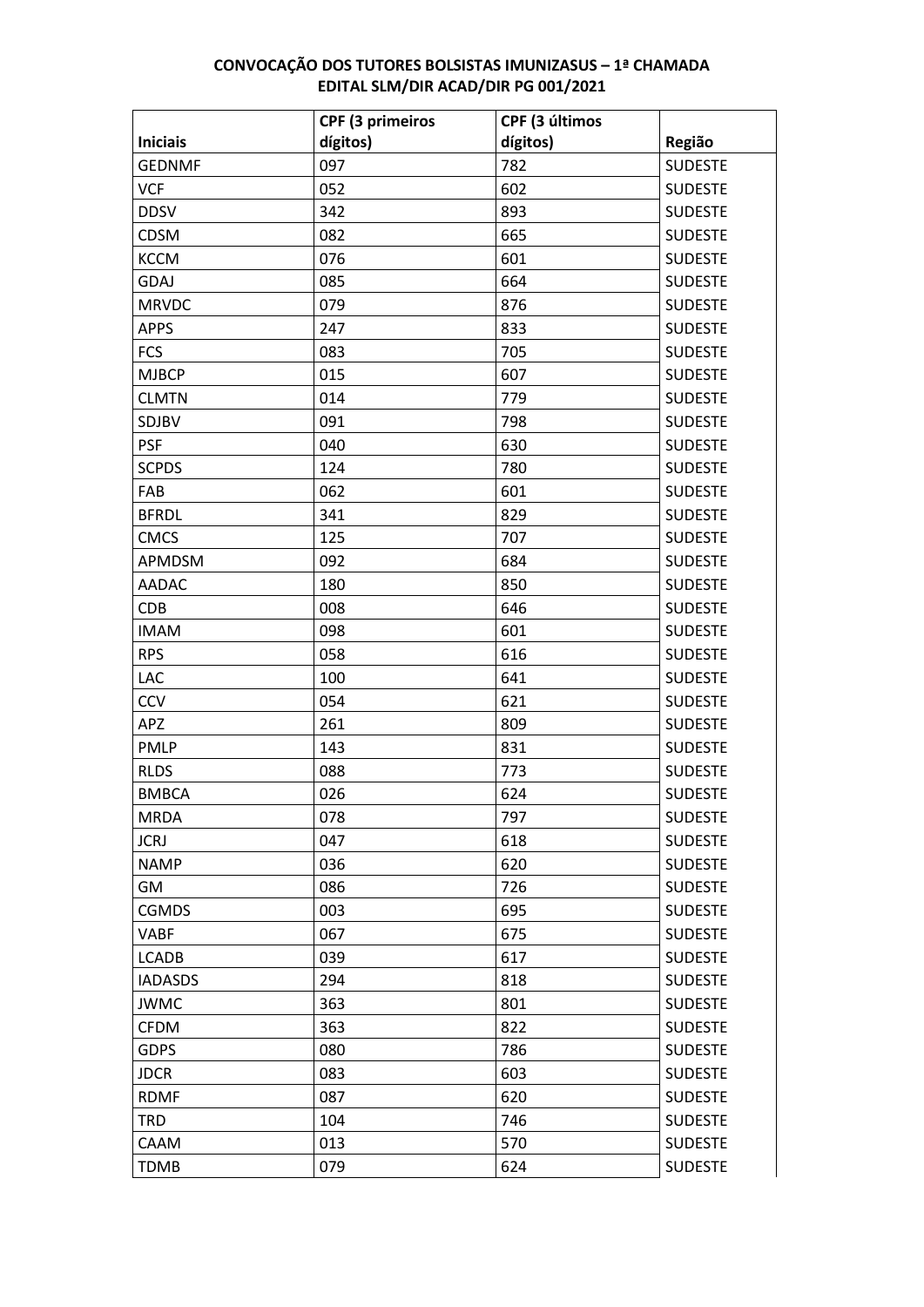| dígitos)<br>dígitos)<br><b>Iniciais</b><br>Região<br>096<br>632<br><b>SUDESTE</b><br>LBA<br><b>SUDESTE</b><br><b>JCR</b><br>042<br>633<br><b>SUDESTE</b><br><b>JDCFH</b><br>086<br>707<br><b>SUDESTE</b><br>AGJ<br>312<br>816<br>065<br><b>SUDESTE</b><br>ABS<br>684<br><b>JCP</b><br><b>SUDESTE</b><br>376<br>819<br><b>SUDESTE</b><br><b>GDCR</b><br>047<br>678<br><b>MAVY</b><br>328<br>842<br><b>SUDESTE</b><br><b>SUDESTE</b><br><b>KDSCF</b><br>086<br>618<br><b>SUDESTE</b><br><b>DDFN</b><br>218<br>838<br>703<br><b>SUDESTE</b><br>118<br><b>CGDS</b><br><b>RAC</b><br>099<br>732<br><b>SUDESTE</b><br>LCS<br>113<br><b>SUDESTE</b><br>694<br><b>SUDESTE</b><br><b>MRC</b><br>181<br>885<br>683<br><b>SUDESTE</b><br><b>WMDST</b><br>050<br><b>NSG</b><br>074<br>601<br><b>SUDESTE</b><br>825<br><b>SUDESTE</b><br><b>TFRC</b><br>310<br><b>SUDESTE</b><br><b>FPH</b><br>368<br>809<br>731<br><b>SUDESTE</b><br><b>CDCSD</b><br>100<br><b>GMG</b><br>046<br>650<br><b>SUDESTE</b><br>082<br><b>SUDESTE</b><br>603<br><b>NSRSR</b><br><b>SUDESTE</b><br><b>MCSS</b><br>346<br>805<br><b>CCS</b><br>061<br>627<br><b>SUDESTE</b><br><b>DJAC</b><br>084<br>667<br><b>SUDESTE</b><br><b>CSSS</b><br>326<br>825<br><b>SUDESTE</b><br><b>SUDESTE</b><br><b>NCAA</b><br>275<br>848 |             | <b>CPF (3 primeiros</b> | CPF (3 últimos |                |
|--------------------------------------------------------------------------------------------------------------------------------------------------------------------------------------------------------------------------------------------------------------------------------------------------------------------------------------------------------------------------------------------------------------------------------------------------------------------------------------------------------------------------------------------------------------------------------------------------------------------------------------------------------------------------------------------------------------------------------------------------------------------------------------------------------------------------------------------------------------------------------------------------------------------------------------------------------------------------------------------------------------------------------------------------------------------------------------------------------------------------------------------------------------------------------------------------------------------------------------------------------------------------------------|-------------|-------------------------|----------------|----------------|
|                                                                                                                                                                                                                                                                                                                                                                                                                                                                                                                                                                                                                                                                                                                                                                                                                                                                                                                                                                                                                                                                                                                                                                                                                                                                                      |             |                         |                |                |
|                                                                                                                                                                                                                                                                                                                                                                                                                                                                                                                                                                                                                                                                                                                                                                                                                                                                                                                                                                                                                                                                                                                                                                                                                                                                                      |             |                         |                |                |
|                                                                                                                                                                                                                                                                                                                                                                                                                                                                                                                                                                                                                                                                                                                                                                                                                                                                                                                                                                                                                                                                                                                                                                                                                                                                                      |             |                         |                |                |
|                                                                                                                                                                                                                                                                                                                                                                                                                                                                                                                                                                                                                                                                                                                                                                                                                                                                                                                                                                                                                                                                                                                                                                                                                                                                                      |             |                         |                |                |
|                                                                                                                                                                                                                                                                                                                                                                                                                                                                                                                                                                                                                                                                                                                                                                                                                                                                                                                                                                                                                                                                                                                                                                                                                                                                                      |             |                         |                |                |
|                                                                                                                                                                                                                                                                                                                                                                                                                                                                                                                                                                                                                                                                                                                                                                                                                                                                                                                                                                                                                                                                                                                                                                                                                                                                                      |             |                         |                |                |
|                                                                                                                                                                                                                                                                                                                                                                                                                                                                                                                                                                                                                                                                                                                                                                                                                                                                                                                                                                                                                                                                                                                                                                                                                                                                                      |             |                         |                |                |
|                                                                                                                                                                                                                                                                                                                                                                                                                                                                                                                                                                                                                                                                                                                                                                                                                                                                                                                                                                                                                                                                                                                                                                                                                                                                                      |             |                         |                |                |
|                                                                                                                                                                                                                                                                                                                                                                                                                                                                                                                                                                                                                                                                                                                                                                                                                                                                                                                                                                                                                                                                                                                                                                                                                                                                                      |             |                         |                |                |
|                                                                                                                                                                                                                                                                                                                                                                                                                                                                                                                                                                                                                                                                                                                                                                                                                                                                                                                                                                                                                                                                                                                                                                                                                                                                                      |             |                         |                |                |
|                                                                                                                                                                                                                                                                                                                                                                                                                                                                                                                                                                                                                                                                                                                                                                                                                                                                                                                                                                                                                                                                                                                                                                                                                                                                                      |             |                         |                |                |
|                                                                                                                                                                                                                                                                                                                                                                                                                                                                                                                                                                                                                                                                                                                                                                                                                                                                                                                                                                                                                                                                                                                                                                                                                                                                                      |             |                         |                |                |
|                                                                                                                                                                                                                                                                                                                                                                                                                                                                                                                                                                                                                                                                                                                                                                                                                                                                                                                                                                                                                                                                                                                                                                                                                                                                                      |             |                         |                |                |
|                                                                                                                                                                                                                                                                                                                                                                                                                                                                                                                                                                                                                                                                                                                                                                                                                                                                                                                                                                                                                                                                                                                                                                                                                                                                                      |             |                         |                |                |
|                                                                                                                                                                                                                                                                                                                                                                                                                                                                                                                                                                                                                                                                                                                                                                                                                                                                                                                                                                                                                                                                                                                                                                                                                                                                                      |             |                         |                |                |
|                                                                                                                                                                                                                                                                                                                                                                                                                                                                                                                                                                                                                                                                                                                                                                                                                                                                                                                                                                                                                                                                                                                                                                                                                                                                                      |             |                         |                |                |
|                                                                                                                                                                                                                                                                                                                                                                                                                                                                                                                                                                                                                                                                                                                                                                                                                                                                                                                                                                                                                                                                                                                                                                                                                                                                                      |             |                         |                |                |
|                                                                                                                                                                                                                                                                                                                                                                                                                                                                                                                                                                                                                                                                                                                                                                                                                                                                                                                                                                                                                                                                                                                                                                                                                                                                                      |             |                         |                |                |
|                                                                                                                                                                                                                                                                                                                                                                                                                                                                                                                                                                                                                                                                                                                                                                                                                                                                                                                                                                                                                                                                                                                                                                                                                                                                                      |             |                         |                |                |
|                                                                                                                                                                                                                                                                                                                                                                                                                                                                                                                                                                                                                                                                                                                                                                                                                                                                                                                                                                                                                                                                                                                                                                                                                                                                                      |             |                         |                |                |
|                                                                                                                                                                                                                                                                                                                                                                                                                                                                                                                                                                                                                                                                                                                                                                                                                                                                                                                                                                                                                                                                                                                                                                                                                                                                                      |             |                         |                |                |
|                                                                                                                                                                                                                                                                                                                                                                                                                                                                                                                                                                                                                                                                                                                                                                                                                                                                                                                                                                                                                                                                                                                                                                                                                                                                                      |             |                         |                |                |
|                                                                                                                                                                                                                                                                                                                                                                                                                                                                                                                                                                                                                                                                                                                                                                                                                                                                                                                                                                                                                                                                                                                                                                                                                                                                                      |             |                         |                |                |
|                                                                                                                                                                                                                                                                                                                                                                                                                                                                                                                                                                                                                                                                                                                                                                                                                                                                                                                                                                                                                                                                                                                                                                                                                                                                                      |             |                         |                |                |
|                                                                                                                                                                                                                                                                                                                                                                                                                                                                                                                                                                                                                                                                                                                                                                                                                                                                                                                                                                                                                                                                                                                                                                                                                                                                                      |             |                         |                |                |
|                                                                                                                                                                                                                                                                                                                                                                                                                                                                                                                                                                                                                                                                                                                                                                                                                                                                                                                                                                                                                                                                                                                                                                                                                                                                                      |             |                         |                |                |
|                                                                                                                                                                                                                                                                                                                                                                                                                                                                                                                                                                                                                                                                                                                                                                                                                                                                                                                                                                                                                                                                                                                                                                                                                                                                                      |             |                         |                |                |
|                                                                                                                                                                                                                                                                                                                                                                                                                                                                                                                                                                                                                                                                                                                                                                                                                                                                                                                                                                                                                                                                                                                                                                                                                                                                                      | <b>GLDP</b> | 250                     | 827            | <b>SUDESTE</b> |
| <b>MDRBP</b><br>033<br><b>SUDESTE</b><br>600                                                                                                                                                                                                                                                                                                                                                                                                                                                                                                                                                                                                                                                                                                                                                                                                                                                                                                                                                                                                                                                                                                                                                                                                                                         |             |                         |                |                |
| 526<br>925<br><b>MBB</b><br><b>SUDESTE</b>                                                                                                                                                                                                                                                                                                                                                                                                                                                                                                                                                                                                                                                                                                                                                                                                                                                                                                                                                                                                                                                                                                                                                                                                                                           |             |                         |                |                |
| <b>KGDSS</b><br>070<br>630<br><b>SUDESTE</b>                                                                                                                                                                                                                                                                                                                                                                                                                                                                                                                                                                                                                                                                                                                                                                                                                                                                                                                                                                                                                                                                                                                                                                                                                                         |             |                         |                |                |
| 364<br>879<br><b>SUDESTE</b><br><b>CF</b>                                                                                                                                                                                                                                                                                                                                                                                                                                                                                                                                                                                                                                                                                                                                                                                                                                                                                                                                                                                                                                                                                                                                                                                                                                            |             |                         |                |                |
| 707<br><b>SUDESTE</b><br><b>MNGR</b><br>098                                                                                                                                                                                                                                                                                                                                                                                                                                                                                                                                                                                                                                                                                                                                                                                                                                                                                                                                                                                                                                                                                                                                                                                                                                          |             |                         |                |                |
| 078<br>612<br><b>SUDESTE</b><br>ADAC                                                                                                                                                                                                                                                                                                                                                                                                                                                                                                                                                                                                                                                                                                                                                                                                                                                                                                                                                                                                                                                                                                                                                                                                                                                 |             |                         |                |                |
| <b>SUDESTE</b><br><b>RFMB</b><br>087<br>638                                                                                                                                                                                                                                                                                                                                                                                                                                                                                                                                                                                                                                                                                                                                                                                                                                                                                                                                                                                                                                                                                                                                                                                                                                          |             |                         |                |                |
| 541<br>600<br><b>SUDESTE</b><br><b>RDP</b>                                                                                                                                                                                                                                                                                                                                                                                                                                                                                                                                                                                                                                                                                                                                                                                                                                                                                                                                                                                                                                                                                                                                                                                                                                           |             |                         |                |                |
| OAF<br><b>SUDESTE</b><br>057<br>629                                                                                                                                                                                                                                                                                                                                                                                                                                                                                                                                                                                                                                                                                                                                                                                                                                                                                                                                                                                                                                                                                                                                                                                                                                                  |             |                         |                |                |
| 003<br>765<br><b>SUDESTE</b><br><b>CRS</b>                                                                                                                                                                                                                                                                                                                                                                                                                                                                                                                                                                                                                                                                                                                                                                                                                                                                                                                                                                                                                                                                                                                                                                                                                                           |             |                         |                |                |
| <b>RMCT</b><br>829<br><b>SUDESTE</b><br>109                                                                                                                                                                                                                                                                                                                                                                                                                                                                                                                                                                                                                                                                                                                                                                                                                                                                                                                                                                                                                                                                                                                                                                                                                                          |             |                         |                |                |
| 052<br><b>SUDESTE</b><br><b>FCN</b><br>662                                                                                                                                                                                                                                                                                                                                                                                                                                                                                                                                                                                                                                                                                                                                                                                                                                                                                                                                                                                                                                                                                                                                                                                                                                           |             |                         |                |                |
| <b>VCDO</b><br><b>SUDESTE</b><br>649<br>600                                                                                                                                                                                                                                                                                                                                                                                                                                                                                                                                                                                                                                                                                                                                                                                                                                                                                                                                                                                                                                                                                                                                                                                                                                          |             |                         |                |                |
| 108<br>789<br><b>SUDESTE</b><br>EAS                                                                                                                                                                                                                                                                                                                                                                                                                                                                                                                                                                                                                                                                                                                                                                                                                                                                                                                                                                                                                                                                                                                                                                                                                                                  |             |                         |                |                |
| <b>SUDESTE</b><br><b>BBVA</b><br>738<br>749                                                                                                                                                                                                                                                                                                                                                                                                                                                                                                                                                                                                                                                                                                                                                                                                                                                                                                                                                                                                                                                                                                                                                                                                                                          |             |                         |                |                |
| 007<br><b>SUDESTE</b><br>676<br>ACAR                                                                                                                                                                                                                                                                                                                                                                                                                                                                                                                                                                                                                                                                                                                                                                                                                                                                                                                                                                                                                                                                                                                                                                                                                                                 |             |                         |                |                |
| <b>SUDESTE</b><br>AM<br>302<br>874                                                                                                                                                                                                                                                                                                                                                                                                                                                                                                                                                                                                                                                                                                                                                                                                                                                                                                                                                                                                                                                                                                                                                                                                                                                   |             |                         |                |                |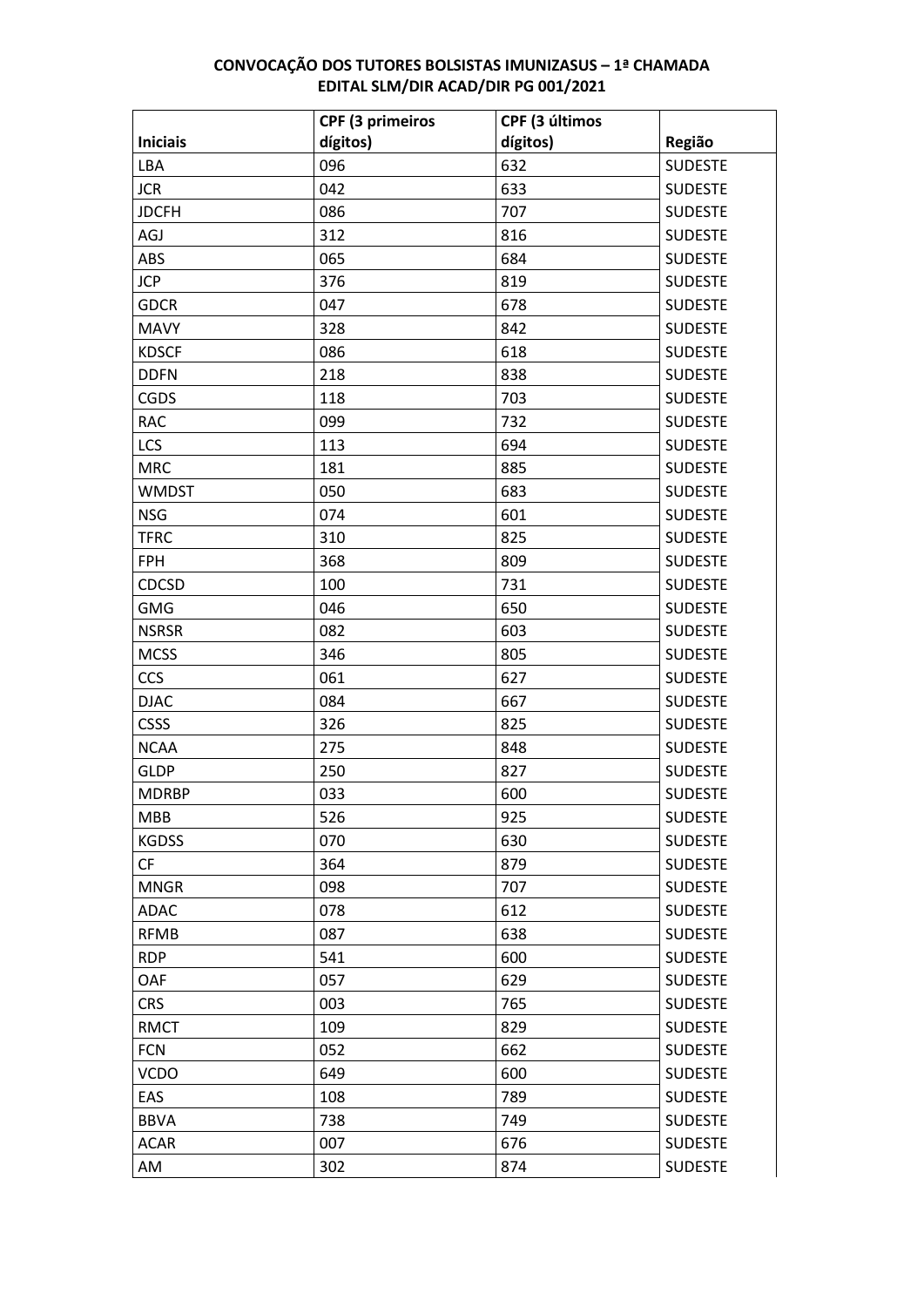|                 | <b>CPF (3 primeiros</b> | CPF (3 últimos |                |
|-----------------|-------------------------|----------------|----------------|
| <b>Iniciais</b> | dígitos)                | dígitos)       | Região         |
| <b>ANAS</b>     | 082                     | 648            | <b>SUDESTE</b> |
| <b>RGC</b>      | 270                     | 863            | <b>SUDESTE</b> |
| <b>ACSDA</b>    | 319                     | 836            | <b>SUDESTE</b> |
| <b>MEA</b>      | 114                     | 728            | <b>SUDESTE</b> |
| <b>AMFDN</b>    | 149                     | 871            | <b>SUDESTE</b> |
| <b>CDALR</b>    | 003                     | 635            | <b>SUDESTE</b> |
| <b>WFP</b>      | 114                     | 795            | <b>SUDESTE</b> |
| <b>MPC</b>      | 276                     | 862            | <b>SUDESTE</b> |
| SAF             | 080                     | 750            | <b>SUDESTE</b> |
| <b>RMM</b>      | 338                     | 800            | <b>SUDESTE</b> |
| <b>GPDAC</b>    | 105                     | 775            | <b>SUDESTE</b> |
| <b>APCM</b>     | 079                     | 796            | <b>SUDESTE</b> |
| <b>APBDS</b>    | 095                     | 793            | <b>SUDESTE</b> |
| <b>CLDRES</b>   | 058                     | 610            | <b>SUDESTE</b> |
| <b>FMM</b>      | 064                     | 665            | <b>SUDESTE</b> |
| <b>JADLGM</b>   | 123                     | 756            | <b>SUDESTE</b> |
| VLL             | 022                     | 380            | <b>SUDESTE</b> |
| LNF             | 109                     | 770            | <b>SUDESTE</b> |
| <b>HMG</b>      | 076                     | 668            | <b>SUDESTE</b> |
| <b>DFCC</b>     | 330                     | 835            | <b>SUDESTE</b> |
| <b>BDGV</b>     | 029                     | 722            | <b>SUDESTE</b> |
| <b>RFM</b>      | 518                     | 572            | <b>SUDESTE</b> |
| <b>RCDSG</b>    | 074                     | 747            | <b>SUDESTE</b> |
| <b>KRBDOT</b>   | 028                     | 492            | <b>SUDESTE</b> |
| <b>MAPD</b>     | 006                     | 692            | <b>SUDESTE</b> |
| <b>LPDSC</b>    | 004                     | 650            | <b>SUDESTE</b> |
| <b>CWRS</b>     | 279                     | 879            | <b>SUDESTE</b> |
| <b>PDSSF</b>    | 099                     | 722            | <b>SUDESTE</b> |
| LCS             | 083                     | 662            | <b>SUDESTE</b> |
| <b>FDDCES</b>   | 582                     | 691            | <b>SUDESTE</b> |
| <b>FPDS</b>     | 056                     | 682            | <b>SUDESTE</b> |
| <b>GCSDS</b>    | 110                     | 710            | <b>SUDESTE</b> |
| GDP             | 056                     | 680            | <b>SUDESTE</b> |
| <b>ASS</b>      | 123                     | 764            | <b>SUDESTE</b> |
| <b>CTSS</b>     | 039                     | 641            | <b>SUDESTE</b> |
| MM              | 365                     | 821            | <b>SUDESTE</b> |
| <b>KCLG</b>     | 375                     | 860            | <b>SUDESTE</b> |
| <b>GMSD</b>     | 059                     | 610            | <b>SUDESTE</b> |
| LMLDA           | 071                     | 628            | <b>SUDESTE</b> |
| <b>SMC</b>      | 081                     | 660            | <b>SUDESTE</b> |
| <b>AGPA</b>     | 029                     | 303            | <b>SUDESTE</b> |
| <b>RVDS</b>     | 089                     | 775            | <b>SUDESTE</b> |
| <b>LCDR</b>     | 053                     | 631            | <b>SUDESTE</b> |
| <b>KCDF</b>     | 038                     | 694            | <b>SUDESTE</b> |
|                 |                         |                |                |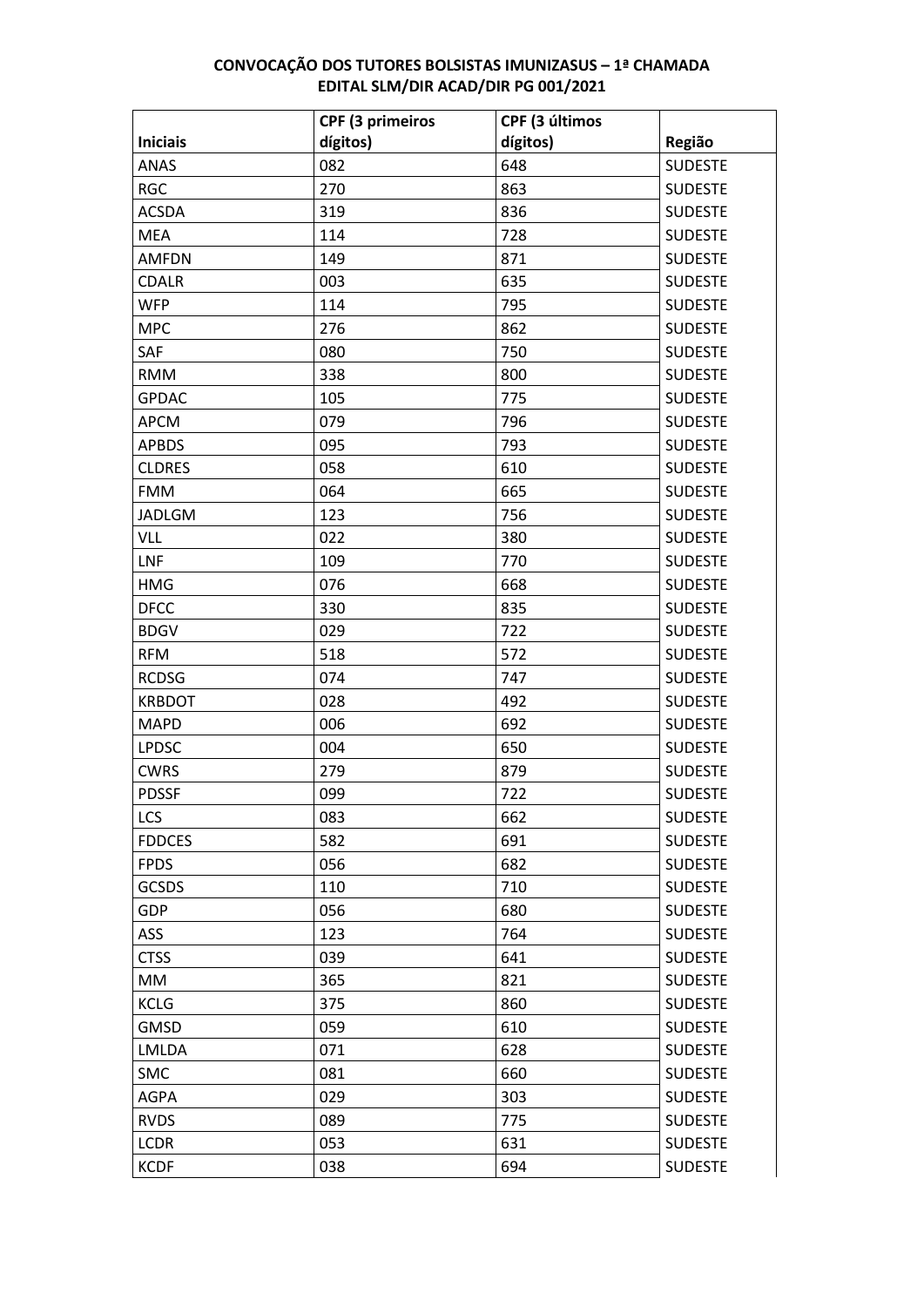|                 | <b>CPF (3 primeiros</b> | CPF (3 últimos |                |
|-----------------|-------------------------|----------------|----------------|
| <b>Iniciais</b> | dígitos)                | dígitos)       | Região         |
| <b>CRFR</b>     | 616                     | 415            | <b>SUDESTE</b> |
| <b>FGC</b>      | 078                     | 628            | <b>SUDESTE</b> |
| <b>BDCA</b>     | 120                     | 720            | <b>SUDESTE</b> |
| <b>RFDS</b>     | 248                     | 844            | <b>SUDESTE</b> |
| <b>PFBR</b>     | 061                     | 660            | <b>SUDESTE</b> |
| JDG             | 036                     | 684            | <b>SUDESTE</b> |
| VASB            | 099                     | 660            | <b>SUDESTE</b> |
| <b>DDV</b>      | 035                     | 603            | <b>SUDESTE</b> |
| <b>DSK</b>      | 071                     | 901            | <b>SUDESTE</b> |
| <b>ISDS</b>     | 058                     | 777            | <b>SUDESTE</b> |
| <b>MER</b>      | 089                     | 616            | <b>SUDESTE</b> |
| <b>LLFDOS</b>   | 051                     | 680            | <b>SUDESTE</b> |
| <b>FMAS</b>     | 065                     | 639            | <b>SUDESTE</b> |
| <b>KRSDM</b>    | 050                     | 680            | <b>SUDESTE</b> |
| <b>DRR</b>      | 298                     | 862            | <b>SUDESTE</b> |
| <b>JDST</b>     | 089                     | 670            | <b>SUDESTE</b> |
| <b>KSMAR</b>    | 036                     | 608            | <b>SUDESTE</b> |
| <b>GCDSS</b>    | 079                     | 676            | <b>SUDESTE</b> |
| <b>MDPL</b>     | 059                     | 666            | <b>SUDESTE</b> |
| <b>DCBV</b>     | 111                     | 709            | <b>SUDESTE</b> |
| LADS            | 077                     | 603            | <b>SUDESTE</b> |
| <b>VRL</b>      | 044                     | 899            | <b>SUDESTE</b> |
| <b>AGSD</b>     | 116                     | 650            | <b>SUDESTE</b> |
| <b>RBC</b>      | 303                     | 879            | <b>SUDESTE</b> |
| <b>INA</b>      | 054                     | 602            | <b>SUDESTE</b> |
| <b>JHDLF</b>    | 105                     | 742            | <b>SUDESTE</b> |
| <b>ACM</b>      | 345                     | 854            | <b>SUDESTE</b> |
| <b>NMVPC</b>    | 089                     | 677            | <b>SUDESTE</b> |
| <b>APR</b>      | 215                     | 860            | <b>SUDESTE</b> |
| <b>MCF</b>      | 110                     | 688            | <b>SUDESTE</b> |
| <b>MW</b>       | 245                     | 819            | <b>SUDESTE</b> |
| <b>JGF</b>      | 225                     | 829            | <b>SUDESTE</b> |
| GADS            | 081                     | 706            | <b>SUDESTE</b> |
| CAD             | 343                     | 801            | <b>SUDESTE</b> |
| <b>GRS</b>      | 124                     | 742            | <b>SUDESTE</b> |
| <b>CMA</b>      | 127                     | 795            | <b>SUDESTE</b> |
| <b>JAAS</b>     | 105                     | 698            | <b>SUDESTE</b> |
| <b>SCP</b>      | 139                     | 741            | <b>SUDESTE</b> |
| <b>NDSF</b>     | 123                     | 797            | <b>SUDESTE</b> |
| YDAPP           | 656                     | 372            | <b>SUDESTE</b> |
| <b>FDOSR</b>    | 123                     | 770            | <b>SUDESTE</b> |
| <b>BABDMB</b>   | 353                     | 865            | <b>SUDESTE</b> |
| <b>NMNC</b>     | 135                     | 711            | <b>SUDESTE</b> |
| <b>CS</b>       | 322                     | 881            | <b>SUDESTE</b> |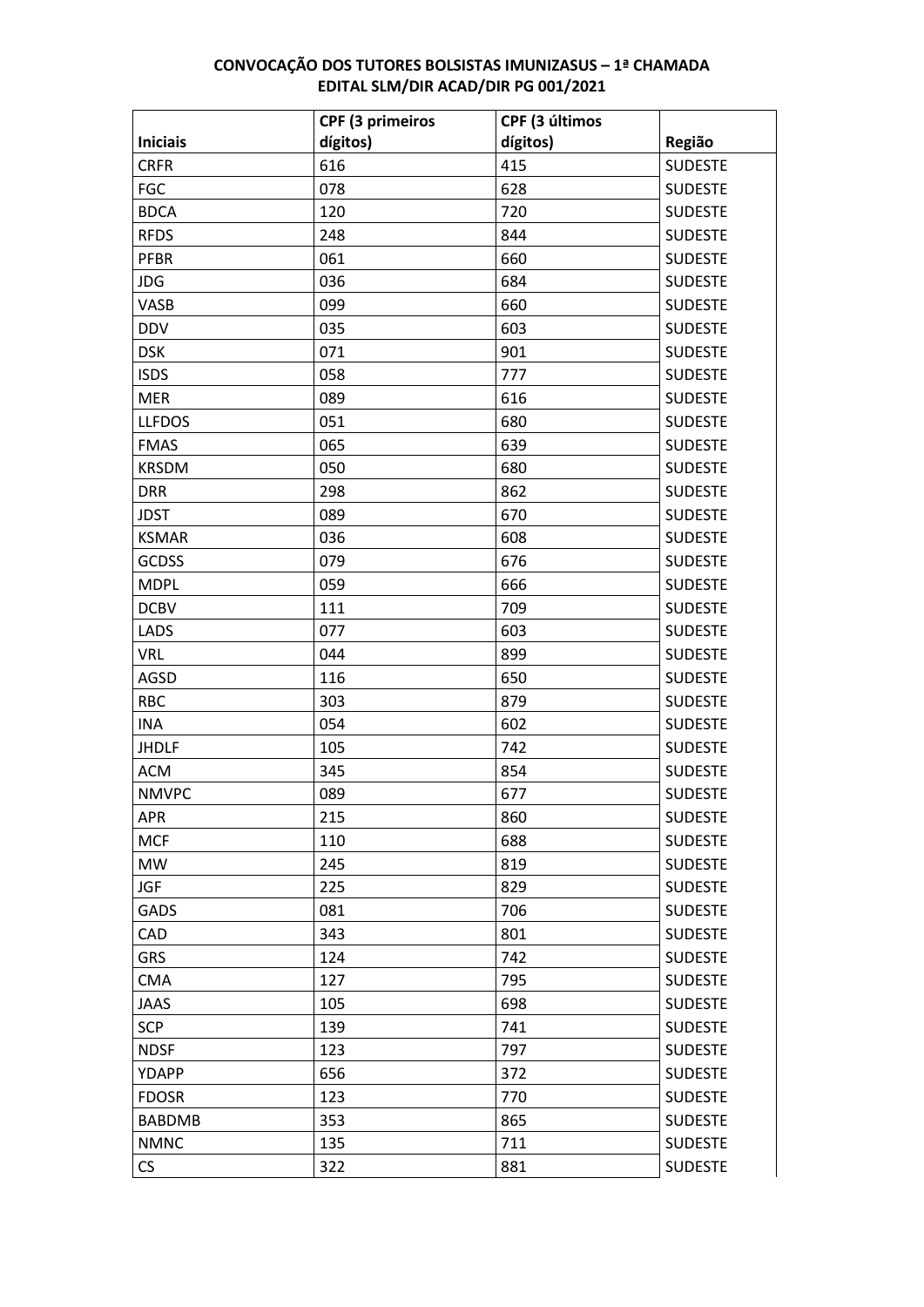|                 | <b>CPF (3 primeiros</b> | CPF (3 últimos |                |
|-----------------|-------------------------|----------------|----------------|
| <b>Iniciais</b> | dígitos)                | dígitos)       | Região         |
| AMA             | 306                     | 888            | <b>SUDESTE</b> |
| <b>MSS</b>      | 058                     | 689            | <b>SUDESTE</b> |
| <b>VLF</b>      | 086                     | 606            | <b>SUDESTE</b> |
| FGH             | 071                     | 654            | <b>SUDESTE</b> |
| <b>HJCD</b>     | 041                     | 659            | <b>SUDESTE</b> |
| <b>ACD</b>      | 083                     | 612            | <b>SUDESTE</b> |
| <b>MAADMR</b>   | 035                     | 873            | <b>SUDESTE</b> |
| PCC             | 080                     | 605            | <b>SUDESTE</b> |
| <b>YCNDC</b>    | 107                     | 650            | <b>SUDESTE</b> |
| <b>LESC</b>     | 109                     | 608            | <b>SUDESTE</b> |
| <b>LCSDS</b>    | 112                     | 728            | <b>SUDESTE</b> |
| <b>PCG</b>      | 089                     | 671            | <b>SUDESTE</b> |
| <b>ACFDS</b>    | 075                     | 695            | <b>SUDESTE</b> |
| LDSA            | 311                     | 805            | <b>SUDESTE</b> |
| <b>ERDS</b>     | 081                     | 616            | <b>SUDESTE</b> |
| <b>CCVDA</b>    | 079                     | 403            | <b>SUDESTE</b> |
| CA              | 097                     | 680            | <b>SUDESTE</b> |
| <b>COPL</b>     | 105                     | 646            | <b>SUDESTE</b> |
| <b>EBDS</b>     | 042                     | 739            | <b>SUDESTE</b> |
| MG              | 089                     | 805            | <b>SUDESTE</b> |
| <b>ECDSF</b>    | 034                     | 763            | <b>SUDESTE</b> |
| <b>MDSR</b>     | 169                     | 880            | <b>SUDESTE</b> |
| <b>LLFDC</b>    | 070                     | 617            | <b>SUDESTE</b> |
| ERA             | 084                     | 686            | <b>SUDESTE</b> |
| <b>FFS</b>      | 039                     | 601            | <b>SUDESTE</b> |
| <b>MKDO</b>     | 023                     | 563            | <b>SUDESTE</b> |
| <b>FDSP</b>     | 213                     | 893            | <b>SUDESTE</b> |
| <b>DNV</b>      | 085                     | 686            | <b>SUDESTE</b> |
| <b>MDFN</b>     | 426                     | 604            | <b>SUDESTE</b> |
| <b>MMMS</b>     | 089                     | 636            | <b>SUDESTE</b> |
| <b>NMD</b>      | 375                     | 879            | <b>SUDESTE</b> |
| <b>TMDBES</b>   | 121                     | 700            | <b>SUDESTE</b> |
| <b>VSDS</b>     | 079                     | 638            | <b>SUDESTE</b> |
| <b>HDOE</b>     | 086                     | 693            | <b>SUDESTE</b> |
| <b>PSADO</b>    | 073                     | 622            | <b>SUDESTE</b> |
| LHRV            | 286                     | 659            | <b>SUDESTE</b> |
| SSM             | 549                     | 720            | <b>SUDESTE</b> |
| CMC             | 325                     | 600            | <b>SUDESTE</b> |
| <b>RDCSC</b>    | 027                     | 809            | <b>SUDESTE</b> |
| <b>CVM</b>      | 044                     | 882            | <b>SUDESTE</b> |
| <b>VLMDO</b>    | 035                     | 880            | <b>SUDESTE</b> |
| SRA             | 160                     | 807            | <b>SUDESTE</b> |
| <b>GLAF</b>     | 063                     | 808            | <b>SUDESTE</b> |
| LHDAT           | 161                     | 802            | <b>SUDESTE</b> |
|                 |                         |                |                |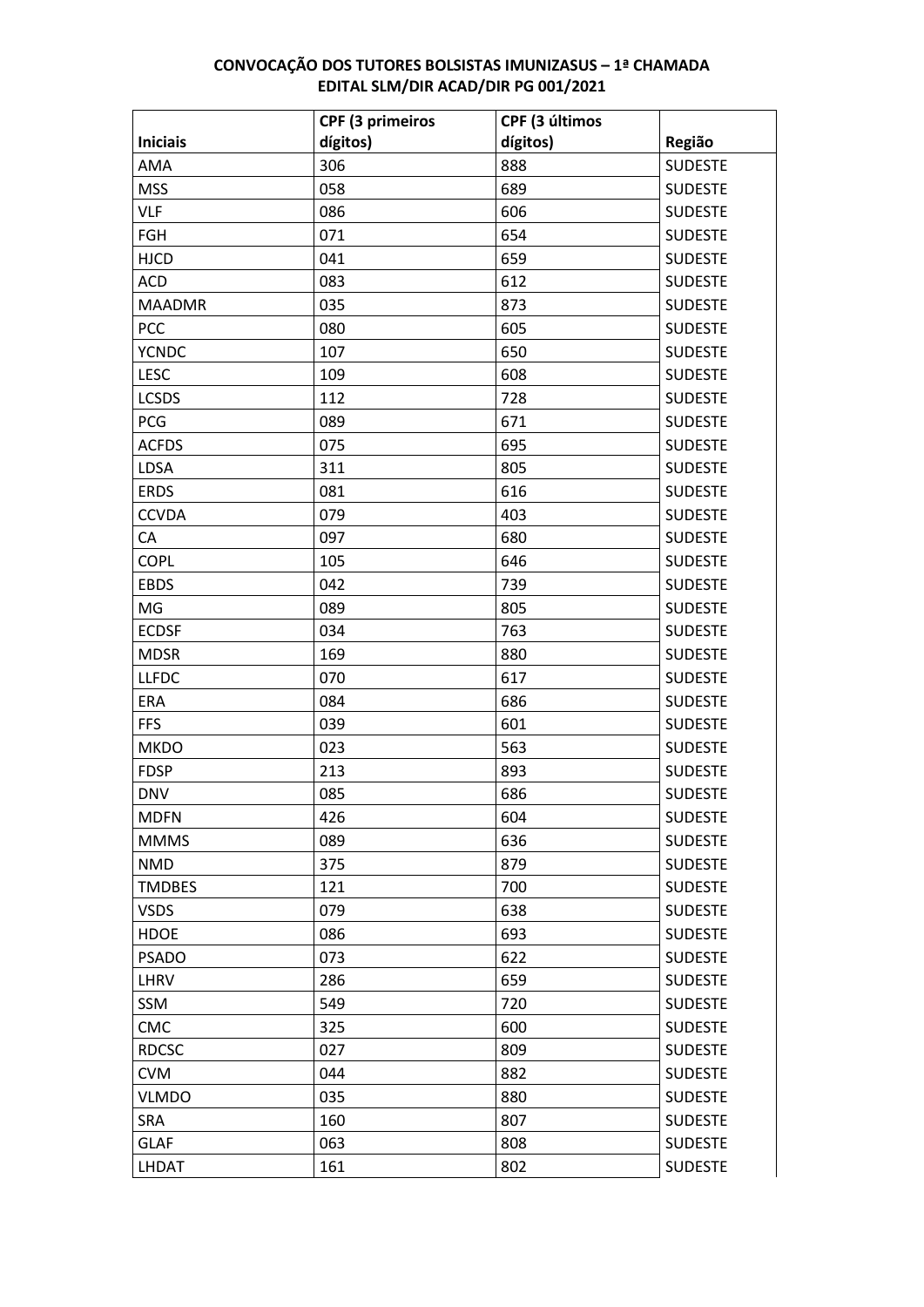|                 | CPF (3 primeiros | CPF (3 últimos |                |
|-----------------|------------------|----------------|----------------|
| <b>Iniciais</b> | dígitos)         | dígitos)       | Região         |
| PHBQ            | 103              | 807            | <b>SUDESTE</b> |
| <b>MLAPM</b>    | 118              | 824            | <b>SUDESTE</b> |
| <b>VNN</b>      | 562              | 604            | <b>SUDESTE</b> |
| <b>CRF</b>      | 634              | 668            | <b>SUDESTE</b> |
| <b>MADS</b>     | 575              | 604            | <b>SUDESTE</b> |
| <b>CPDC</b>     | 956              | 720            | <b>SUDESTE</b> |
| <b>ACMP</b>     | 344              | 115            | <b>SUDESTE</b> |
| <b>LHS</b>      | 157              | 862            | <b>SUDESTE</b> |
| ADCMMDB         | 148              | 800            | <b>SUDESTE</b> |
| AML             | 132              | 867            | <b>SUDESTE</b> |
| <b>MMDMC</b>    | 013              | 750            | <b>SUDESTE</b> |
| LEDOM           | 034              | 752            | <b>SUDESTE</b> |
| <b>CCDM</b>     | 001              | 079            | SUL            |
| <b>RD</b>       | 222              | 826            | SUL            |
| ARS             | 010              | 030            | SUL            |
| PK              | 029              | 982            | SUL            |
| <b>CSK</b>      | 737              | 091            | SUL            |
| <b>MCB</b>      | 949              | 091            | SUL            |
| <b>CVL</b>      | 803              | 053            | SUL            |
| <b>CMF</b>      | 066              | 922            | SUL            |
| GCT             | 914              | 034            | SUL            |
| <b>KD</b>       | 969              | 920            | SUL            |
| <b>DDS</b>      | 784              | 915            | SUL            |
| <b>DBP</b>      | 775              | 053            | SUL            |
| <b>CFT</b>      | 050              | 965            | SUL            |
| <b>EMR</b>      | 457              | 053            | SUL            |
| <b>TEGA</b>     | 055              | 958            | SUL            |
| <b>ICH</b>      | 001              | 077            | <b>SUL</b>     |
| PMDSAN          | 015              | 510            | <b>SUL</b>     |
| <b>LHTT</b>     | 024              | 913            | <b>SUL</b>     |
| ACF             | 013              | 074            | SUL            |
| <b>FGN</b>      | 010              | 067            | SUL            |
| <b>MMCP</b>     | 795              | 515            | SUL            |
| <b>ICDSO</b>    | 948              | 072            | SUL            |
| <b>CEMM</b>     | 044              | 941            | SUL            |
| SAWB            | 813              | 091            | SUL            |
| <b>MGB</b>      | 982              | 034            | SUL            |
| EAF             | 041              | 922            | SUL            |
| <b>RMS</b>      | 695              | 915            | SUL            |
| <b>LBDS</b>     | 005              | 099            | SUL            |
| <b>GCSM</b>     | 015              | 678            | SUL            |
| <b>PRS</b>      | 064              | 986            | SUL            |
| ADM             | 953              | 000            | SUL            |
| AAP             | 032              | 980            | SUL            |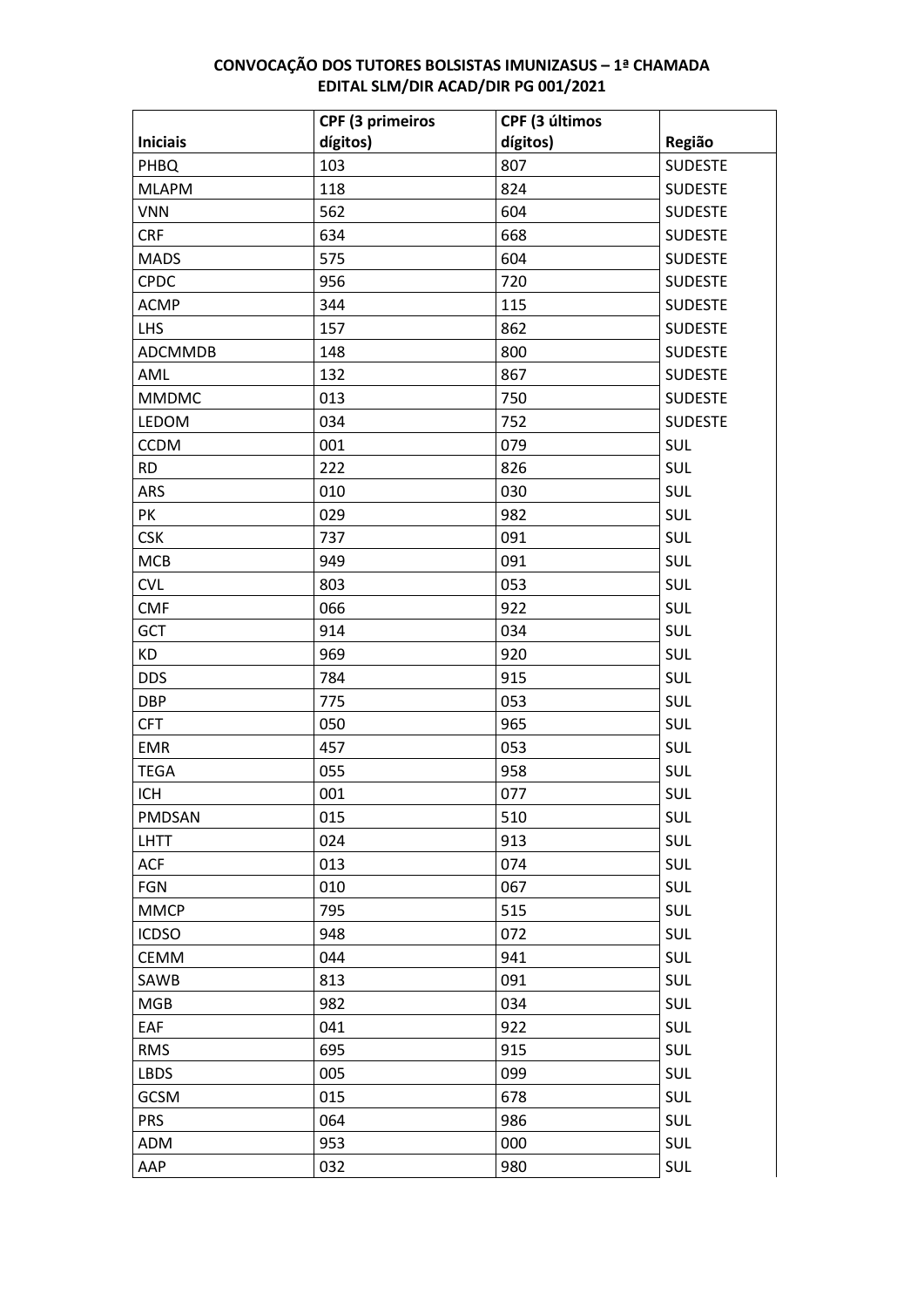|                 | CPF (3 primeiros | CPF (3 últimos |        |
|-----------------|------------------|----------------|--------|
| <b>Iniciais</b> | dígitos)         | dígitos)       | Região |
| GL              | 039              | 963            | SUL    |
| <b>ALDS</b>     | 025              | 970            | SUL    |
| <b>KMS</b>      | 942              | 072            | SUL    |
| <b>VDDS</b>     | 026              | 963            | SUL    |
| <b>JAM</b>      | 071              | 913            | SUL    |
| <b>DKB</b>      | 073              | 947            | SUL    |
| <b>JEB</b>      | 025              | 050            | SUL    |
| <b>CRDR</b>     | 049              | 905            | SUL    |
| <b>JCDA</b>     | 007              | 090            | SUL    |
| SB              | 008              | 942            | SUL    |
| <b>LADC</b>     | 031              | 428            | SUL    |
| ZR              | 024              | 973            | SUL    |
| <b>VDC</b>      | 819              | 091            | SUL    |
| <b>DOR</b>      | 049              | 995            | SUL    |
| <b>GDF</b>      | 032              | 986            | SUL    |
| <b>AFDCF</b>    | 045              | 690            | SUL    |
| S               | 952              | 015            | SUL    |
| <b>MDLM</b>     | 041              | 952            | SUL    |
| <b>NNN</b>      | 975              | 068            | SUL    |
| <b>LHB</b>      | 000              | 099            | SUL    |
| <b>IGDM</b>     | 018              | 955            | SUL    |
| <b>JADCL</b>    | 003              | 919            | SUL    |
| <b>FBM</b>      | 980              | 072            | SUL    |
| LM              | 688              | 915            | SUL    |
| <b>PDFD</b>     | 022              | 976            | SUL    |
| <b>CNDSG</b>    | 035              | 975            | SUL    |
| <b>PDOR</b>     | 012              | 086            | SUL    |
| <b>DGD</b>      | 058              | 900            | SUL    |
| MZ              | 028              | 913            | SUL    |
| <b>RGC</b>      | 046              | 977            | SUL    |
| CAM             | 053              | 918            | SUL    |
| <b>SLDO</b>     | 005              | 945            | SUL    |
| <b>MSDS</b>     | 016              | 003            | SUL    |
| JB              | 996              | 015            | SUL    |
| <b>RNA</b>      | 069              | 908            | SUL    |
| <b>VBDC</b>     | 969              | 015            | SUL    |
| <b>RCS</b>      | 002              | 011            | SUL    |
| <b>AFDSS</b>    | 929              | 063            | SUL    |
| <b>ALZP</b>     | 017              | 020            | SUL    |
| <b>TMDSEC</b>   | 725              | 191            | SUL    |
| <b>BPC</b>      | 050              | 928            | SUL    |
| ARE             | 940              | 015            | SUL    |
| <b>CMLDS</b>    | 027              | 926            | SUL    |
| CAAF            | 001              | 030            | SUL    |
|                 |                  |                |        |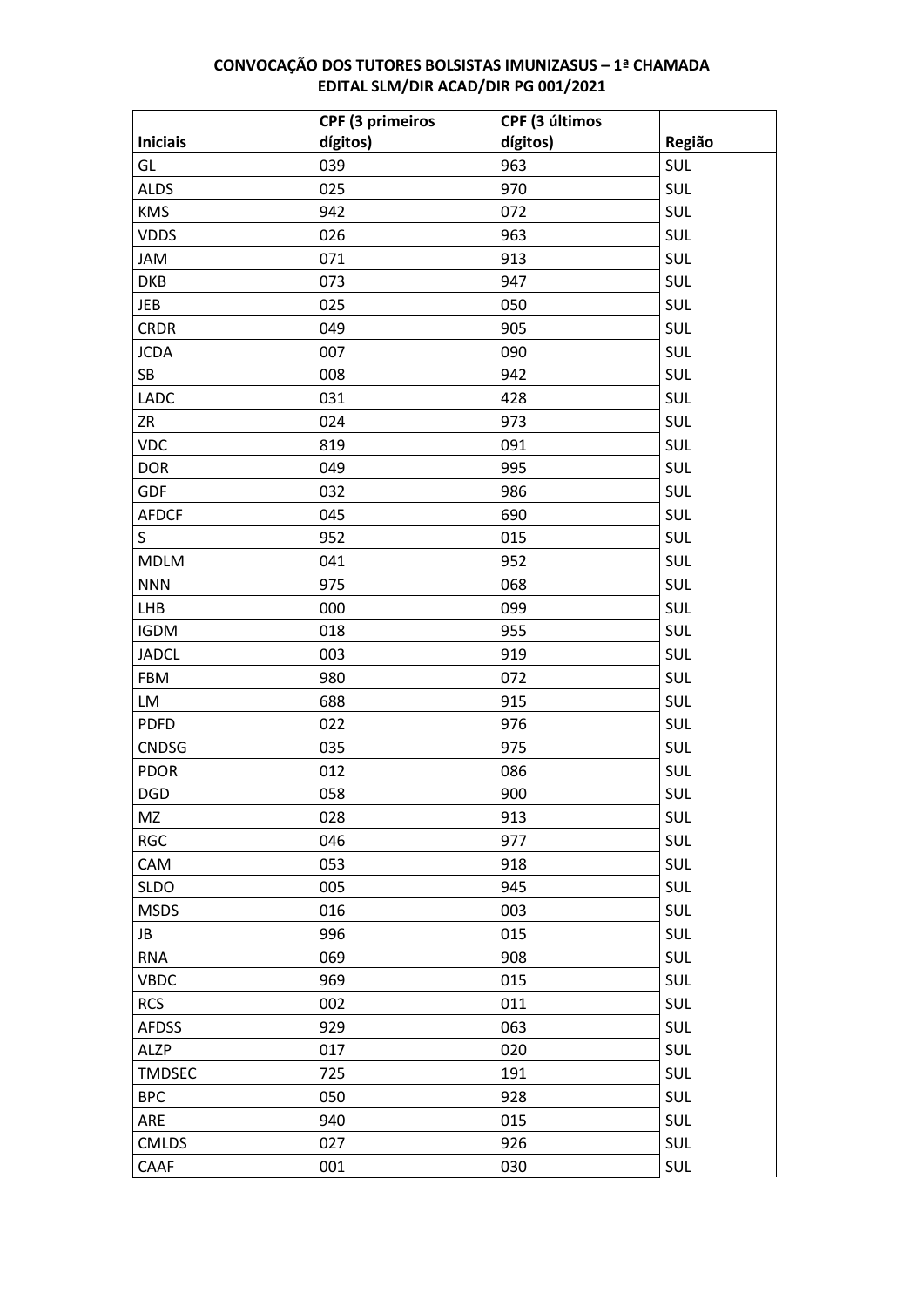| dígitos)<br>dígitos)<br><b>Iniciais</b><br>Região<br>065<br>973<br>SUL<br><b>PSDF</b><br>025<br>SUL<br><b>HMBGES</b><br>194 |  |
|-----------------------------------------------------------------------------------------------------------------------------|--|
|                                                                                                                             |  |
|                                                                                                                             |  |
|                                                                                                                             |  |
| LF<br>SUL<br>881<br>000                                                                                                     |  |
| SUL<br><b>MLB</b><br>824<br>072                                                                                             |  |
| SUL<br>AADSC<br>033<br>908                                                                                                  |  |
| SUL<br><b>APDO</b><br>026<br>944                                                                                            |  |
| SUL<br>GDJ<br>040<br>977                                                                                                    |  |
| SUL<br>LZW<br>048<br>948                                                                                                    |  |
| SUL<br>943<br>053<br>MKB                                                                                                    |  |
| SUL<br>EBF<br>027<br>064                                                                                                    |  |
| SUL<br><b>MAPB</b><br>004<br>920                                                                                            |  |
| SUL<br>CCDO<br>055<br>998                                                                                                   |  |
| SUL<br>004<br>908<br><b>MDFC</b>                                                                                            |  |
| SUL<br><b>DERDS</b><br>814<br>053                                                                                           |  |
| SUL<br><b>CHR</b><br>834<br>059                                                                                             |  |
| SUL<br><b>VDSC</b><br>981<br>049                                                                                            |  |
| SUL<br>LFR<br>016<br>025                                                                                                    |  |
| SUL<br>FAF<br>018<br>073                                                                                                    |  |
| SUL<br><b>CYY</b><br>076<br>973                                                                                             |  |
| SUL<br>JBV<br>018<br>973                                                                                                    |  |
| SUL<br><b>LMGDC</b><br>832<br>015                                                                                           |  |
| SUL<br><b>MFN</b><br>015<br>023                                                                                             |  |
| SUL<br><b>JCMA</b><br>049<br>924                                                                                            |  |
| SUL<br><b>JSH</b><br>825<br>087                                                                                             |  |
| SUL<br>AMRPDOT<br>028<br>939                                                                                                |  |
| SUL<br>AW<br>041<br>938                                                                                                     |  |
| SUL<br><b>JSP</b><br>014<br>009                                                                                             |  |
| SUL<br><b>MTDS</b><br>837<br>072                                                                                            |  |
| SUL<br><b>LFP</b><br>901<br>063                                                                                             |  |
| SUL<br>SRM<br>069<br>959                                                                                                    |  |
| SUL<br><b>FNS</b><br>061<br>933                                                                                             |  |
| SUL<br><b>GFP</b><br>006<br>980                                                                                             |  |
| SUL<br>ECG<br>030<br>097                                                                                                    |  |
| SUL<br><b>VGA</b><br>001<br>025                                                                                             |  |
| SUL<br><b>SRS</b><br>009<br>016                                                                                             |  |
| SUL<br>058<br>952<br><b>GRB</b>                                                                                             |  |
| SUL<br>973<br><b>RGG</b><br>068                                                                                             |  |
| SUL<br>976<br>ARR<br>015                                                                                                    |  |
| SUL<br>GGD<br>015<br>081                                                                                                    |  |
| SUL<br><b>BZ</b><br>069<br>951                                                                                              |  |
| SUL<br>AAT<br>072<br>988                                                                                                    |  |
| SUL<br>976<br><b>SVT</b><br>053                                                                                             |  |
| SUL<br><b>BNDW</b><br>000<br>036                                                                                            |  |
| SUL<br>014<br>TG<br>067                                                                                                     |  |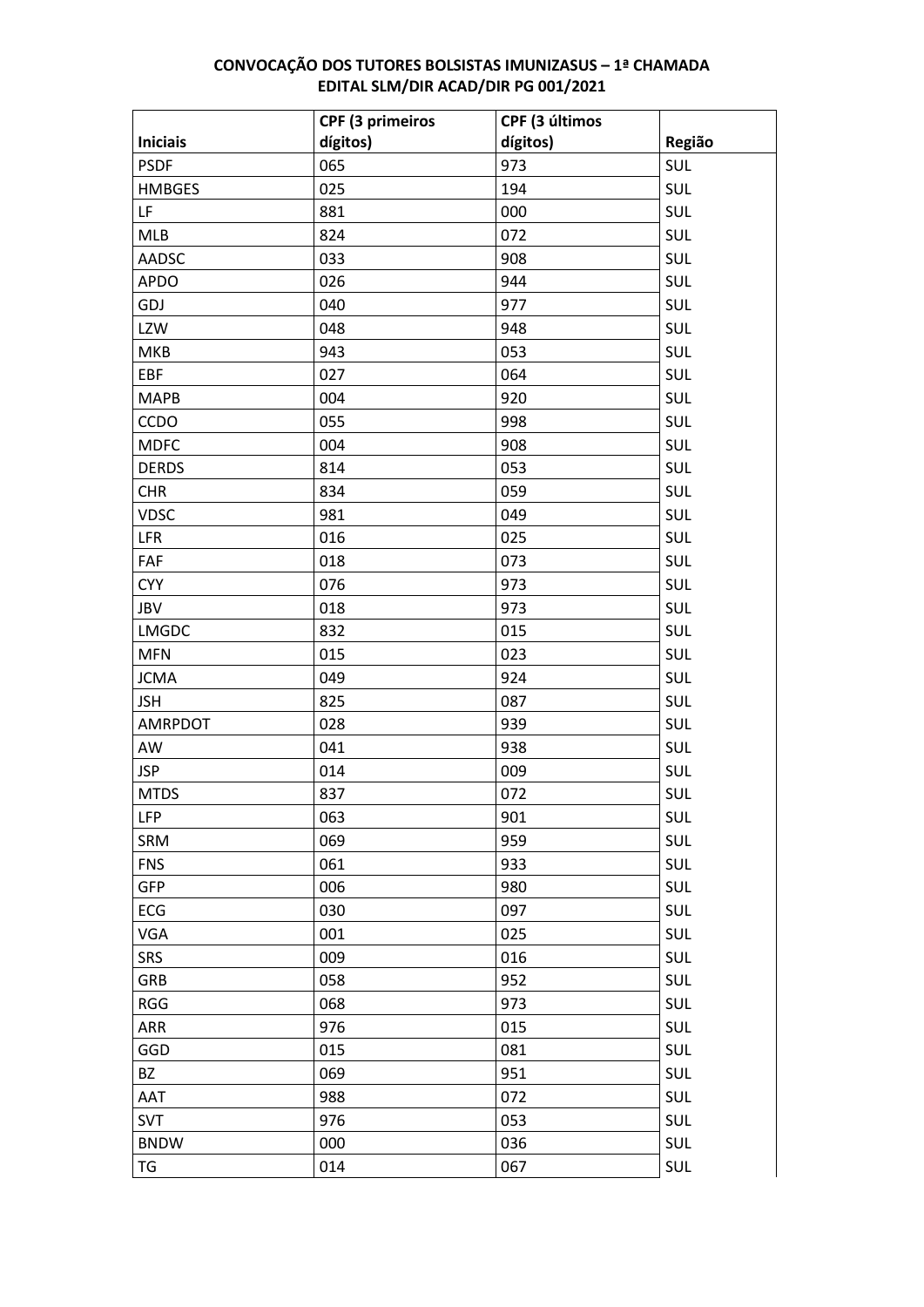|                 | <b>CPF (3 primeiros</b> | CPF (3 últimos |            |
|-----------------|-------------------------|----------------|------------|
| <b>Iniciais</b> | dígitos)                | dígitos)       | Região     |
| ARJ             | 013                     | 013            | <b>SUL</b> |
| <b>NAO</b>      | 922                     | 004            | <b>SUL</b> |
| <b>AOMC</b>     | 946                     | 068            | <b>SUL</b> |
| <b>MFSE</b>     | 724                     | 030            | <b>SUL</b> |
| <b>VML</b>      | 024                     | 940            | <b>SUL</b> |
| <b>THO</b>      | 046                     | 619            | <b>SUL</b> |
| FAG             | 015                     | 907            | <b>SUL</b> |
| <b>KFDCO</b>    | 005                     | 916            | <b>SUL</b> |
| QGDO            | 935                     | 000            | <b>SUL</b> |
| MH              | 010                     | 054            | <b>SUL</b> |
| TV              | 014                     | 067            | <b>SUL</b> |
| FL.             | 022                     | 067            | <b>SUL</b> |
| <b>GCF</b>      | 029                     | 000            | <b>SUL</b> |
| <b>KPS</b>      | 045                     | 970            | <b>SUL</b> |
| <b>IDSSS</b>    | 000                     | 089            | <b>SUL</b> |
| <b>HMC</b>      | 021                     | 006            | <b>SUL</b> |
| <b>FNDP</b>     | 044                     | 983            | <b>SUL</b> |
| GCSG            | 004                     | 055            | <b>SUL</b> |
| LCCS            | 029                     | 996            | <b>SUL</b> |
| <b>NDC</b>      | 640                     | 000            | <b>SUL</b> |
| <b>MPT</b>      | 010                     | 060            | <b>SUL</b> |
| <b>CRL</b>      | 672                     | 272            | <b>SUL</b> |
| <b>CZ</b>       | 083                     | 946            | <b>SUL</b> |
| <b>DES</b>      | 025                     | 913            | <b>SUL</b> |
| LJM             | 033                     | 973            | <b>SUL</b> |
| <b>MMM</b>      | 037                     | 935            | <b>SUL</b> |
| <b>JCMG</b>     | 013                     | 090            | SUL        |
| CDMM            | 828                     | 004            | <b>SUL</b> |
| <b>JFDS</b>     | 850                     | 272            | <b>SUL</b> |
| <b>ACM</b>      | 060                     | 909            | SUL        |
| <b>GMDA</b>     | 966                     | 034            | <b>SUL</b> |
| <b>CFO</b>      | 023                     | 040            | SUL        |
| <b>PMVH</b>     | 020                     | 931            | <b>SUL</b> |
| <b>MCDLL</b>    | 025                     | 919            | <b>SUL</b> |
| <b>HCGES</b>    | 026                     | 917            | <b>SUL</b> |
| <b>MS</b>       | 070                     | 977            | SUL        |
| MM              | 072                     | 902            | <b>SUL</b> |
| <b>JGDC</b>     | 032                     | 977            | <b>SUL</b> |
| CBDC            | 990                     | 068            | <b>SUL</b> |
| <b>FSDC</b>     | 812                     | 020            | SUL        |
| <b>CVF</b>      | 002                     | 041            | <b>SUL</b> |
| <b>BDSN</b>     | 021                     | 005            | <b>SUL</b> |
| MN              | 065                     | 902            | SUL        |
| GLN             | 014                     | 061            | SUL        |
|                 |                         |                |            |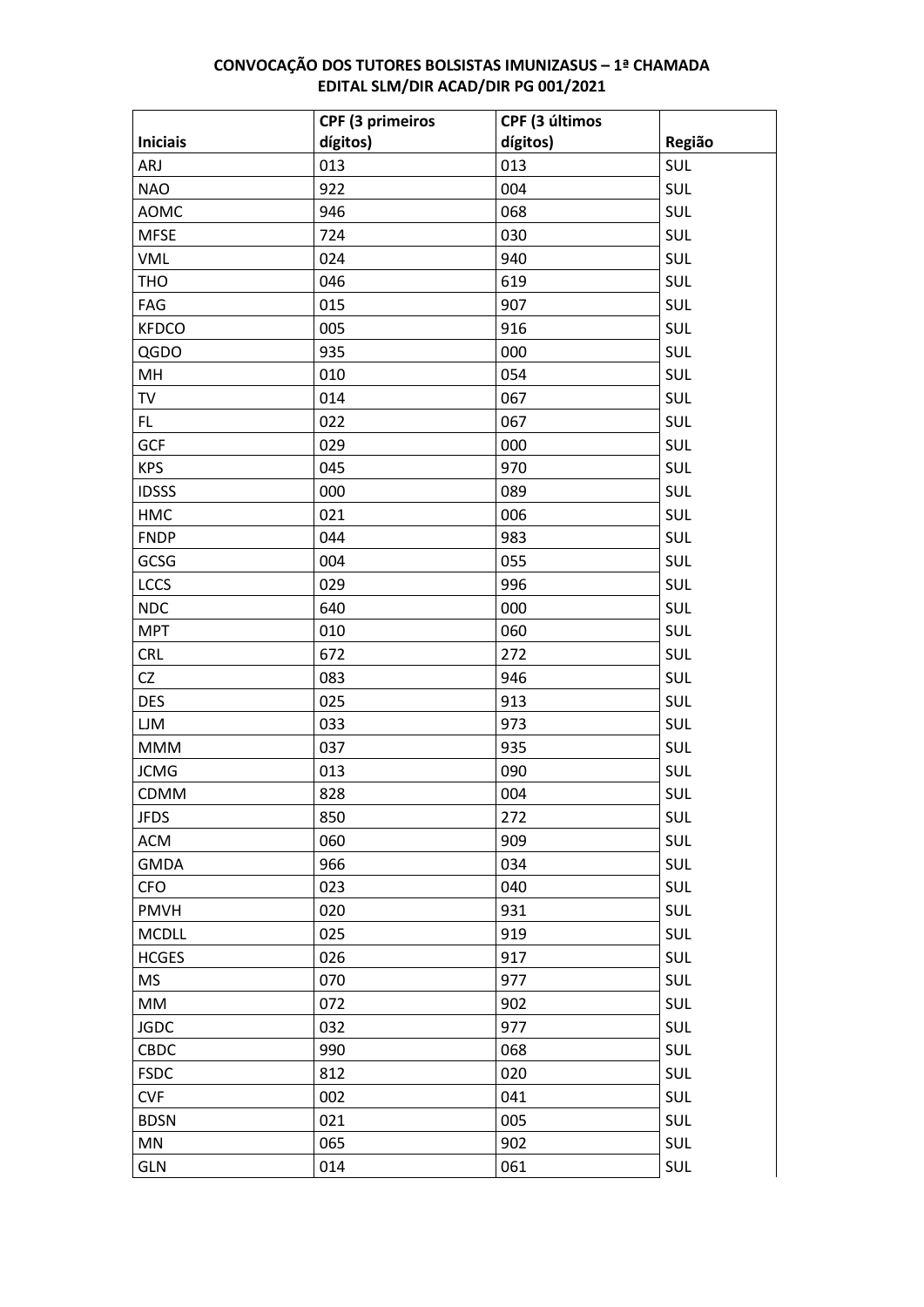|                 | <b>CPF (3 primeiros</b> | CPF (3 últimos |              |
|-----------------|-------------------------|----------------|--------------|
| <b>Iniciais</b> | dígitos)                | dígitos)       | Região       |
| <b>LDFLL</b>    | 037                     | 921            | SUL          |
| <b>CMSCDS</b>   | 239                     | 015            | SUL          |
| <b>RDCF</b>     | 375                     | 920            | SUL          |
| <b>RSS</b>      | 011                     | 802            | SUL          |
| <b>MMB</b>      | 567                     | 034            | SUL          |
| <b>BBA</b>      | 620                     | 972            | SUL          |
| <b>MADMAP</b>   | 829                     | 768            | SUL          |
| <b>CRHE</b>     | 673                     | 915            | SUL          |
| <b>IMVL</b>     | 581                     | 000            | SUL          |
| <b>RCC</b>      | 786                     | 420            | SUL          |
| <b>FSC</b>      | 974                     | 949            | SUL          |
| <b>FWGDS</b>    | 736                     | 000            | SUL          |
| <b>LFP</b>      | 691                     | 049            | SUL          |
| D               | 000                     | 955            | SUL          |
| ZRAO            | 608                     | 020            | SUL          |
| <b>PCV</b>      | 669                     | 068            | SUL          |
| SF              | 021                     | 975            | SUL          |
| <b>AIDS</b>     | 764                     | 053            | SUL          |
| <b>CDSM</b>     | 018                     | 922            | SUL          |
| MF              | 021                     | 969            | SUL          |
| SJJ             | 973                     | 991            | SUL          |
| <b>RLDS</b>     | 955                     | 072            | SUL          |
| <b>ASDS</b>     | 895                     | 100            | SUL          |
| <b>DVT</b>      | 025                     | 938            | SUL          |
| <b>LLR</b>      | 025                     | 900            | SUL          |
| <b>LTDSS</b>    | 001                     | 232            | <b>NORTE</b> |
| EFDM            | 002                     | 283            | <b>NORTE</b> |
| <b>LNPM</b>     | 988                     | 291            | <b>NORTE</b> |
| <b>DDCL</b>     | 617                     | 253            | <b>NORTE</b> |
| <b>FDCTN</b>    | 439                     | 372            | <b>NORTE</b> |
| <b>KJVL</b>     | 661                     | 287            | <b>NORTE</b> |
| <b>LMF</b>      | 591                     | 215            | <b>NORTE</b> |
| <b>ACL</b>      | 949                     | 230            | <b>NORTE</b> |
| <b>SNFG</b>     | 897                     | 210            | <b>NORTE</b> |
| <b>JSSS</b>     | 772                     | 320            | <b>NORTE</b> |
| LAA             | 618                     | 215            | <b>NORTE</b> |
| <b>ADDSDB</b>   | 617                     | 204            | <b>NORTE</b> |
| CDSG            | 000                     | 213            | <b>NORTE</b> |
| <b>CGPDS</b>    | 002                     | 141            | <b>NORTE</b> |
| <b>NCDA</b>     | 601                     | 204            | <b>NORTE</b> |
| <b>CRSF</b>     | 529                     | 200            | <b>NORTE</b> |
| SSC             | 794                     | 291            | <b>NORTE</b> |
| <b>EPD</b>      | 695                     | 272            | <b>NORTE</b> |
| ZAB             | 720                     | 253            | <b>NORTE</b> |
|                 |                         |                |              |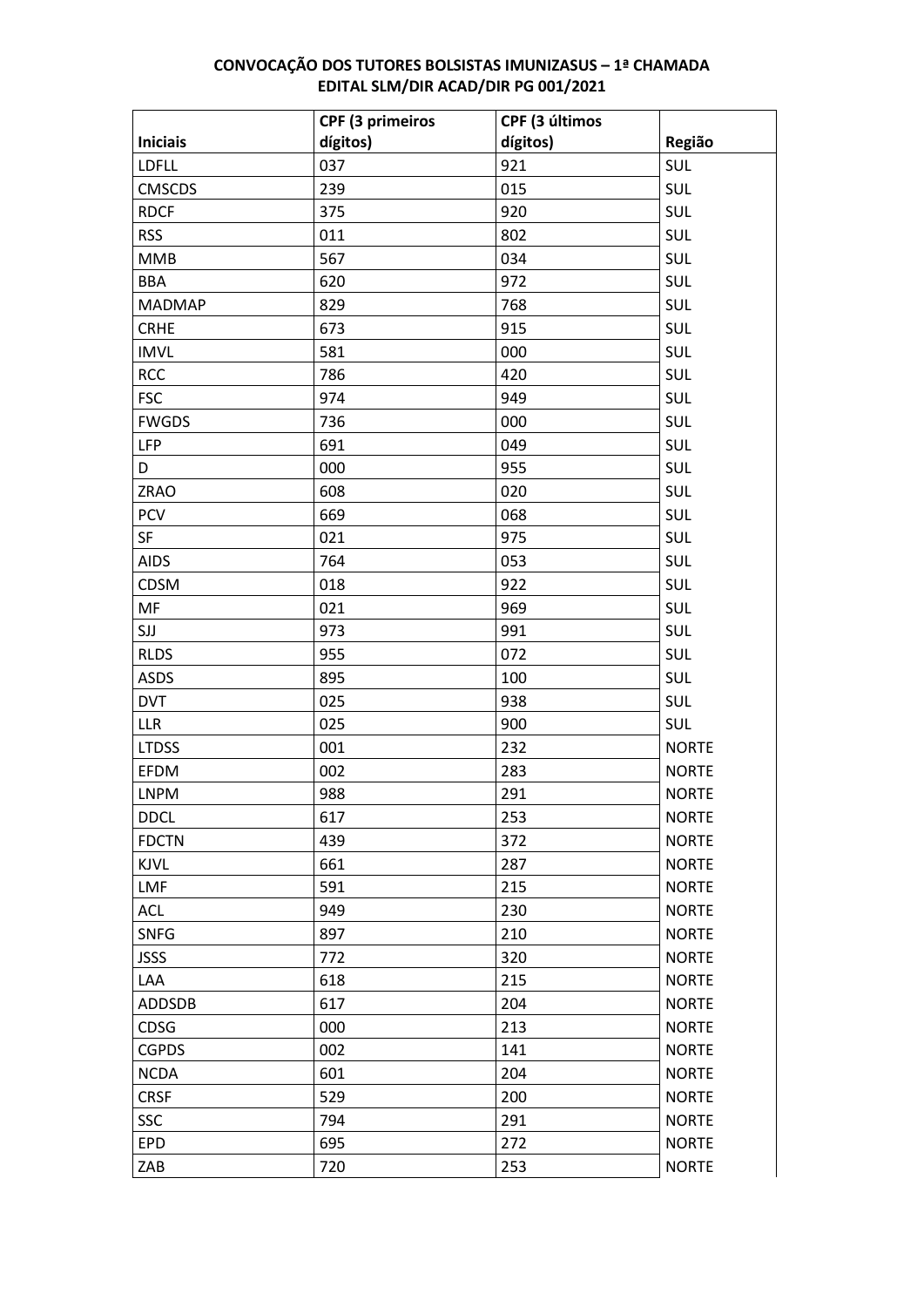|                 | CPF (3 primeiros | CPF (3 últimos |              |
|-----------------|------------------|----------------|--------------|
| <b>Iniciais</b> | dígitos)         | dígitos)       | Região       |
| <b>VMDS</b>     | 627              | 220            | <b>NORTE</b> |
| <b>DMR</b>      | 591              | 215            | <b>NORTE</b> |
| <b>LLDS</b>     | 042              | 605            | <b>NORTE</b> |
| <b>SFDSM</b>    | 781              | 234            | <b>NORTE</b> |
| <b>IFSDS</b>    | 587              | 234            | <b>NORTE</b> |
| <b>KRDF</b>     | 077              | 665            | <b>NORTE</b> |
| <b>LPSES</b>    | 097              | 660            | <b>NORTE</b> |
| <b>SPR</b>      | 840              | 230            | <b>NORTE</b> |
| ADSB            | 829              | 268            | <b>NORTE</b> |
| <b>VCDSG</b>    | 006              | 208            | <b>NORTE</b> |
| <b>MAS</b>      | 477              | 204            | <b>NORTE</b> |
| <b>RMR</b>      | 640              | 253            | <b>NORTE</b> |
| <b>GBBDA</b>    | 993              | 291            | <b>NORTE</b> |
| SADM            | 745              | 268            | <b>NORTE</b> |
| CCCVC           | 982              | 268            | <b>NORTE</b> |
| <b>DDSM</b>     | 002              | 260            | <b>NORTE</b> |
| <b>EVMB</b>     | 036              | 929            | <b>NORTE</b> |
| <b>KARL</b>     | 827              | 249            | <b>NORTE</b> |
| <b>ECDCB</b>    | 042              | 374            | <b>NORTE</b> |
| AADMD           | 977              | 249            | <b>NORTE</b> |
| <b>BACESP</b>   | 989              | 220            | <b>NORTE</b> |
| <b>TCDS</b>     | 964              | 282            | <b>NORTE</b> |
| <b>FB</b>       | 760              | 904            | <b>NORTE</b> |
| <b>CRLDS</b>    | 384              | 287            | <b>NORTE</b> |
| <b>VCDS</b>     | 678              | 272            | <b>NORTE</b> |
| <b>CDMFC</b>    | 335              | 840            | <b>NORTE</b> |
| <b>IMDO</b>     | 743              | 272            | <b>NORTE</b> |
| <b>WAS</b>      | 742              | 234            | <b>NORTE</b> |
| GSC             | 847              | 234            | <b>NORTE</b> |
| JFG             | 527              | 282            | <b>NORTE</b> |
| <b>JVMR</b>     | 000              | 245            | <b>NORTE</b> |
| <b>ICDS</b>     | 707              | 249            | <b>NORTE</b> |
| <b>TMDACB</b>   | 770              | 220            | <b>NORTE</b> |
| <b>MFFR</b>     | 024              | 143            | <b>NORTE</b> |
| <b>LXLS</b>     | 010              | 200            | <b>NORTE</b> |
| <b>ALCDS</b>    | 296              | 268            | <b>NORTE</b> |
| <b>HMDAC</b>    | 216              | 220            | <b>NORTE</b> |
| <b>JADSP</b>    | 040              | 105            | <b>NORTE</b> |
| <b>DDSB</b>     | 065              | 662            | <b>NORTE</b> |
| <b>LMCF</b>     | 033              | 179            | <b>NORTE</b> |
| <b>HMB</b>      | 821              | 368            | <b>NORTE</b> |
| <b>DADG</b>     | 792              | 234            | <b>NORTE</b> |
| ICC             | 736              | 249            | <b>NORTE</b> |
| LBB             | 020              | 274            | <b>NORTE</b> |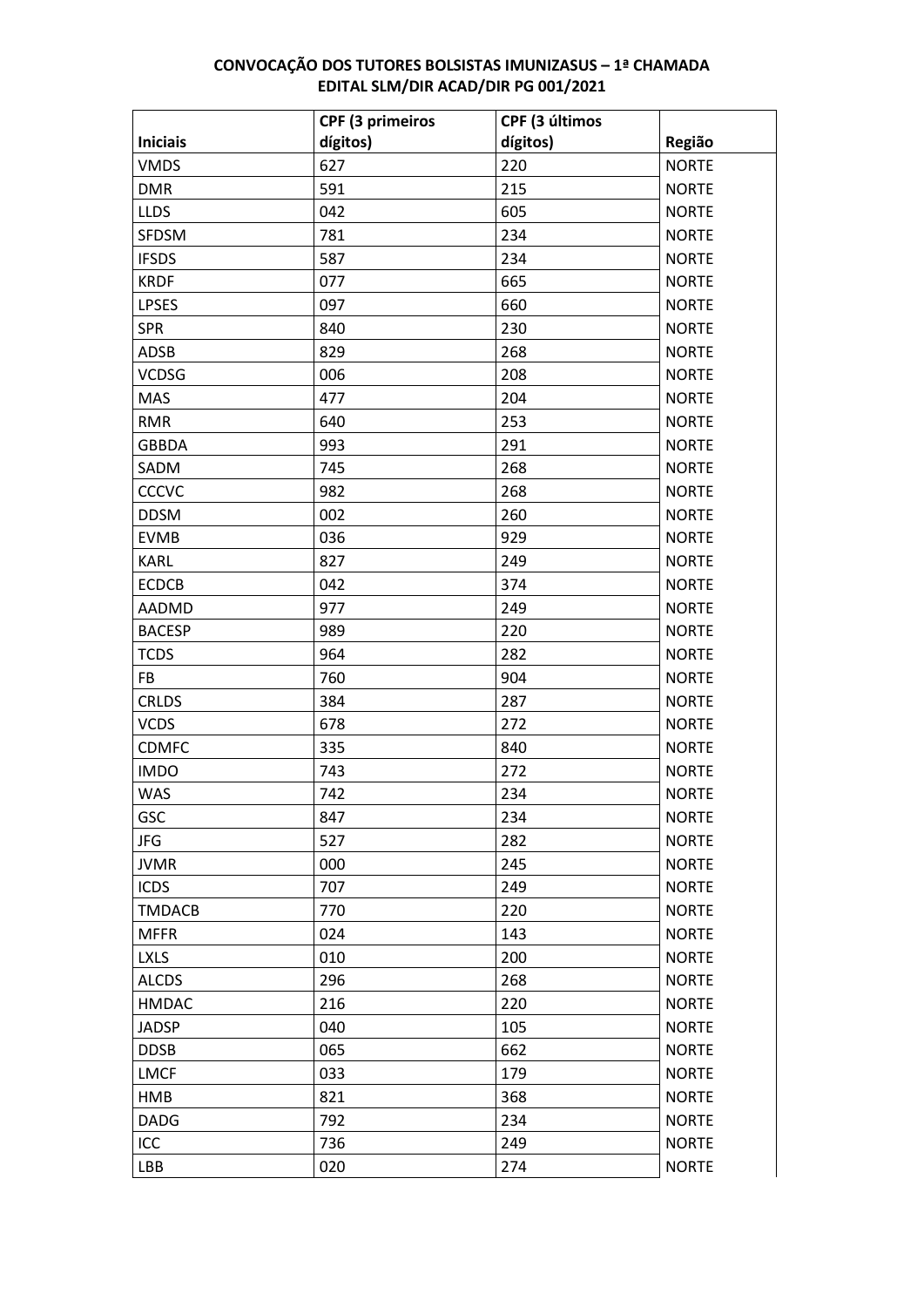|                 | <b>CPF (3 primeiros</b> | CPF (3 últimos |              |
|-----------------|-------------------------|----------------|--------------|
| <b>Iniciais</b> | dígitos)                | dígitos)       | Região       |
| <b>ADJMDC</b>   | 003                     | 273            | <b>NORTE</b> |
| <b>GVVADTB</b>  | 218                     | 820            | <b>NORTE</b> |
| AAR             | 045                     | 350            | <b>NORTE</b> |
| <b>RLDRF</b>    | 146                     | 244            | <b>NORTE</b> |
| <b>SEPS</b>     | 318                     | 249            | <b>NORTE</b> |
| LRHDA           | 308                     | 304            | <b>NORTE</b> |
| <b>RDSRQO</b>   | 483                     | 268            | <b>NORTE</b> |
| <b>EFC</b>      | 595                     | 268            | <b>NORTE</b> |
| <b>JTTL</b>     | 069                     | 780            | <b>NORTE</b> |
| <b>PDBS</b>     | 968                     | 120            | <b>NORTE</b> |
| IFM             | 953                     | 300            | <b>NORTE</b> |
| <b>NDSSS</b>    | 002                     | 124            | <b>NORTE</b> |
| <b>BMA</b>      | 882                     | 225            | <b>NORTE</b> |
| SDSL            | 061                     | 600            | <b>NORTE</b> |
| <b>JLDO</b>     | 720                     | 249            | <b>NORTE</b> |
| <b>MCF</b>      | 643                     | 334            | <b>NORTE</b> |
| <b>JSP</b>      | 782                     | 278            | <b>NORTE</b> |
| <b>ADSS</b>     | 057                     | 709            | <b>NORTE</b> |
| <b>BRDSS</b>    | 000                     | 210            | <b>NORTE</b> |
| <b>RCDF</b>     | 021                     | 106            | <b>NORTE</b> |
| <b>FAACC</b>    | 932                     | 225            | <b>NORTE</b> |
| <b>AMDFJ</b>    | 843                     | 282            | <b>NORTE</b> |
| <b>LLA</b>      | 015                     | 216            | <b>NORTE</b> |
| FAT             | 932                     | 215            | <b>NORTE</b> |
| GAR             | 031                     | 154            | <b>NORTE</b> |
| <b>MDOS</b>     | 044                     | 131            | <b>NORTE</b> |
| <b>RGF</b>      | 001                     | 217            | <b>NORTE</b> |
| <b>RGV</b>      | 836                     | 291            | <b>NORTE</b> |
| <b>ECDC</b>     | 932                     | 287            | <b>NORTE</b> |
| <b>PRR</b>      | 931                     | 234            | <b>NORTE</b> |
| <b>JSDS</b>     | 030                     | 161            | <b>NORTE</b> |
| <b>KDCB</b>     | 658                     | 287            | <b>NORTE</b> |
| AFMDCC          | 517                     | 291            | <b>NORTE</b> |
| <b>RDNDS</b>    | 607                     | 268            | <b>NORTE</b> |
| <b>KPS</b>      | 582                     | 287            | <b>NORTE</b> |
| FM              | 987                     | 291            | <b>NORTE</b> |
| <b>VGDC</b>     | 040                     | 101            | <b>NORTE</b> |
| <b>EPP</b>      | 515                     | 287            | <b>NORTE</b> |
| <b>MDAG</b>     | 008                     | 298            | <b>NORTE</b> |
| <b>HDJSP</b>    | 000                     | 278            | <b>NORTE</b> |
| <b>VCAM</b>     | 684                     | 253            | <b>NORTE</b> |
| <b>DDAC</b>     | 231                     | 268            | <b>NORTE</b> |
| <b>ADFSDC</b>   | 076                     | 888            | <b>NORTE</b> |
| <b>JDSV</b>     | 030                     | 106            | <b>NORTE</b> |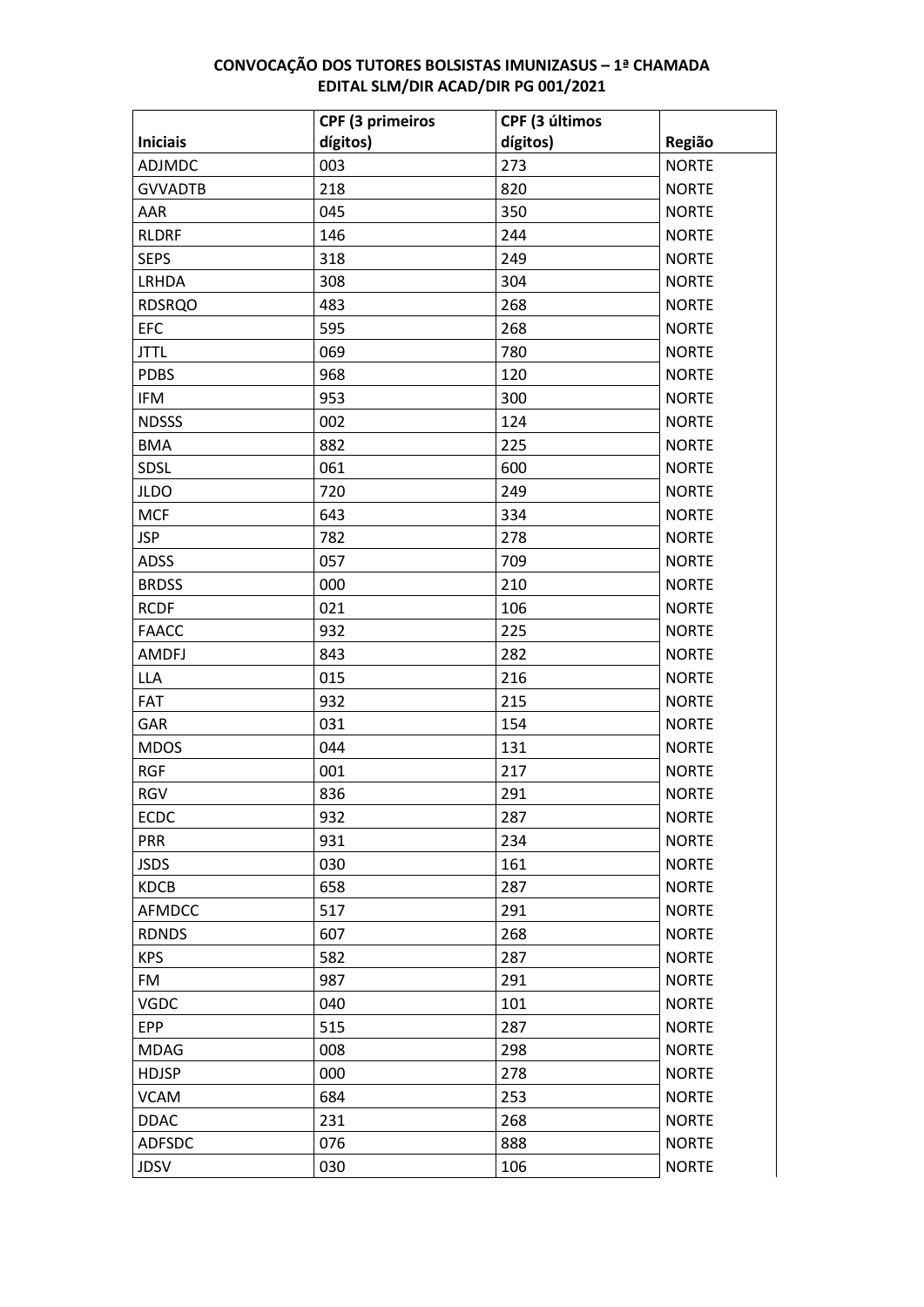|                 | <b>CPF (3 primeiros</b> | CPF (3 últimos |                 |
|-----------------|-------------------------|----------------|-----------------|
| <b>Iniciais</b> | dígitos)                | dígitos)       | Região          |
| <b>IMF</b>      | 693                     | 253            | <b>NORTE</b>    |
| <b>AKRDOC</b>   | 041                     | 176            | <b>NORTE</b>    |
| <b>MLDF</b>     | 985                     | 234            | <b>NORTE</b>    |
| <b>JPDSDCB</b>  | 041                     | 381            | <b>NORTE</b>    |
| <b>KRAC</b>     | 068                     | 492            | <b>NORTE</b>    |
| <b>JMLC</b>     | 663                     | 253            | <b>NORTE</b>    |
| <b>KDSB</b>     | 790                     | 204            | <b>NORTE</b>    |
| <b>ACDS</b>     | 010                     | 474            | <b>NORDESTE</b> |
| <b>WDAS</b>     | 007                     | 455            | <b>NORDESTE</b> |
| <b>MGDS</b>     | 035                     | 408            | <b>NORDESTE</b> |
| <b>CRGV</b>     | 024                     | 551            | <b>NORDESTE</b> |
| <b>MNDS</b>     | 963                     | 315            | <b>NORDESTE</b> |
| <b>DDSSC</b>    | 029                     | 574            | <b>NORDESTE</b> |
| ABBM            | 016                     | 369            | <b>NORDESTE</b> |
| <b>TSR</b>      | 018                     | 559            | <b>NORDESTE</b> |
| <b>CGCSDS</b>   | 449                     | 434            | <b>NORDESTE</b> |
| <b>ACSB</b>     | 644                     | 349            | <b>NORDESTE</b> |
| <b>JJSD</b>     | 089                     | 400            | <b>NORDESTE</b> |
| <b>TMP</b>      | 978                     | 591            | <b>NORDESTE</b> |
| <b>EATN</b>     | 070                     | 489            | <b>NORDESTE</b> |
| <b>OGDN</b>     | 046                     | 535            | <b>NORDESTE</b> |
| <b>RLR</b>      | 059                     | 443            | <b>NORDESTE</b> |
| ECS             | 020                     | 450            | <b>NORDESTE</b> |
| <b>JCDJG</b>    | 048                     | 444            | <b>NORDESTE</b> |
| <b>MBDCR</b>    | 013                     | 535            | <b>NORDESTE</b> |
| <b>EDJSS</b>    | 027                     | 304            | <b>NORDESTE</b> |
| <b>ASDOF</b>    | 025                     | 369            | <b>NORDESTE</b> |
| <b>JOB</b>      | 025                     | 340            | <b>NORDESTE</b> |
| <b>IDP</b>      | 020                     | 385            | <b>NORDESTE</b> |
| <b>SCDS</b>     | 017                     | 517            | <b>NORDESTE</b> |
| <b>IMOCDC</b>   | 025                     | 502            | <b>NORDESTE</b> |
| <b>ICRES</b>    | 024                     | 363            | <b>NORDESTE</b> |
| AKDSM           | 068                     | 408            | <b>NORDESTE</b> |
| <b>MVDMB</b>    | 085                     | 456            | <b>NORDESTE</b> |
| EBS             | 452                     | 534            | <b>NORDESTE</b> |
| <b>ACFBN</b>    | 921                     | 334            | <b>NORDESTE</b> |
| APEL            | 010                     | 403            | <b>NORDESTE</b> |
| <b>AOSL</b>     | 017                     | 532            | <b>NORDESTE</b> |
| <b>EVDP</b>     | 647                     | 900            | <b>NORDESTE</b> |
| <b>CDVP</b>     | 026                     | 320            | <b>NORDESTE</b> |
| RARDS           | 025                     | 454            | <b>NORDESTE</b> |
| <b>CDOPP</b>    | 007                     | 327            | <b>NORDESTE</b> |
| <b>DDST</b>     | 003                     | 342            | <b>NORDESTE</b> |
| <b>JKST</b>     | 889                     | 368            | <b>NORDESTE</b> |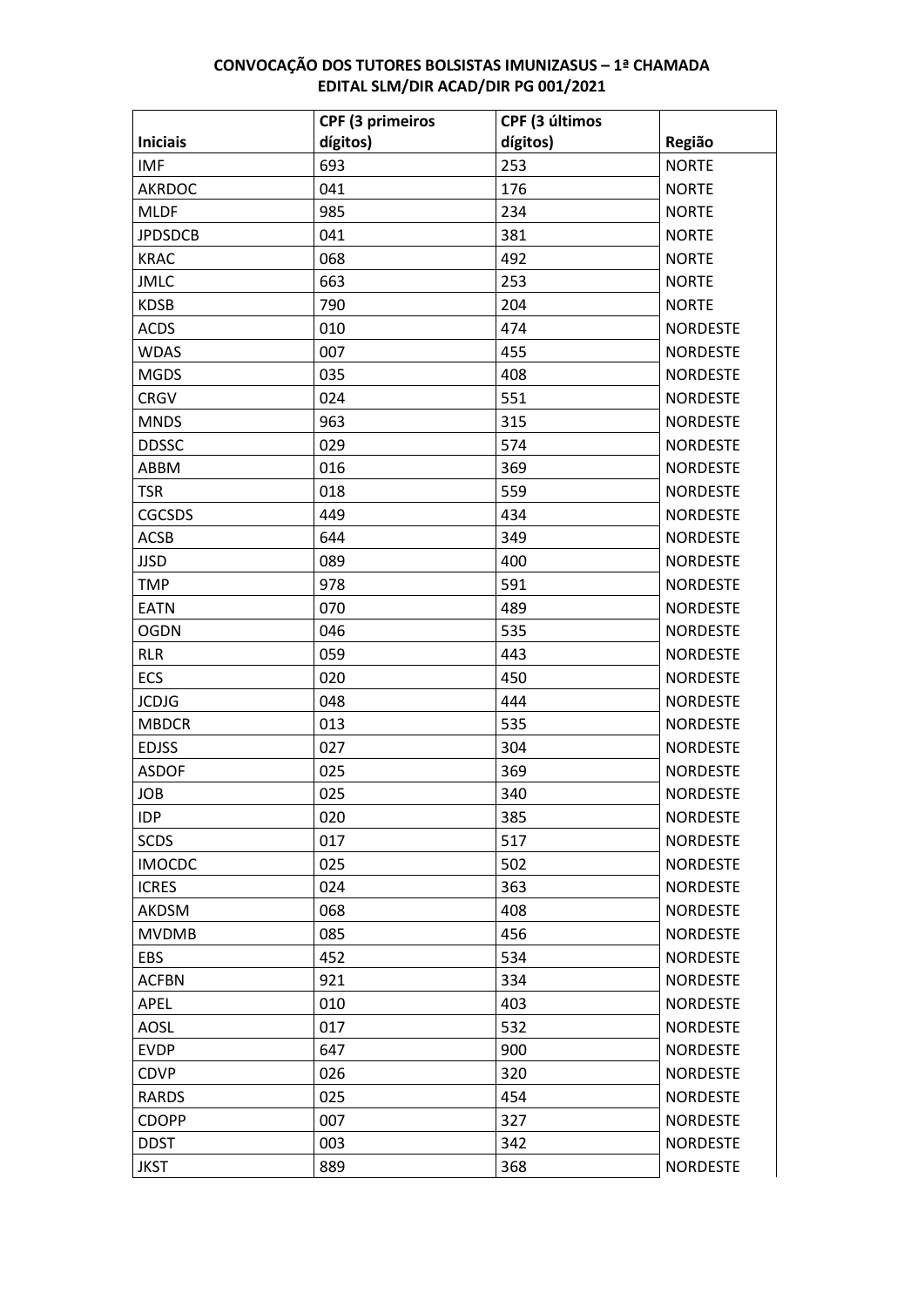|                 | <b>CPF (3 primeiros</b> | CPF (3 últimos |                 |
|-----------------|-------------------------|----------------|-----------------|
| <b>Iniciais</b> | dígitos)                | dígitos)       | Região          |
| <b>RMDF</b>     | 051                     | 489            | <b>NORDESTE</b> |
| <b>LVBDN</b>    | 427                     | 491            | <b>NORDESTE</b> |
| <b>DCDMMR</b>   | 052                     | 401            | <b>NORDESTE</b> |
| CAAC            | 837                     | 468            | <b>NORDESTE</b> |
| <b>DMV</b>      | 908                     | 391            | <b>NORDESTE</b> |
| LBL             | 689                     | 315            | <b>NORDESTE</b> |
| <b>RLC</b>      | 829                     | 325            | <b>NORDESTE</b> |
| <b>CSPB</b>     | 059                     | 441            | <b>NORDESTE</b> |
| <b>SFM</b>      | 956                     | 353            | <b>NORDESTE</b> |
| SMC             | 393                     | 468            | <b>NORDESTE</b> |
| <b>WGDN</b>     | 009                     | 482            | <b>NORDESTE</b> |
| <b>MAFR</b>     | 903                     | 549            | <b>NORDESTE</b> |
| <b>CSC</b>      | 729                     | 334            | <b>NORDESTE</b> |
| PDDCM           | 030                     | 485            | <b>NORDESTE</b> |
| <b>LRA</b>      | 885                     | 534            | <b>NORDESTE</b> |
| <b>DSRQ</b>     | 779                     | 400            | <b>NORDESTE</b> |
| <b>DVBC</b>     | 015                     | 524            | <b>NORDESTE</b> |
| <b>CCBC</b>     | 768                     | 300            | <b>NORDESTE</b> |
| AKDAEM          | 025                     | 408            | <b>NORDESTE</b> |
| <b>ANP</b>      | 020                     | 450            | <b>NORDESTE</b> |
| <b>RFT</b>      | 051                     | 438            | <b>NORDESTE</b> |
| <b>RARDF</b>    | 642                     | 320            | <b>NORDESTE</b> |
| CADOA           | 459                     | 000            | <b>NORDESTE</b> |
| <b>FETL</b>     | 755                     | 349            | <b>NORDESTE</b> |
| <b>VCR</b>      | 827                     | 300            | <b>NORDESTE</b> |
| SMB             | 010                     | 367            | <b>NORDESTE</b> |
| <b>JRG</b>      | 975                     | 504            | <b>NORDESTE</b> |
| <b>AADSS</b>    | 984                     | 353            | <b>NORDESTE</b> |
| <b>TBGSA</b>    | 019                     | 596            | <b>NORDESTE</b> |
| AMDR            | 310                     | 898            | <b>NORDESTE</b> |
| <b>APDSS</b>    | 943                     | 487            | <b>NORDESTE</b> |
| <b>TKSDF</b>    | 043                     | 459            | <b>NORDESTE</b> |
| ÁCDA            | 003                     | 344            | <b>NORDESTE</b> |
| <b>NDSDS</b>    | 014                     | 508            | <b>NORDESTE</b> |
| <b>CPDO</b>     | 025                     | 402            | <b>NORDESTE</b> |
| <b>VCP</b>      | 926                     | 300            | <b>NORDESTE</b> |
| <b>KANA</b>     | 003                     | 556            | <b>NORDESTE</b> |
| <b>EPDS</b>     | 550                     | 387            | <b>NORDESTE</b> |
| <b>TMD</b>      | 019                     | 357            | <b>NORDESTE</b> |
| <b>SRPCV</b>    | 030                     | 490            | <b>NORDESTE</b> |
| <b>LSDS</b>     | 439                     | 353            | <b>NORDESTE</b> |
| <b>LCCR</b>     | 049                     | 438            | <b>NORDESTE</b> |
| MALDC           | 833                     | 368            | <b>NORDESTE</b> |
| TBL             | 098                     | 796            | <b>NORDESTE</b> |
|                 |                         |                |                 |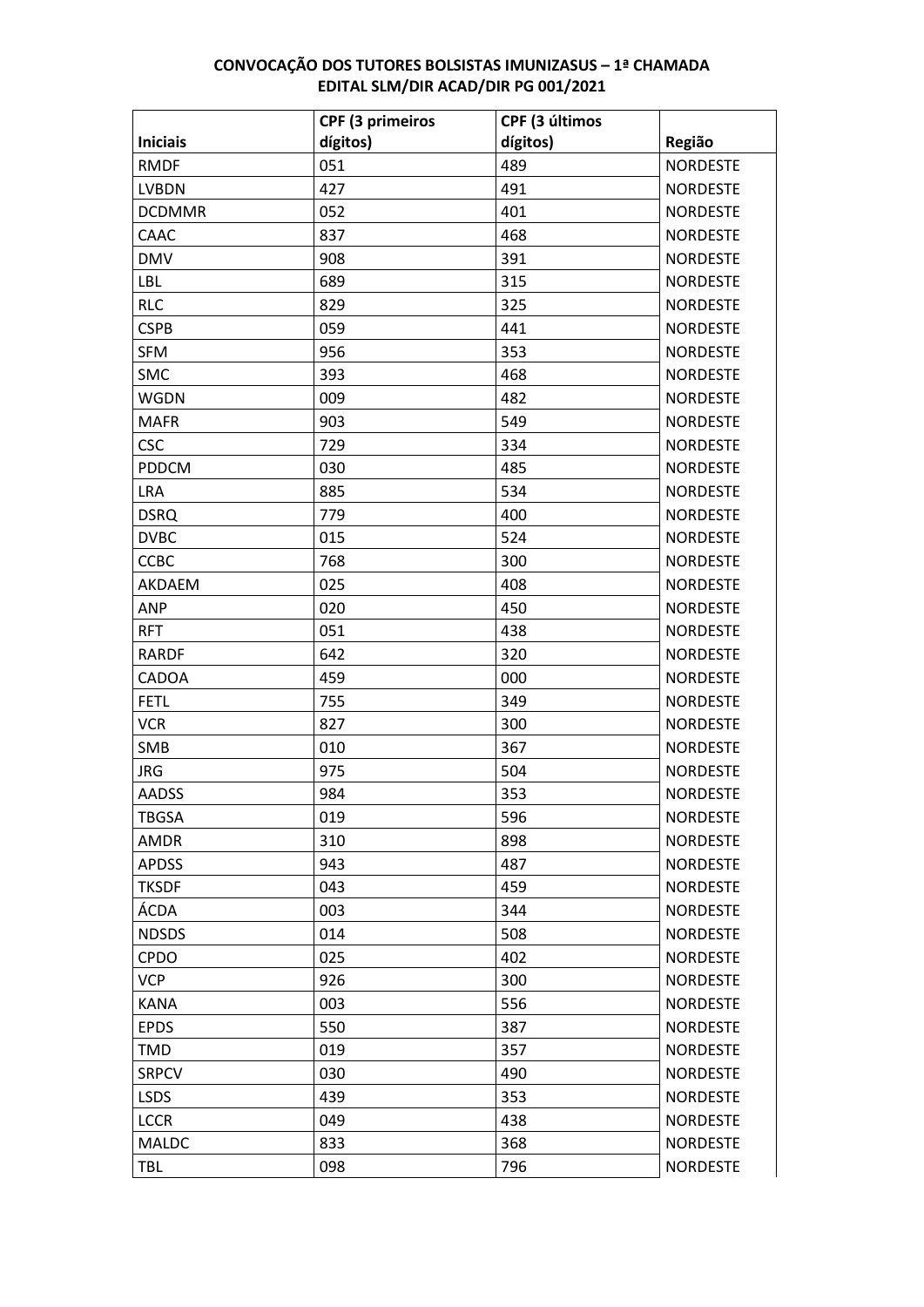| dígitos)<br>dígitos)<br><b>Iniciais</b><br>Região<br>359<br>956<br><b>DAV</b><br><b>NORDESTE</b><br>355<br><b>MPC</b><br>003<br><b>NORDESTE</b><br>051<br><b>VCDT</b><br>435<br><b>NORDESTE</b><br>026<br>301<br><b>NORDESTE</b><br><b>SDDLS</b><br>920<br>349<br>EPM<br><b>NORDESTE</b><br>912<br>372<br><b>NORDESTE</b><br>SDJSBDA<br>073<br>461<br><b>NORDESTE</b><br><b>KKDLG</b><br>073<br>426<br><b>NORDESTE</b><br><b>MGDA</b><br>398<br>020<br><b>NORDESTE</b><br><b>JWMDS</b><br>CÁFV<br>003<br>303<br><b>NORDESTE</b><br>724<br>372<br><b>NORDESTE</b><br><b>MRCM</b><br><b>AMCF</b><br>027<br>595<br><b>NORDESTE</b><br>302<br>LUPV<br>004<br><b>NORDESTE</b><br>004<br>398<br><b>NORDESTE</b><br><b>PRDA</b><br>320<br><b>EDSP</b><br>650<br><b>NORDESTE</b><br>008<br>377<br><b>NORDESTE</b><br><b>NSAS</b><br>964<br><b>DACMDS</b><br>349<br><b>NORDESTE</b><br>EP<br>028<br>424<br><b>NORDESTE</b><br>321<br><b>JABC</b><br>387<br><b>NORDESTE</b><br><b>HGRP</b><br>587<br><b>NORDESTE</b><br>648<br>315<br>776<br><b>NORDESTE</b><br><b>ALDAL</b><br>ÉCDCL<br>825<br>363<br><b>NORDESTE</b><br>923<br>320<br><b>LMCDS</b><br><b>NORDESTE</b><br>575<br><b>NORDESTE</b><br><b>AFDM</b><br>007<br><b>CST</b><br>024<br><b>NORDESTE</b><br>490<br>010<br>522<br><b>NORDESTE</b><br><b>LDSM</b><br>334<br><b>AVLB</b><br>220<br><b>NORDESTE</b><br><b>BTC</b><br>127<br><b>NORDESTE</b><br>020<br><b>APDSB</b><br>068<br>405<br><b>NORDESTE</b><br>030<br>586<br><b>TMSCEC</b><br><b>NORDESTE</b><br>993<br>353<br><b>NORDESTE</b><br><b>MBM</b><br><b>NORDESTE</b><br><b>AGDMB</b><br>064<br>458<br>962<br>353<br><b>WCFF</b><br><b>NORDESTE</b><br><b>PVSS</b><br>728<br>391<br><b>NORDESTE</b><br>391<br><b>WDPF</b><br>644<br><b>NORDESTE</b><br><b>NORDESTE</b><br>SBO<br>025<br>509<br>255<br>349<br><b>SMCA</b><br><b>NORDESTE</b><br><b>SMBDS</b><br>437<br>349<br><b>NORDESTE</b><br>349<br><b>TSDF</b><br>656<br><b>NORDESTE</b><br><b>NORDESTE</b><br><b>MFDBB</b><br>904<br>515<br>554<br><b>RNA</b><br>019<br><b>NORDESTE</b><br><b>GKODS</b><br>022<br>571<br><b>NORDESTE</b><br><b>JGSG</b><br>077<br>401<br><b>NORDESTE</b><br><b>NORDESTE</b><br><b>FABDS</b><br>069<br>469 | <b>CPF (3 primeiros</b> | CPF (3 últimos |  |
|-----------------------------------------------------------------------------------------------------------------------------------------------------------------------------------------------------------------------------------------------------------------------------------------------------------------------------------------------------------------------------------------------------------------------------------------------------------------------------------------------------------------------------------------------------------------------------------------------------------------------------------------------------------------------------------------------------------------------------------------------------------------------------------------------------------------------------------------------------------------------------------------------------------------------------------------------------------------------------------------------------------------------------------------------------------------------------------------------------------------------------------------------------------------------------------------------------------------------------------------------------------------------------------------------------------------------------------------------------------------------------------------------------------------------------------------------------------------------------------------------------------------------------------------------------------------------------------------------------------------------------------------------------------------------------------------------------------------------------------------------------------------------------------------------------------------------------------------------------------------------------------------------------------------------------------------------------------------------------------------------------------------------------------------------------------------------------------------------------------------------------------------------------------------------------------------------------------|-------------------------|----------------|--|
|                                                                                                                                                                                                                                                                                                                                                                                                                                                                                                                                                                                                                                                                                                                                                                                                                                                                                                                                                                                                                                                                                                                                                                                                                                                                                                                                                                                                                                                                                                                                                                                                                                                                                                                                                                                                                                                                                                                                                                                                                                                                                                                                                                                                           |                         |                |  |
|                                                                                                                                                                                                                                                                                                                                                                                                                                                                                                                                                                                                                                                                                                                                                                                                                                                                                                                                                                                                                                                                                                                                                                                                                                                                                                                                                                                                                                                                                                                                                                                                                                                                                                                                                                                                                                                                                                                                                                                                                                                                                                                                                                                                           |                         |                |  |
|                                                                                                                                                                                                                                                                                                                                                                                                                                                                                                                                                                                                                                                                                                                                                                                                                                                                                                                                                                                                                                                                                                                                                                                                                                                                                                                                                                                                                                                                                                                                                                                                                                                                                                                                                                                                                                                                                                                                                                                                                                                                                                                                                                                                           |                         |                |  |
|                                                                                                                                                                                                                                                                                                                                                                                                                                                                                                                                                                                                                                                                                                                                                                                                                                                                                                                                                                                                                                                                                                                                                                                                                                                                                                                                                                                                                                                                                                                                                                                                                                                                                                                                                                                                                                                                                                                                                                                                                                                                                                                                                                                                           |                         |                |  |
|                                                                                                                                                                                                                                                                                                                                                                                                                                                                                                                                                                                                                                                                                                                                                                                                                                                                                                                                                                                                                                                                                                                                                                                                                                                                                                                                                                                                                                                                                                                                                                                                                                                                                                                                                                                                                                                                                                                                                                                                                                                                                                                                                                                                           |                         |                |  |
|                                                                                                                                                                                                                                                                                                                                                                                                                                                                                                                                                                                                                                                                                                                                                                                                                                                                                                                                                                                                                                                                                                                                                                                                                                                                                                                                                                                                                                                                                                                                                                                                                                                                                                                                                                                                                                                                                                                                                                                                                                                                                                                                                                                                           |                         |                |  |
|                                                                                                                                                                                                                                                                                                                                                                                                                                                                                                                                                                                                                                                                                                                                                                                                                                                                                                                                                                                                                                                                                                                                                                                                                                                                                                                                                                                                                                                                                                                                                                                                                                                                                                                                                                                                                                                                                                                                                                                                                                                                                                                                                                                                           |                         |                |  |
|                                                                                                                                                                                                                                                                                                                                                                                                                                                                                                                                                                                                                                                                                                                                                                                                                                                                                                                                                                                                                                                                                                                                                                                                                                                                                                                                                                                                                                                                                                                                                                                                                                                                                                                                                                                                                                                                                                                                                                                                                                                                                                                                                                                                           |                         |                |  |
|                                                                                                                                                                                                                                                                                                                                                                                                                                                                                                                                                                                                                                                                                                                                                                                                                                                                                                                                                                                                                                                                                                                                                                                                                                                                                                                                                                                                                                                                                                                                                                                                                                                                                                                                                                                                                                                                                                                                                                                                                                                                                                                                                                                                           |                         |                |  |
|                                                                                                                                                                                                                                                                                                                                                                                                                                                                                                                                                                                                                                                                                                                                                                                                                                                                                                                                                                                                                                                                                                                                                                                                                                                                                                                                                                                                                                                                                                                                                                                                                                                                                                                                                                                                                                                                                                                                                                                                                                                                                                                                                                                                           |                         |                |  |
|                                                                                                                                                                                                                                                                                                                                                                                                                                                                                                                                                                                                                                                                                                                                                                                                                                                                                                                                                                                                                                                                                                                                                                                                                                                                                                                                                                                                                                                                                                                                                                                                                                                                                                                                                                                                                                                                                                                                                                                                                                                                                                                                                                                                           |                         |                |  |
|                                                                                                                                                                                                                                                                                                                                                                                                                                                                                                                                                                                                                                                                                                                                                                                                                                                                                                                                                                                                                                                                                                                                                                                                                                                                                                                                                                                                                                                                                                                                                                                                                                                                                                                                                                                                                                                                                                                                                                                                                                                                                                                                                                                                           |                         |                |  |
|                                                                                                                                                                                                                                                                                                                                                                                                                                                                                                                                                                                                                                                                                                                                                                                                                                                                                                                                                                                                                                                                                                                                                                                                                                                                                                                                                                                                                                                                                                                                                                                                                                                                                                                                                                                                                                                                                                                                                                                                                                                                                                                                                                                                           |                         |                |  |
|                                                                                                                                                                                                                                                                                                                                                                                                                                                                                                                                                                                                                                                                                                                                                                                                                                                                                                                                                                                                                                                                                                                                                                                                                                                                                                                                                                                                                                                                                                                                                                                                                                                                                                                                                                                                                                                                                                                                                                                                                                                                                                                                                                                                           |                         |                |  |
|                                                                                                                                                                                                                                                                                                                                                                                                                                                                                                                                                                                                                                                                                                                                                                                                                                                                                                                                                                                                                                                                                                                                                                                                                                                                                                                                                                                                                                                                                                                                                                                                                                                                                                                                                                                                                                                                                                                                                                                                                                                                                                                                                                                                           |                         |                |  |
|                                                                                                                                                                                                                                                                                                                                                                                                                                                                                                                                                                                                                                                                                                                                                                                                                                                                                                                                                                                                                                                                                                                                                                                                                                                                                                                                                                                                                                                                                                                                                                                                                                                                                                                                                                                                                                                                                                                                                                                                                                                                                                                                                                                                           |                         |                |  |
|                                                                                                                                                                                                                                                                                                                                                                                                                                                                                                                                                                                                                                                                                                                                                                                                                                                                                                                                                                                                                                                                                                                                                                                                                                                                                                                                                                                                                                                                                                                                                                                                                                                                                                                                                                                                                                                                                                                                                                                                                                                                                                                                                                                                           |                         |                |  |
|                                                                                                                                                                                                                                                                                                                                                                                                                                                                                                                                                                                                                                                                                                                                                                                                                                                                                                                                                                                                                                                                                                                                                                                                                                                                                                                                                                                                                                                                                                                                                                                                                                                                                                                                                                                                                                                                                                                                                                                                                                                                                                                                                                                                           |                         |                |  |
|                                                                                                                                                                                                                                                                                                                                                                                                                                                                                                                                                                                                                                                                                                                                                                                                                                                                                                                                                                                                                                                                                                                                                                                                                                                                                                                                                                                                                                                                                                                                                                                                                                                                                                                                                                                                                                                                                                                                                                                                                                                                                                                                                                                                           |                         |                |  |
|                                                                                                                                                                                                                                                                                                                                                                                                                                                                                                                                                                                                                                                                                                                                                                                                                                                                                                                                                                                                                                                                                                                                                                                                                                                                                                                                                                                                                                                                                                                                                                                                                                                                                                                                                                                                                                                                                                                                                                                                                                                                                                                                                                                                           |                         |                |  |
|                                                                                                                                                                                                                                                                                                                                                                                                                                                                                                                                                                                                                                                                                                                                                                                                                                                                                                                                                                                                                                                                                                                                                                                                                                                                                                                                                                                                                                                                                                                                                                                                                                                                                                                                                                                                                                                                                                                                                                                                                                                                                                                                                                                                           |                         |                |  |
|                                                                                                                                                                                                                                                                                                                                                                                                                                                                                                                                                                                                                                                                                                                                                                                                                                                                                                                                                                                                                                                                                                                                                                                                                                                                                                                                                                                                                                                                                                                                                                                                                                                                                                                                                                                                                                                                                                                                                                                                                                                                                                                                                                                                           |                         |                |  |
|                                                                                                                                                                                                                                                                                                                                                                                                                                                                                                                                                                                                                                                                                                                                                                                                                                                                                                                                                                                                                                                                                                                                                                                                                                                                                                                                                                                                                                                                                                                                                                                                                                                                                                                                                                                                                                                                                                                                                                                                                                                                                                                                                                                                           |                         |                |  |
|                                                                                                                                                                                                                                                                                                                                                                                                                                                                                                                                                                                                                                                                                                                                                                                                                                                                                                                                                                                                                                                                                                                                                                                                                                                                                                                                                                                                                                                                                                                                                                                                                                                                                                                                                                                                                                                                                                                                                                                                                                                                                                                                                                                                           |                         |                |  |
|                                                                                                                                                                                                                                                                                                                                                                                                                                                                                                                                                                                                                                                                                                                                                                                                                                                                                                                                                                                                                                                                                                                                                                                                                                                                                                                                                                                                                                                                                                                                                                                                                                                                                                                                                                                                                                                                                                                                                                                                                                                                                                                                                                                                           |                         |                |  |
|                                                                                                                                                                                                                                                                                                                                                                                                                                                                                                                                                                                                                                                                                                                                                                                                                                                                                                                                                                                                                                                                                                                                                                                                                                                                                                                                                                                                                                                                                                                                                                                                                                                                                                                                                                                                                                                                                                                                                                                                                                                                                                                                                                                                           |                         |                |  |
|                                                                                                                                                                                                                                                                                                                                                                                                                                                                                                                                                                                                                                                                                                                                                                                                                                                                                                                                                                                                                                                                                                                                                                                                                                                                                                                                                                                                                                                                                                                                                                                                                                                                                                                                                                                                                                                                                                                                                                                                                                                                                                                                                                                                           |                         |                |  |
|                                                                                                                                                                                                                                                                                                                                                                                                                                                                                                                                                                                                                                                                                                                                                                                                                                                                                                                                                                                                                                                                                                                                                                                                                                                                                                                                                                                                                                                                                                                                                                                                                                                                                                                                                                                                                                                                                                                                                                                                                                                                                                                                                                                                           |                         |                |  |
|                                                                                                                                                                                                                                                                                                                                                                                                                                                                                                                                                                                                                                                                                                                                                                                                                                                                                                                                                                                                                                                                                                                                                                                                                                                                                                                                                                                                                                                                                                                                                                                                                                                                                                                                                                                                                                                                                                                                                                                                                                                                                                                                                                                                           |                         |                |  |
|                                                                                                                                                                                                                                                                                                                                                                                                                                                                                                                                                                                                                                                                                                                                                                                                                                                                                                                                                                                                                                                                                                                                                                                                                                                                                                                                                                                                                                                                                                                                                                                                                                                                                                                                                                                                                                                                                                                                                                                                                                                                                                                                                                                                           |                         |                |  |
|                                                                                                                                                                                                                                                                                                                                                                                                                                                                                                                                                                                                                                                                                                                                                                                                                                                                                                                                                                                                                                                                                                                                                                                                                                                                                                                                                                                                                                                                                                                                                                                                                                                                                                                                                                                                                                                                                                                                                                                                                                                                                                                                                                                                           |                         |                |  |
|                                                                                                                                                                                                                                                                                                                                                                                                                                                                                                                                                                                                                                                                                                                                                                                                                                                                                                                                                                                                                                                                                                                                                                                                                                                                                                                                                                                                                                                                                                                                                                                                                                                                                                                                                                                                                                                                                                                                                                                                                                                                                                                                                                                                           |                         |                |  |
|                                                                                                                                                                                                                                                                                                                                                                                                                                                                                                                                                                                                                                                                                                                                                                                                                                                                                                                                                                                                                                                                                                                                                                                                                                                                                                                                                                                                                                                                                                                                                                                                                                                                                                                                                                                                                                                                                                                                                                                                                                                                                                                                                                                                           |                         |                |  |
|                                                                                                                                                                                                                                                                                                                                                                                                                                                                                                                                                                                                                                                                                                                                                                                                                                                                                                                                                                                                                                                                                                                                                                                                                                                                                                                                                                                                                                                                                                                                                                                                                                                                                                                                                                                                                                                                                                                                                                                                                                                                                                                                                                                                           |                         |                |  |
|                                                                                                                                                                                                                                                                                                                                                                                                                                                                                                                                                                                                                                                                                                                                                                                                                                                                                                                                                                                                                                                                                                                                                                                                                                                                                                                                                                                                                                                                                                                                                                                                                                                                                                                                                                                                                                                                                                                                                                                                                                                                                                                                                                                                           |                         |                |  |
|                                                                                                                                                                                                                                                                                                                                                                                                                                                                                                                                                                                                                                                                                                                                                                                                                                                                                                                                                                                                                                                                                                                                                                                                                                                                                                                                                                                                                                                                                                                                                                                                                                                                                                                                                                                                                                                                                                                                                                                                                                                                                                                                                                                                           |                         |                |  |
|                                                                                                                                                                                                                                                                                                                                                                                                                                                                                                                                                                                                                                                                                                                                                                                                                                                                                                                                                                                                                                                                                                                                                                                                                                                                                                                                                                                                                                                                                                                                                                                                                                                                                                                                                                                                                                                                                                                                                                                                                                                                                                                                                                                                           |                         |                |  |
|                                                                                                                                                                                                                                                                                                                                                                                                                                                                                                                                                                                                                                                                                                                                                                                                                                                                                                                                                                                                                                                                                                                                                                                                                                                                                                                                                                                                                                                                                                                                                                                                                                                                                                                                                                                                                                                                                                                                                                                                                                                                                                                                                                                                           |                         |                |  |
|                                                                                                                                                                                                                                                                                                                                                                                                                                                                                                                                                                                                                                                                                                                                                                                                                                                                                                                                                                                                                                                                                                                                                                                                                                                                                                                                                                                                                                                                                                                                                                                                                                                                                                                                                                                                                                                                                                                                                                                                                                                                                                                                                                                                           |                         |                |  |
|                                                                                                                                                                                                                                                                                                                                                                                                                                                                                                                                                                                                                                                                                                                                                                                                                                                                                                                                                                                                                                                                                                                                                                                                                                                                                                                                                                                                                                                                                                                                                                                                                                                                                                                                                                                                                                                                                                                                                                                                                                                                                                                                                                                                           |                         |                |  |
|                                                                                                                                                                                                                                                                                                                                                                                                                                                                                                                                                                                                                                                                                                                                                                                                                                                                                                                                                                                                                                                                                                                                                                                                                                                                                                                                                                                                                                                                                                                                                                                                                                                                                                                                                                                                                                                                                                                                                                                                                                                                                                                                                                                                           |                         |                |  |
|                                                                                                                                                                                                                                                                                                                                                                                                                                                                                                                                                                                                                                                                                                                                                                                                                                                                                                                                                                                                                                                                                                                                                                                                                                                                                                                                                                                                                                                                                                                                                                                                                                                                                                                                                                                                                                                                                                                                                                                                                                                                                                                                                                                                           |                         |                |  |
|                                                                                                                                                                                                                                                                                                                                                                                                                                                                                                                                                                                                                                                                                                                                                                                                                                                                                                                                                                                                                                                                                                                                                                                                                                                                                                                                                                                                                                                                                                                                                                                                                                                                                                                                                                                                                                                                                                                                                                                                                                                                                                                                                                                                           |                         |                |  |
|                                                                                                                                                                                                                                                                                                                                                                                                                                                                                                                                                                                                                                                                                                                                                                                                                                                                                                                                                                                                                                                                                                                                                                                                                                                                                                                                                                                                                                                                                                                                                                                                                                                                                                                                                                                                                                                                                                                                                                                                                                                                                                                                                                                                           |                         |                |  |
|                                                                                                                                                                                                                                                                                                                                                                                                                                                                                                                                                                                                                                                                                                                                                                                                                                                                                                                                                                                                                                                                                                                                                                                                                                                                                                                                                                                                                                                                                                                                                                                                                                                                                                                                                                                                                                                                                                                                                                                                                                                                                                                                                                                                           |                         |                |  |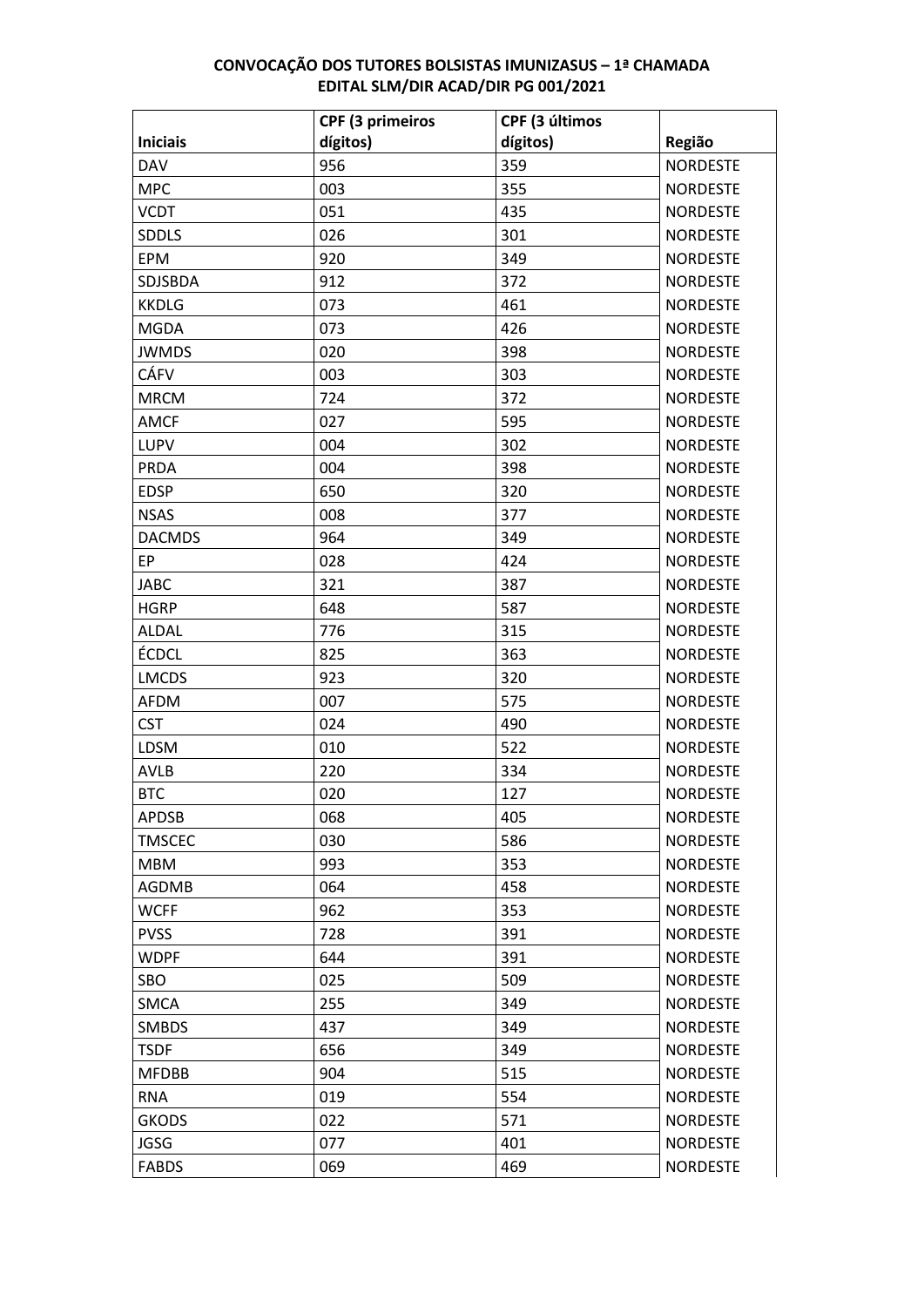|                 | <b>CPF (3 primeiros</b> | CPF (3 últimos |                 |
|-----------------|-------------------------|----------------|-----------------|
| <b>Iniciais</b> | dígitos)                | dígitos)       | Região          |
| <b>ASDSA</b>    | 347                     | 320            | <b>NORDESTE</b> |
| <b>TBN</b>      | 088                     | 498            | <b>NORDESTE</b> |
| <b>PDSV</b>     | 851                     | 372            | <b>NORDESTE</b> |
| <b>PHAFS</b>    | 011                     | 444            | <b>NORDESTE</b> |
| <b>VMVC</b>     | 000                     | 320            | <b>NORDESTE</b> |
| <b>NSDJS</b>    | 687                     | 515            | <b>NORDESTE</b> |
| <b>GMOA</b>     | 277                     | 304            | <b>NORDESTE</b> |
| <b>MVF</b>      | 855                     | 349            | <b>NORDESTE</b> |
| <b>MADSP</b>    | 081                     | 442            | <b>NORDESTE</b> |
| <b>ERDM</b>     | 099                     | 459            | <b>NORDESTE</b> |
| <b>JGCDB</b>    | 020                     | 366            | <b>NORDESTE</b> |
| AAC             | 035                     | 383            | <b>NORDESTE</b> |
| AMA             | 063                     | 401            | <b>NORDESTE</b> |
| <b>ADDSA</b>    | 033                     | 460            | <b>NORDESTE</b> |
| <b>JAMB</b>     | 918                     | 315            | <b>NORDESTE</b> |
| <b>GDDL</b>     | 025                     | 410            | <b>NORDESTE</b> |
| APR             | 002                     | 507            | <b>NORDESTE</b> |
| <b>ACAM</b>     | 806                     | 578            | <b>NORDESTE</b> |
| <b>MFAA</b>     | 002                     | 575            | <b>NORDESTE</b> |
| KBDS10          | 000                     | 444            | <b>NORDESTE</b> |
| <b>GVMDC</b>    | 217                     | 842            | <b>NORDESTE</b> |
| <b>PDDP</b>     | 064                     | 650            | <b>NORDESTE</b> |
| SPDMC           | 010                     | 390            | <b>NORDESTE</b> |
| ADSD            | 015                     | 330            | <b>NORDESTE</b> |
| <b>INC</b>      | 017                     | 322            | <b>NORDESTE</b> |
| <b>ACBM</b>     | 004                     | 366            | <b>NORDESTE</b> |
| <b>GLBT</b>     | 003                     | 310            | <b>NORDESTE</b> |
| LMMV            | 003                     | 306            | <b>NORDESTE</b> |
| <b>LSP</b>      | 600                     | 361            | <b>NORDESTE</b> |
| <b>ACADS</b>    | 014                     | 410            | <b>NORDESTE</b> |
| PHDC            | 012                     | 571            | <b>NORDESTE</b> |
| <b>LSMPC</b>    | 657                     | 553            | <b>NORDESTE</b> |
| <b>ESCR</b>     | 847                     | 353            | <b>NORDESTE</b> |
| <b>RMDM</b>     | 031                     | 441            | <b>NORDESTE</b> |
| SPO             | 462                     | 387            | <b>NORDESTE</b> |
| <b>ALR</b>      | 028                     | 480            | <b>NORDESTE</b> |
| <b>LSS</b>      | 992                     | 320            | <b>NORDESTE</b> |
| <b>SMTC</b>     | 938                     | 500            | <b>NORDESTE</b> |
| <b>GLPL</b>     | 072                     | 411            | <b>NORDESTE</b> |
| <b>RTDA</b>     | 034                     | 479            | <b>NORDESTE</b> |
| <b>RDSA</b>     | 074                     | 424            | <b>NORDESTE</b> |
| <b>IHDM</b>     | 028                     | 326            | <b>NORDESTE</b> |
| SADS            | 010                     | 362            | <b>NORDESTE</b> |
| <b>ACDLR</b>    | 040                     | 451            | <b>NORDESTE</b> |
|                 |                         |                |                 |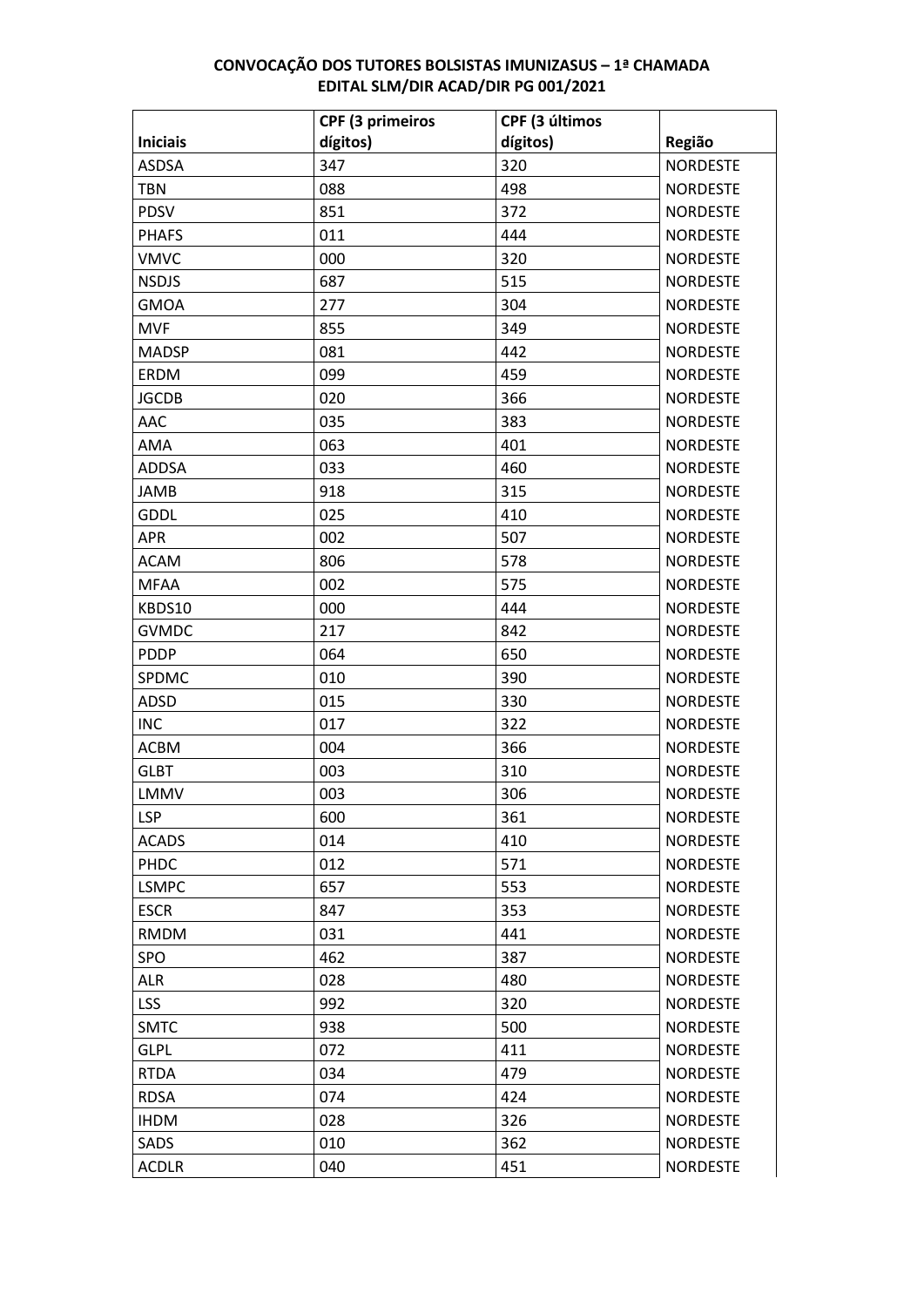|                 | <b>CPF (3 primeiros</b> | CPF (3 últimos |                 |
|-----------------|-------------------------|----------------|-----------------|
| <b>Iniciais</b> | dígitos)                | dígitos)       | Região          |
| <b>HCPDS</b>    | 064                     | 400            | <b>NORDESTE</b> |
| ZADB            | 070                     | 418            | <b>NORDESTE</b> |
| LGI             | 036                     | 386            | <b>NORDESTE</b> |
| <b>AFDSL</b>    | 015                     | 558            | <b>NORDESTE</b> |
| KJL             | 048                     | 462            | <b>NORDESTE</b> |
| <b>RLBM</b>     | 091                     | 426            | <b>NORDESTE</b> |
| <b>ACRF</b>     | 000                     | 589            | <b>NORDESTE</b> |
| LBA             | 538                     | 300            | <b>NORDESTE</b> |
| <b>AECDO</b>    | 066                     | 454            | <b>NORDESTE</b> |
| <b>DDDAC</b>    | 028                     | 483            | <b>NORDESTE</b> |
| <b>VKCDF</b>    | 007                     | 405            | <b>NORDESTE</b> |
| <b>TISLG</b>    | 073                     | 428            | <b>NORDESTE</b> |
| <b>ETCC</b>     | 041                     | 461            | <b>NORDESTE</b> |
| <b>DONG</b>     | 818                     | 587            | <b>NORDESTE</b> |
| <b>MCB</b>      | 037                     | 465            | <b>NORDESTE</b> |
| <b>THMDM</b>    | 065                     | 479            | <b>NORDESTE</b> |
| CCSS            | 049                     | 481            | <b>NORDESTE</b> |
| <b>RMDJS</b>    | 354                     | 553            | <b>NORDESTE</b> |
| <b>MMPSC</b>    | 092                     | 458            | <b>NORDESTE</b> |
| <b>MJBRDSZ</b>  | 375                     | 353            | <b>NORDESTE</b> |
| <b>LNL</b>      | 022                     | 446            | <b>NORDESTE</b> |
| ABDB            | 485                     | 315            | <b>NORDESTE</b> |
| ZBP             | 960                     | 500            | <b>NORDESTE</b> |
| <b>APSA</b>     | 545                     | 304            | <b>NORDESTE</b> |
| <b>GRG</b>      | 799                     | 315            | <b>NORDESTE</b> |
| <b>MNOR</b>     | 987                     | 520            | <b>NORDESTE</b> |
| <b>MGCDS</b>    | 033                     | 471            | <b>NORDESTE</b> |
| <b>RADJ</b>     | 176                     | 320            | <b>NORDESTE</b> |
| <b>GLR</b>      | 893                     | 434            | <b>NORDESTE</b> |
| <b>PDLV</b>     | 043                     | 477            | <b>NORDESTE</b> |
| RMDSEL          | 553                     | 568            | <b>NORDESTE</b> |
| <b>LICP</b>     | 674                     | 568            | <b>NORDESTE</b> |
| <b>IDSV</b>     | 665                     | 372            | <b>NORDESTE</b> |
| <b>ASS</b>      | 833                     | 553            | <b>NORDESTE</b> |
| <b>LDSC</b>     | 659                     | 372            | <b>NORDESTE</b> |
| IS.             | 450                     | 591            | <b>NORDESTE</b> |
| <b>VMGDS</b>    | 833                     | 334            | <b>NORDESTE</b> |
| <b>CGODB</b>    | 037                     | 406            | <b>NORDESTE</b> |
| <b>LFDOM</b>    | 979                     | 353            | <b>NORDESTE</b> |
| <b>SDS</b>      | 668                     | 391            | <b>NORDESTE</b> |
| CDMLDC          | 934                     | 315            | <b>NORDESTE</b> |
| LEDL            | 004                     | 338            | <b>NORDESTE</b> |
| <b>FMMV</b>     | 003                     | 310            | <b>NORDESTE</b> |
| LMSC            | 012                     | 569            | <b>NORDESTE</b> |
|                 |                         |                |                 |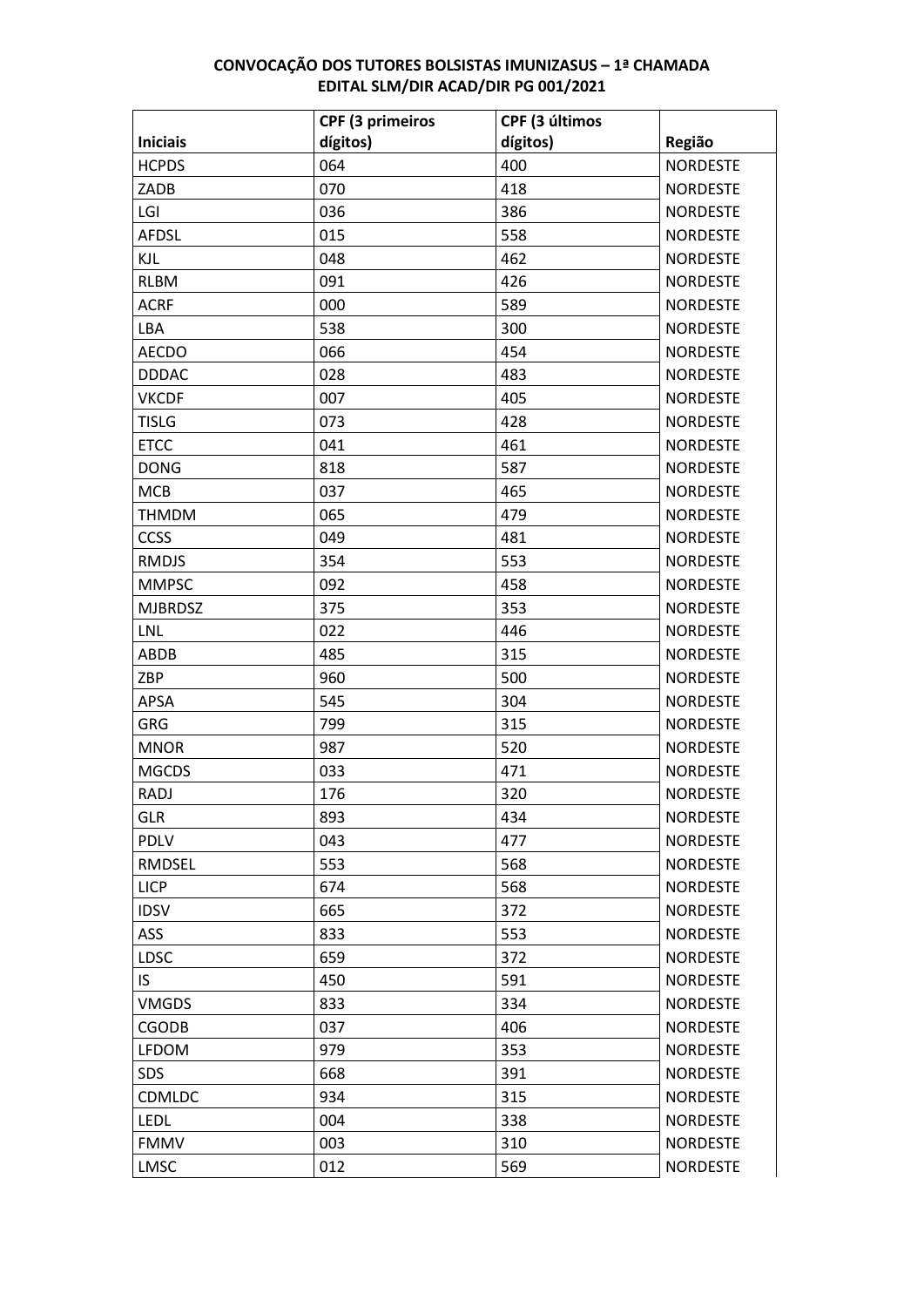|                 | <b>CPF (3 primeiros</b> | CPF (3 últimos |                 |
|-----------------|-------------------------|----------------|-----------------|
| <b>Iniciais</b> | dígitos)                | dígitos)       | Região          |
| <b>MFBV</b>     | 054                     | 444            | <b>NORDESTE</b> |
| <b>JLDS</b>     | 064                     | 411            | <b>NORDESTE</b> |
| <b>MDMFC</b>    | 613                     | 304            | <b>NORDESTE</b> |
| <b>ABDS</b>     | 816                     | 334            | <b>NORDESTE</b> |
| <b>CDSP</b>     | 033                     | 485            | <b>NORDESTE</b> |
| <b>STAB</b>     | 047                     | 652            | <b>NORDESTE</b> |
| <b>GDCA</b>     | 908                     | 104            | <b>NORDESTE</b> |
| <b>ACM</b>      | 018                     | 535            | <b>NORDESTE</b> |
| MM              | 798                     | 387            | <b>NORDESTE</b> |
| K               | 982                     | 549            | <b>NORDESTE</b> |
| <b>GDDS</b>     | 052                     | 451            | <b>NORDESTE</b> |
| <b>APCR</b>     | 813                     | 587            | <b>NORDESTE</b> |
| <b>ATCBC</b>    | 003                     | 347            | <b>NORDESTE</b> |
| <b>LMDCS</b>    | 004                     | 393            | <b>NORDESTE</b> |
| <b>JPDML</b>    | 015                     | 317            | <b>NORDESTE</b> |
| <b>JLDC</b>     | 002                     | 330            | <b>NORDESTE</b> |
| <b>EVDG</b>     | 011                     | 576            | <b>NORDESTE</b> |
| <b>BCS</b>      | 603                     | 385            | <b>NORDESTE</b> |
| <b>RMAL</b>     | 043                     | 420            | <b>NORDESTE</b> |
| <b>AAVDRL</b>   | 028                     | 405            | <b>NORDESTE</b> |
| <b>RPCDC</b>    | 812                     | 549            | <b>NORDESTE</b> |
| <b>TKDOSA</b>   | 030                     | 523            | <b>NORDESTE</b> |
| <b>DNDSS</b>    | 038                     | 526            | <b>NORDESTE</b> |
| <b>ENM</b>      | 037                     | 338            | <b>NORDESTE</b> |
| LASL            | 011                     | 302            | <b>NORDESTE</b> |
| <b>LTS</b>      | 029                     | 579            | <b>NORDESTE</b> |
| <b>IBP</b>      | 033                     | 559            | <b>NORDESTE</b> |
| <b>APC</b>      | 002                     | 513            | <b>NORDESTE</b> |
| <b>YFBN</b>     | 048                     | 464            | <b>NORDESTE</b> |
| <b>MCM</b>      | 002                     | 314            | <b>NORDESTE</b> |
| <b>MDHM</b>     | 021                     | 346            | <b>NORDESTE</b> |
| <b>MNDV</b>     | 039                     | 328            | <b>NORDESTE</b> |
| <b>FSLDSL</b>   | 047                     | 418            | <b>NORDESTE</b> |
| SSD             | 007                     | 340            | <b>NORDESTE</b> |
| <b>RMNS</b>     | 016                     | 832            | <b>NORDESTE</b> |
| AMSDO           | 027                     | 525            | <b>NORDESTE</b> |
| KEOA            | 945                     | 315            | <b>NORDESTE</b> |
| <b>MDFPDSG</b>  | 788                     | 304            | <b>NORDESTE</b> |
| <b>SLBM</b>     | 017                     | 330            | <b>NORDESTE</b> |
| <b>SBDC</b>     | 042                     | 318            | <b>NORDESTE</b> |
| <b>DVD</b>      | 008                     | 471            | <b>NORDESTE</b> |
| <b>EDSMJ</b>    | 030                     | 514            | <b>NORDESTE</b> |
| ACBDM           | 026                     | 307            | <b>NORDESTE</b> |
| <b>MAQ</b>      | 659                     | 572            | <b>NORDESTE</b> |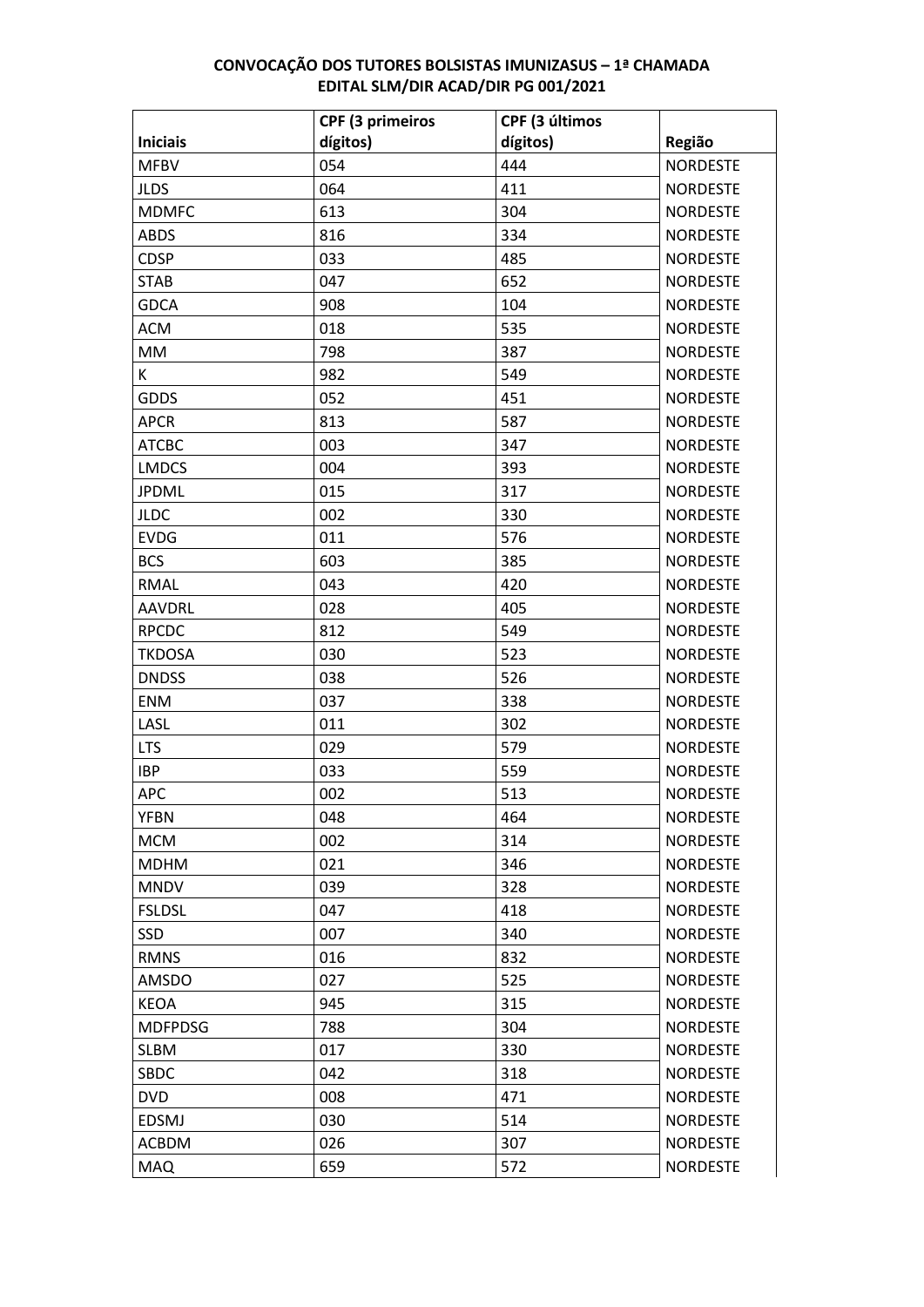|                 | <b>CPF (3 primeiros</b> | CPF (3 últimos |                 |
|-----------------|-------------------------|----------------|-----------------|
| <b>Iniciais</b> | dígitos)                | dígitos)       | Região          |
| <b>USDJ</b>     | 010                     | 517            | <b>NORDESTE</b> |
| <b>JDALP</b>    | 003                     | 373            | <b>NORDESTE</b> |
| <b>IAC</b>      | 048                     | 451            | <b>NORDESTE</b> |
| ARBB            | 663                     | 200            | <b>NORDESTE</b> |
| <b>TLDQ</b>     | 028                     | 546            | <b>NORDESTE</b> |
| <b>TMPDM</b>    | 284                     | 315            | <b>NORDESTE</b> |
| SMDV            | 026                     | 400            | <b>NORDESTE</b> |
| <b>CNDS</b>     | 854                     | 387            | <b>NORDESTE</b> |
| PAR             | 072                     | 650            | <b>NORDESTE</b> |
| <b>MJMDS</b>    | 073                     | 413            | <b>NORDESTE</b> |
| <b>KLDA</b>     | 057                     | 409            | <b>NORDESTE</b> |
| <b>VCDO</b>     | 778                     | 320            | <b>NORDESTE</b> |
| <b>EDAA</b>     | 020                     | 362            | <b>NORDESTE</b> |
| <b>JFDS</b>     | 795                     | 553            | <b>NORDESTE</b> |
| <b>TDS</b>      | 051                     | 514            | <b>NORDESTE</b> |
| <b>CMCM</b>     | 041                     | 481            | <b>NORDESTE</b> |
| <b>SAFF</b>     | 020                     | 402            | <b>NORDESTE</b> |
| <b>MDMA</b>     | 906                     | 482            | <b>NORDESTE</b> |
| <b>CLM</b>      | 026                     | 505            | <b>NORDESTE</b> |
| <b>ECSP</b>     | 021                     | 510            | <b>NORDESTE</b> |
| <b>RNA</b>      | 805                     | 368            | <b>NORDESTE</b> |
| <b>NCF</b>      | 974                     | 320            | <b>NORDESTE</b> |
| <b>JSO</b>      | 007                     | 555            | <b>NORDESTE</b> |
| <b>MSSDM</b>    | 029                     | 363            | <b>NORDESTE</b> |
| <b>TACL</b>     | 843                     | 304            | <b>NORDESTE</b> |
| <b>GSF</b>      | 049                     | 407            | <b>NORDESTE</b> |
| <b>GACP</b>     | 011                     | 365            | <b>NORDESTE</b> |
| <b>DBDSS</b>    | 027                     | 309            | <b>NORDESTE</b> |
| <b>RCCDSQ</b>   | 012                     | 318            | <b>NORDESTE</b> |
| <b>CEMS</b>     | 024                     | 509            | <b>NORDESTE</b> |
| <b>TPFC</b>     | 034                     | 379            | <b>NORDESTE</b> |
| <b>MPMDS</b>    | 035                     | 471            | <b>NORDESTE</b> |
| <b>MDSL</b>     | 048                     | 402            | <b>NORDESTE</b> |
| <b>IRMDN</b>    | 010                     | 409            | <b>NORDESTE</b> |
| <b>LBDS</b>     | 016                     | 581            | <b>NORDESTE</b> |
| <b>LDMADF</b>   | 097                     | 456            | <b>NORDESTE</b> |
| <b>FRADL</b>    | 069                     | 474            | <b>NORDESTE</b> |
| <b>JGDP</b>     | 028                     | 356            | <b>NORDESTE</b> |
| JAS             | 019                     | 535            | <b>NORDESTE</b> |
| <b>COB</b>      | 001                     | 304            | <b>NORDESTE</b> |
| <b>LMS</b>      | 023                     | 582            | <b>NORDESTE</b> |
| <b>FCDA</b>     | 004                     | 592            | <b>NORDESTE</b> |
| <b>IDM</b>      | 027                     | 541            | <b>NORDESTE</b> |
| <b>DLDSL</b>    | 062                     | 340            | <b>NORDESTE</b> |
|                 |                         |                |                 |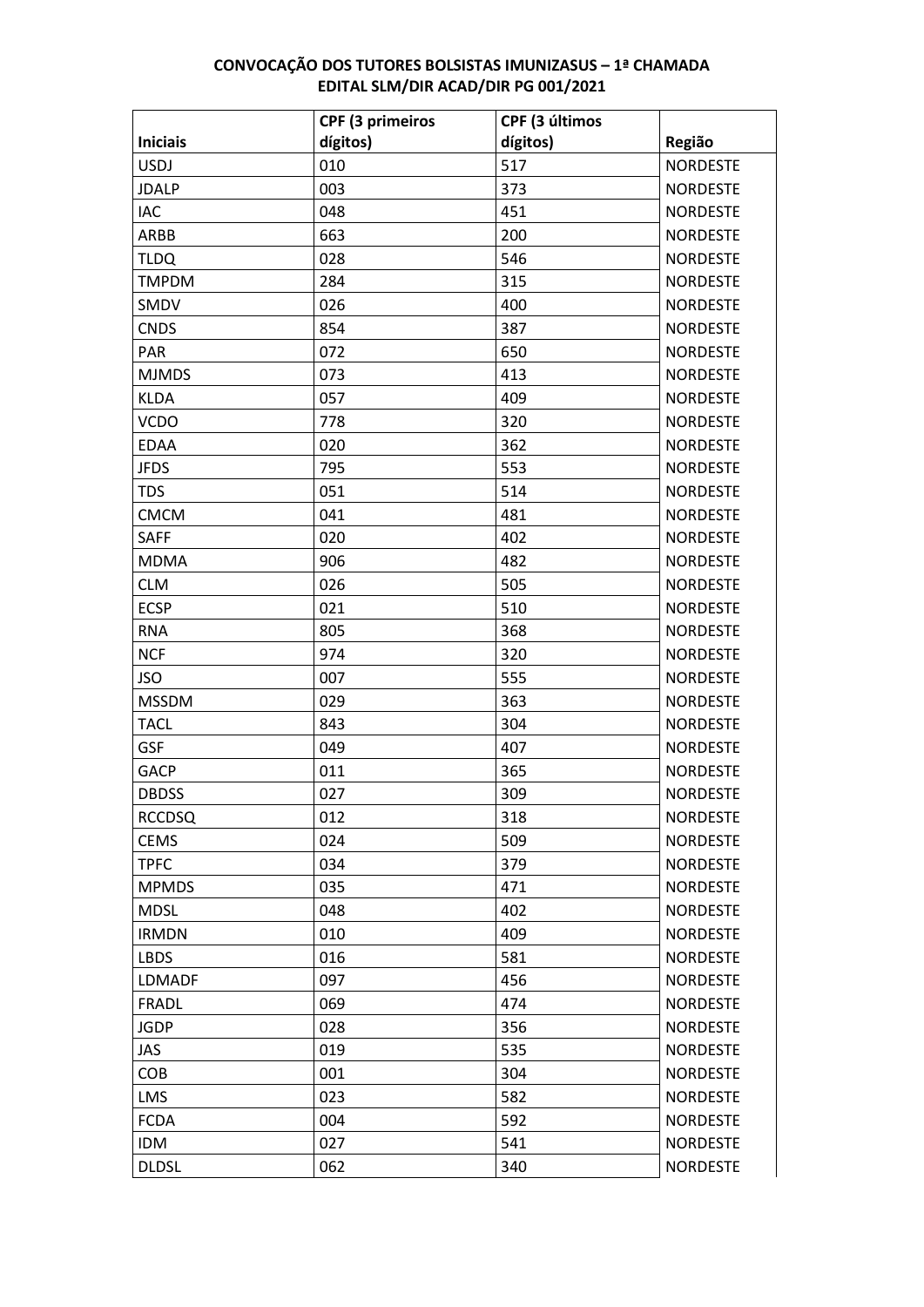|                 | <b>CPF (3 primeiros</b> | CPF (3 últimos |                 |
|-----------------|-------------------------|----------------|-----------------|
| <b>Iniciais</b> | dígitos)                | dígitos)       | Região          |
| <b>TCF</b>      | 919                     | 534            | <b>NORDESTE</b> |
| <b>EMGDA</b>    | 025                     | 410            | <b>NORDESTE</b> |
| <b>PDAS</b>     | 029                     | 441            | <b>NORDESTE</b> |
| <b>GGGT</b>     | 054                     | 638            | <b>NORDESTE</b> |
| <b>NJMM</b>     | 921                     | 387            | <b>NORDESTE</b> |
| <b>GMDBL</b>    | 025                     | 344            | <b>NORDESTE</b> |
| <b>YFL</b>      | 019                     | 351            | <b>NORDESTE</b> |
| <b>MNFDL</b>    | 031                     | 338            | <b>NORDESTE</b> |
| <b>MDSDAC</b>   | 677                     | 315            | <b>NORDESTE</b> |
| <b>RFD</b>      | 080                     | 405            | <b>NORDESTE</b> |
| <b>KMCPB</b>    | 050                     | 386            | <b>NORDESTE</b> |
| <b>DCFA</b>     | 019                     | 351            | <b>NORDESTE</b> |
| <b>BDSDM</b>    | 065                     | 417            | <b>NORDESTE</b> |
| <b>MML</b>      | 000                     | 314            | <b>NORDESTE</b> |
| <b>GDSC</b>     | 044                     | 397            | <b>NORDESTE</b> |
| <b>MFBDS</b>    | 010                     | 463            | <b>NORDESTE</b> |
| <b>CPLS</b>     | 013                     | 475            | <b>NORDESTE</b> |
| <b>CMDSI</b>    | 009                     | 337            | <b>NORDESTE</b> |
| <b>LDDSM</b>    | 066                     | 408            | <b>NORDESTE</b> |
| <b>CNO</b>      | 040                     | 506            | <b>NORDESTE</b> |
| <b>VDSCS</b>    | 815                     | 368            | <b>NORDESTE</b> |
| <b>EGDS</b>     | 006                     | 381            | <b>NORDESTE</b> |
| <b>DCBC</b>     | 782                     | 559            | <b>NORDESTE</b> |
| <b>LMFF</b>     | 910                     | 306            | <b>NORDESTE</b> |
| <b>NOG</b>      | 024                     | 566            | <b>NORDESTE</b> |
| ARDMR           | 892                     | 315            | <b>NORDESTE</b> |
| <b>WPR</b>      | 242                     | 320            | <b>NORDESTE</b> |
| <b>JRG</b>      | 095                     | 740            | <b>NORDESTE</b> |
| <b>MSDLB</b>    | 007                     | 348            | <b>NORDESTE</b> |
| <b>ASN</b>      | 005                     | 328            | <b>NORDESTE</b> |
| <b>JRDSAN</b>   | 045                     | 345            | <b>NORDESTE</b> |
| <b>CLDS</b>     | 033                     | 539            | <b>NORDESTE</b> |
| <b>FADSV</b>    | 046                     | 352            | <b>NORDESTE</b> |
| <b>ASPC</b>     | 054                     | 380            | <b>NORDESTE</b> |
| J               | 741                     | 353            | <b>NORDESTE</b> |
| LAVA            | 839                     | 472            | <b>NORDESTE</b> |
| JATG            | 054                     | 477            | <b>NORDESTE</b> |
| AMFM            | 063                     | 403            | <b>NORDESTE</b> |
| <b>BDAMP</b>    | 018                     | 559            | <b>NORDESTE</b> |
| <b>JDOCS</b>    | 028                     | 586            | <b>NORDESTE</b> |
| <b>CBDS</b>     | 035                     | 317            | <b>NORDESTE</b> |
| <b>RMR</b>      | 629                     | 234            | <b>NORDESTE</b> |
| <b>DFDAG</b>    | 617                     | 334            | <b>NORDESTE</b> |
| <b>MMDAC</b>    | 022                     | 406            | <b>NORDESTE</b> |
|                 |                         |                |                 |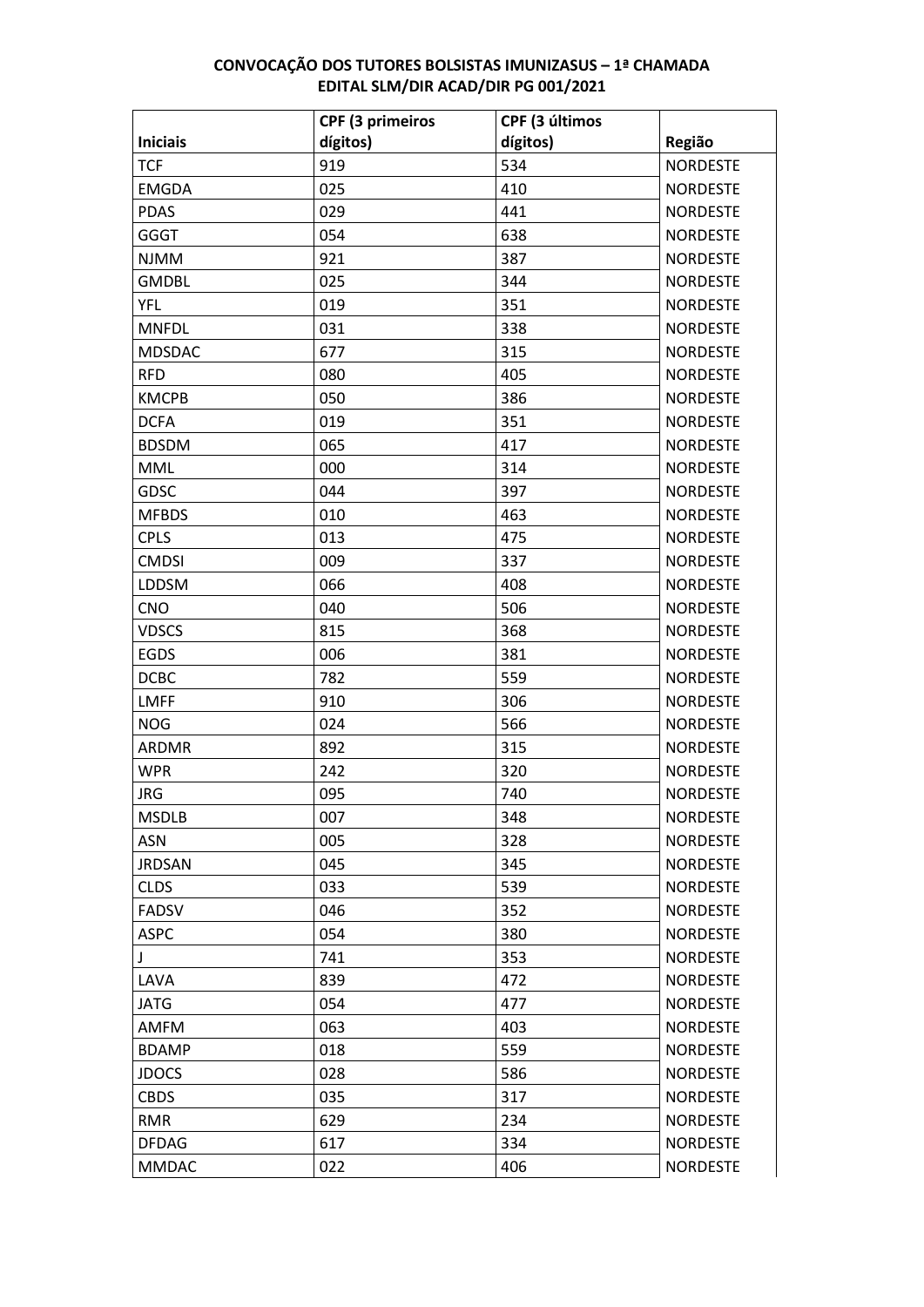|                 | <b>CPF (3 primeiros</b> | CPF (3 últimos |                 |
|-----------------|-------------------------|----------------|-----------------|
| <b>Iniciais</b> | dígitos)                | dígitos)       | Região          |
| <b>EPM</b>      | 643                     | 320            | <b>NORDESTE</b> |
| <b>RSDQ</b>     | 031                     | 502            | <b>NORDESTE</b> |
| <b>DADS</b>     | 023                     | 509            | <b>NORDESTE</b> |
| <b>LKADOS</b>   | 071                     | 446            | <b>NORDESTE</b> |
| <b>NGDL</b>     | 029                     | 390            | <b>NORDESTE</b> |
| LADS            | 020                     | 310            | <b>NORDESTE</b> |
| <b>BRVDM</b>    | 053                     | 319            | <b>NORDESTE</b> |
| <b>DFG</b>      | 049                     | 373            | <b>NORDESTE</b> |
| <b>VDSP</b>     | 045                     | 331            | <b>NORDESTE</b> |
| <b>MRLO</b>     | 060                     | 470            | <b>NORDESTE</b> |
| <b>MNP</b>      | 050                     | 367            | <b>NORDESTE</b> |
| L               | 017                     | 575            | <b>NORDESTE</b> |
| <b>ATDSS</b>    | 003                     | 346            | <b>NORDESTE</b> |
| EPB             | 007                     | 304            | <b>NORDESTE</b> |
| <b>WLDL</b>     | 881                     | 320            | <b>NORDESTE</b> |
| EAL             | 040                     | 346            | <b>NORDESTE</b> |
| <b>JADLT</b>    | 940                     | 330            | <b>NORDESTE</b> |
| SMS             | 020                     | 314            | <b>NORDESTE</b> |
| <b>TDAA</b>     | 034                     | 376            | <b>NORDESTE</b> |
| <b>RLSFMDM</b>  | 032                     | 496            | <b>NORDESTE</b> |
| <b>LPCMS</b>    | 003                     | 503            | <b>NORDESTE</b> |
| <b>RPDLC</b>    | 656                     | 349            | <b>NORDESTE</b> |
| LASF            | 630                     | 500            | <b>NORDESTE</b> |
| ARDFADC         | 931                     | 300            | <b>NORDESTE</b> |
| LGS             | 021                     | 561            | <b>NORDESTE</b> |
| <b>JCRB</b>     | 020                     | 554            | <b>NORDESTE</b> |
| <b>FMSA</b>     | 857                     | 387            | <b>NORDESTE</b> |
| <b>ALS</b>      | 014                     | 583            | <b>NORDESTE</b> |
| <b>DKDS</b>     | 026                     | 502            | <b>NORDESTE</b> |
| <b>MDFA</b>     | 219                     | 404            | <b>NORDESTE</b> |
| <b>NAR</b>      | 911                     | 591            | <b>NORDESTE</b> |
| ATR             | 928                     | 504            | <b>NORDESTE</b> |
| <b>MDFCR</b>    | 745                     | 334            | <b>NORDESTE</b> |
| <b>RNDO</b>     | 630                     | 304            | <b>NORDESTE</b> |
| <b>AMTWS</b>    | 030                     | 432            | <b>NORDESTE</b> |
| <b>UPDQC</b>    | 662                     | 372            | <b>NORDESTE</b> |
| <b>MGSC</b>     | 041                     | 430            | <b>NORDESTE</b> |
| <b>RAP</b>      | 914                     | 300            | <b>NORDESTE</b> |
| RRLDC           | 040                     | 403            | <b>NORDESTE</b> |
| <b>ALSSF</b>    | 019                     | 501            | <b>NORDESTE</b> |
| ARBVM           | 797                     | 520            | <b>NORDESTE</b> |
| <b>KFCDMM</b>   | 057                     | 457            | <b>NORDESTE</b> |
| <b>BDDM</b>     | 056                     | 497            | <b>NORDESTE</b> |
| <b>ADLL</b>     | 055                     | 410            | <b>NORDESTE</b> |
|                 |                         |                |                 |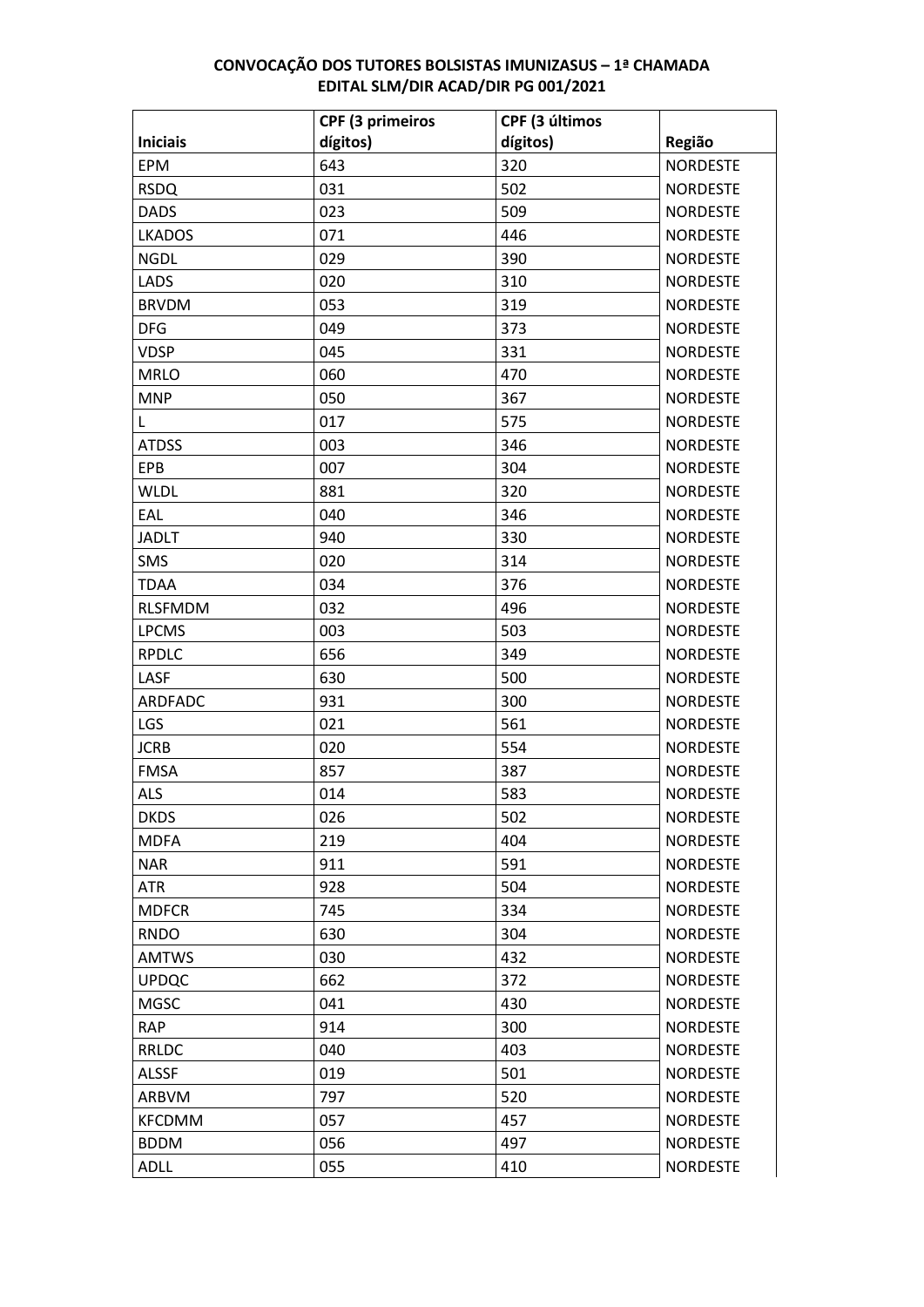|                 | <b>CPF (3 primeiros</b> | CPF (3 últimos |                 |
|-----------------|-------------------------|----------------|-----------------|
| <b>Iniciais</b> | dígitos)                | dígitos)       | Região          |
| <b>MDDMDA</b>   | 021                     | 328            | <b>NORDESTE</b> |
| <b>SMDR</b>     | 911                     | 572            | <b>NORDESTE</b> |
| <b>EDSL</b>     | 009                     | 435            | <b>NORDESTE</b> |
| <b>NVS</b>      | 017                     | 560            | <b>NORDESTE</b> |
| <b>KDAP</b>     | 004                     | 301            | <b>NORDESTE</b> |
| <b>IRDM</b>     | 992                     | 349            | <b>NORDESTE</b> |
| <b>RAB</b>      | 008                     | 309            | <b>NORDESTE</b> |
| <b>AFOM</b>     | 012                     | 330            | <b>NORDESTE</b> |
| <b>RDAN</b>     | 028                     | 529            | <b>NORDESTE</b> |
| <b>AEDJA</b>    | 721                     | 359            | <b>NORDESTE</b> |
| <b>ADFDS</b>    | 838                     | 515            | <b>NORDESTE</b> |
| <b>ISDA</b>     | 672                     | 391            | <b>NORDESTE</b> |
| <b>PMO</b>      | 063                     | 408            | <b>NORDESTE</b> |
| <b>MVFDL</b>    | 063                     | 454            | <b>NORDESTE</b> |
| <b>EADS</b>     | 831                     | 520            | <b>NORDESTE</b> |
| <b>HLDS</b>     | 018                     | 585            | <b>NORDESTE</b> |
| <b>MMSVL</b>    | 047                     | 499            | <b>NORDESTE</b> |
| <b>MRDR</b>     | 081                     | 482            | <b>NORDESTE</b> |
| <b>JEDS</b>     | 047                     | 430            | <b>NORDESTE</b> |
| <b>RBDS</b>     | 043                     | 342            | <b>NORDESTE</b> |
| <b>SMVS</b>     | 074                     | 460            | <b>NORDESTE</b> |
| <b>CCBDA</b>    | 014                     | 481            | <b>NORDESTE</b> |
| <b>IDSJ</b>     | 066                     | 418            | <b>NORDESTE</b> |
| <b>MGBS</b>     | 998                     | 391            | <b>NORDESTE</b> |
| <b>MVDLF</b>    | 022                     | 475            | <b>NORDESTE</b> |
| <b>SSOR</b>     | 043                     | 539            | <b>NORDESTE</b> |
| <b>ARVDS</b>    | 641                     | 387            | <b>NORDESTE</b> |
| <b>KPLDRM</b>   | 033                     | 373            | <b>NORDESTE</b> |
| <b>MCC</b>      | 029                     | 517            | <b>NORDESTE</b> |
| <b>RMDO</b>     | 054                     | 463            | <b>NORDESTE</b> |
| <b>LCRA</b>     | 051                     | 370            | <b>NORDESTE</b> |
| <b>MLDSG</b>    | 045                     | 396            | <b>NORDESTE</b> |
| <b>MIDSN</b>    | 008                     | 463            | <b>NORDESTE</b> |
| <b>CSMS</b>     | 518                     | 400            | <b>NORDESTE</b> |
| AMMDC           | 004                     | 546            | <b>NORDESTE</b> |
| <b>TLLM</b>     | 014                     | 563            | <b>NORDESTE</b> |
| <b>TRLCS</b>    | 063                     | 407            | <b>NORDESTE</b> |
| <b>CMSDS</b>    | 479                     | 453            | <b>NORDESTE</b> |
| <b>APFC</b>     | 564                     | 520            | <b>NORDESTE</b> |
| <b>KPSM</b>     | 001                     | 359            | <b>NORDESTE</b> |
| SAO             | 912                     | 334            | <b>NORDESTE</b> |
| <b>LRMB</b>     | 021                     | 517            | <b>NORDESTE</b> |
| <b>VBS</b>      | 540                     | 404            | <b>NORDESTE</b> |
| <b>KDSA</b>     | 017                     | 397            | <b>NORDESTE</b> |
|                 |                         |                |                 |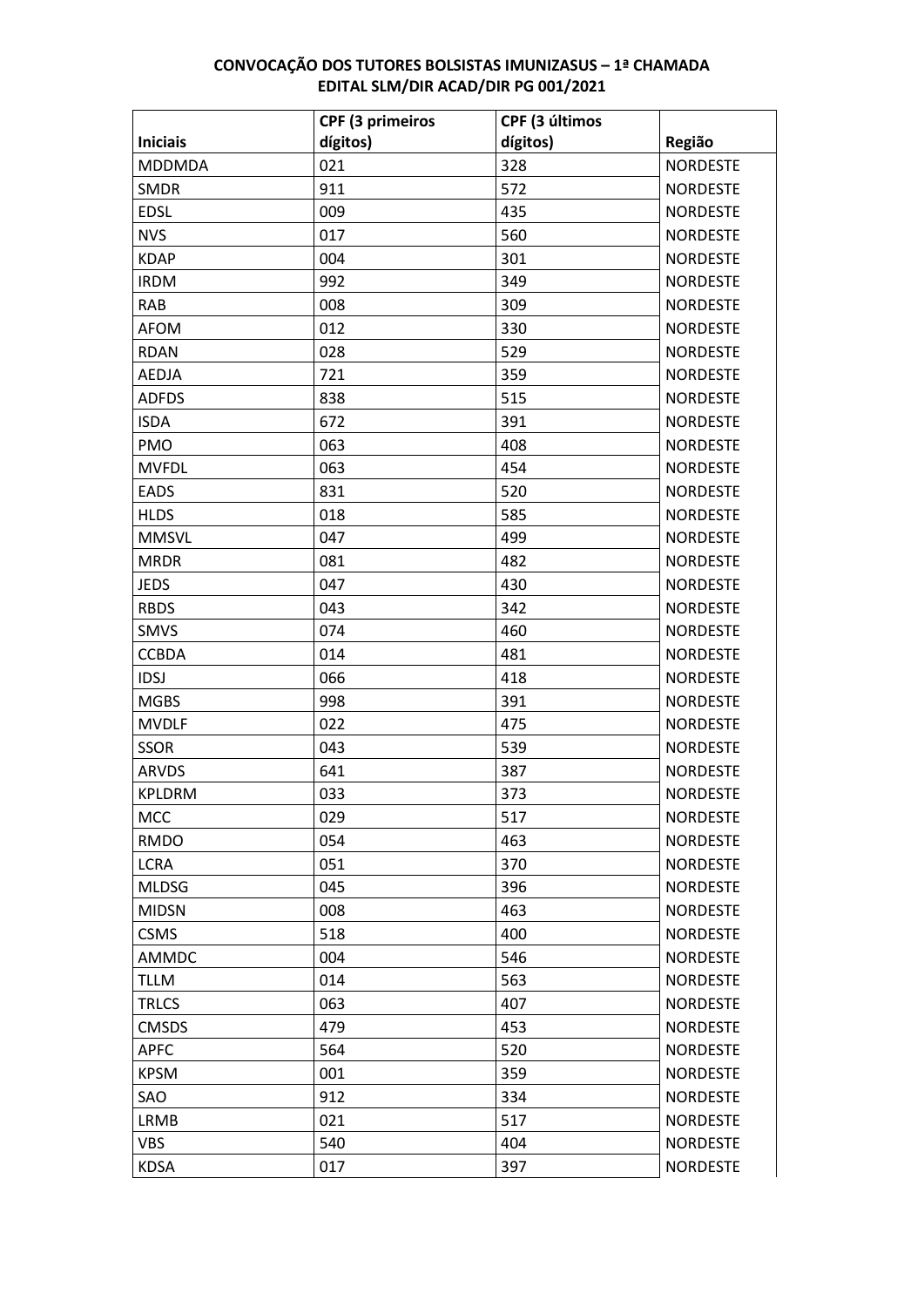|                 | <b>CPF (3 primeiros</b> | CPF (3 últimos |                 |
|-----------------|-------------------------|----------------|-----------------|
| <b>Iniciais</b> | dígitos)                | dígitos)       | Região          |
| <b>BTD</b>      | 910                     | 315            | <b>NORDESTE</b> |
| <b>ISDS</b>     | 616                     | 344            | <b>NORDESTE</b> |
| CCOD            | 841                     | 591            | <b>NORDESTE</b> |
| <b>EMDM</b>     | 033                     | 594            | <b>NORDESTE</b> |
| <b>SBSP</b>     | 015                     | 503            | <b>NORDESTE</b> |
| <b>GFNV</b>     | 093                     | 405            | <b>NORDESTE</b> |
| <b>PHDSR</b>    | 789                     | 520            | <b>NORDESTE</b> |
| <b>MCL</b>      | 024                     | 373            | <b>NORDESTE</b> |
| RLDASL          | 004                     | 598            | <b>NORDESTE</b> |
| SDDMA           | 050                     | 470            | <b>NORDESTE</b> |
| <b>PCAS</b>     | 029                     | 328            | <b>NORDESTE</b> |
| CBDAD           | 036                     | 351            | <b>NORDESTE</b> |
| <b>AFR</b>      | 092                     | 422            | <b>NORDESTE</b> |
| <b>CTBN</b>     | 428                     | 387            | <b>NORDESTE</b> |
| <b>NSRDS</b>    | 780                     | 587            | <b>NORDESTE</b> |
| <b>CDDCM</b>    | 661                     | 306            | <b>NORDESTE</b> |
| GBA             | 012                     | 519            | <b>NORDESTE</b> |
| <b>TJS</b>      | 035                     | 305            | <b>NORDESTE</b> |
| <b>RDSS</b>     | 045                     | 379            | <b>NORDESTE</b> |
| <b>AKMS</b>     | 042                     | 370            | <b>NORDESTE</b> |
| <b>MDSBF</b>    | 027                     | 394            | <b>NORDESTE</b> |
| <b>KDMC</b>     | 034                     | 360            | <b>NORDESTE</b> |
| <b>JJMN</b>     | 983                     | 353            | <b>NORDESTE</b> |
| <b>CSDSR</b>    | 021                     | 543            | <b>NORDESTE</b> |
| SAB             | 104                     | 440            | <b>NORDESTE</b> |
| <b>NCDSC</b>    | 019                     | 714            | <b>NORDESTE</b> |
| <b>CSRS</b>     | 938                     | 572            | <b>NORDESTE</b> |
| <b>PFDV</b>     | 959                     | 315            | <b>NORDESTE</b> |
| <b>ARPC</b>     | 601                     | 320            | <b>NORDESTE</b> |
| LMMDA           | 033                     | 370            | <b>NORDESTE</b> |
| <b>MMSC</b>     | 016                     | 552            | <b>NORDESTE</b> |
| <b>ACRDS</b>    | 002                     | 562            | <b>NORDESTE</b> |
| <b>LDSB</b>     | 033                     | 599            | <b>NORDESTE</b> |
| <b>TMSS</b>     | 026                     | 543            | <b>NORDESTE</b> |
| <b>MDCF</b>     | 054                     | 532            | <b>NORDESTE</b> |
| <b>NCDRO</b>    | 054                     | 306            | <b>NORDESTE</b> |
| <b>DSSV</b>     | 075                     | 457            | <b>NORDESTE</b> |
| <b>CCDS</b>     | 285                     | 572            | <b>NORDESTE</b> |
| <b>LSDR</b>     | 959                     | 687            | <b>NORDESTE</b> |
| EAOM            | 048                     | 455            | <b>NORDESTE</b> |
| <b>BCVBMB</b>   | 800                     | 587            | <b>NORDESTE</b> |
| <b>TMNE</b>     | 029                     | 473            | <b>NORDESTE</b> |
| <b>FCCM</b>     | 917                     | 353            | <b>NORDESTE</b> |
| <b>HSC</b>      | 017                     | 580            | <b>NORDESTE</b> |